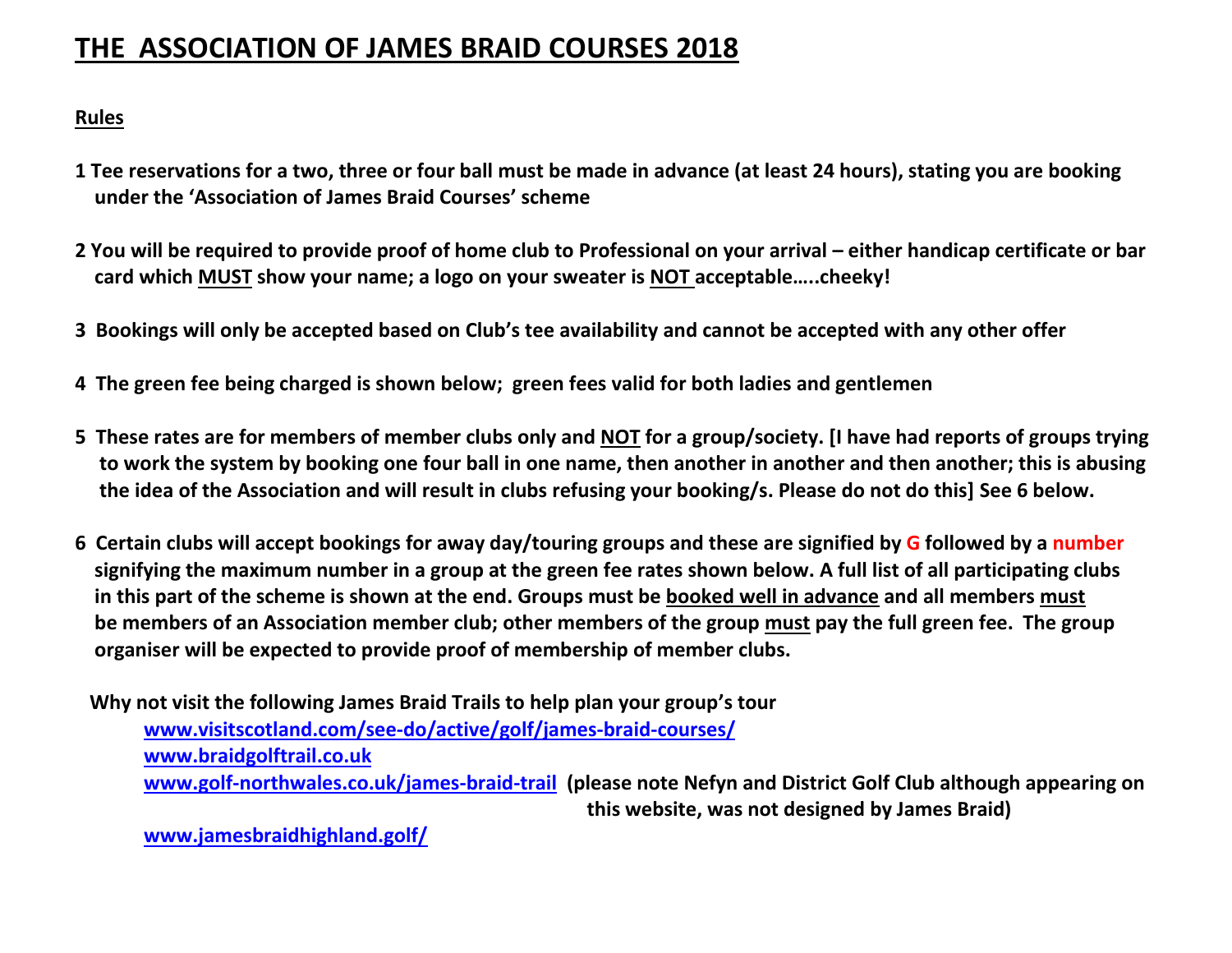**James Braid was involved in the design, either originally or the re-design, of more than 400 courses. A book recently published, 'James Braid and his Four Hundred Golf Courses' is available from either Grant Books [www.grantbooks.co.uk](http://www.grantbooks.co.uk/) email [golf@grantbooks.co.uk](mailto:golf@grantbooks.co.uk) or Verandah Books [www.verandahbooks.co.uk](http://www.verandahbooks.co.uk/) email [mail@verandahbooks.co.uk](mailto:mail@verandahbooks.co.uk) for £25.00 plus postage £4.00 UK. For more information on Braid 'James Braid' by Bernard Darwin 'Advanced Golf' by James Braid**

 **'James Braid Champion Golfer' by Bob MacAlinin**

 **1 st February 2018.**

|                | <b>COURSE</b>                                | <b>ADDRESS OF</b>                                                                                | <b>CONTACT</b>                                                                           | <b>GREEN FEE</b>                                                                                                 |
|----------------|----------------------------------------------|--------------------------------------------------------------------------------------------------|------------------------------------------------------------------------------------------|------------------------------------------------------------------------------------------------------------------|
| <b>COUNTRY</b> | <b>NAME</b>                                  | <b>COURSE</b>                                                                                    | <b>DETAILS</b>                                                                           | <b>RATE OFFERED</b>                                                                                              |
| U.S.A          | <b>The Saint Andrews</b><br><b>Golf Club</b> | <b>10 Old Jackson Avenue</b><br><b>Hastings-on-Hudson</b><br><b>New York</b><br>10706            | 001 (914) 478 3475<br>gbisconti@saintandrewsgolfclub.com<br>www.saintandrewsgolfclub.com | \$70<br>Fri, Sat, Sun, Hols \$95<br>plus \$30.00 for a<br><b>Golf Buggy (closed Mon.)</b><br>Forecaddie required |
| <b>WALES</b>   | Aberdovey                                    | Aberdovey<br>Gwynedd<br><b>LL35 ORT</b>                                                          | 01654 767 493<br>sec@aberdoveygolf.co.uk<br>www.aberdoveygolf.co.uk                      | £40.00<br>[£27.50 Nov-Mar]                                                                                       |
| <b>WALES</b>   | <b>Brecon</b>                                | <b>Newton Park</b><br><b>Llanfaes</b><br>LD3 8PA<br><b>Powys</b>                                 | 01874 622004<br>info@brecongolfclub.org.uk<br>www.brecongolfclub.org.uk                  | £11.00                                                                                                           |
| <b>WALES</b>   | <b>Dinas Powis</b>                           | <b>Old Highwalls</b><br><b>Highwalls Road</b><br><b>Dinas Powis, South</b><br>Glamorgan CF64 4AJ | 02920 513 682<br>dinaspowisgolfclub@yahoo.co.uk<br>www.dpgc.co.uk                        | £15.00                                                                                                           |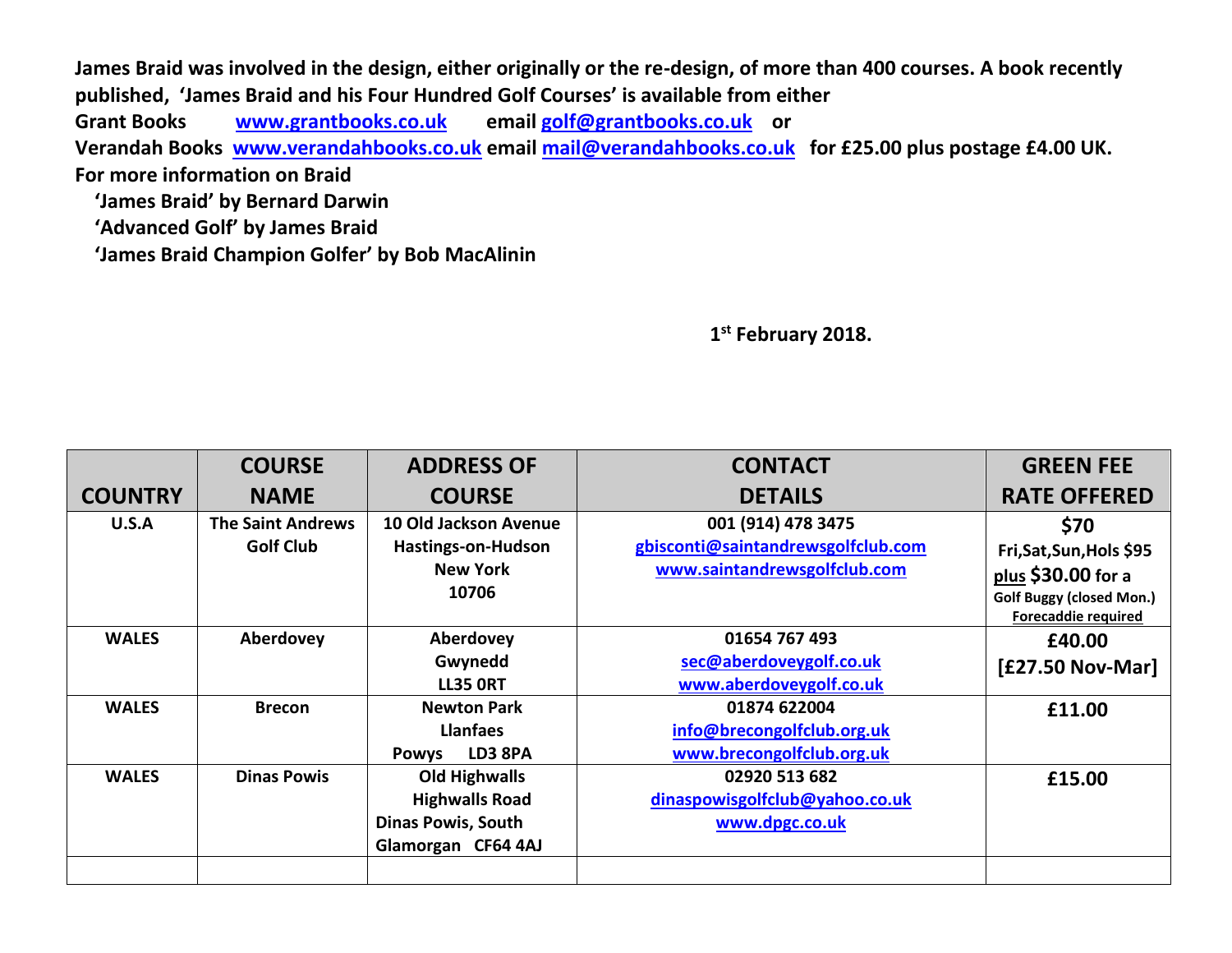| <b>WALES</b> | Glamorganshire           | <b>Laverock Road</b><br>Penarth<br><b>South Glamorgan</b><br><b>CF64 5UP</b> | 02920701185<br>manager@glamorganshiregolfclub.co.uk<br>www.glamorganshiregolfclub.co.uk | £18.00<br>[£20.00 w/ends] |
|--------------|--------------------------|------------------------------------------------------------------------------|-----------------------------------------------------------------------------------------|---------------------------|
| <b>WALES</b> | Holyhead                 | <b>Trearddur Bay</b>                                                         | 01407762022                                                                             | £20.00                    |
|              |                          | Anglesey                                                                     | holyheadgolfclub@tiscali.co.uk                                                          | [ $w/e$ &B/H              |
|              |                          | <b>LL65 2YL</b>                                                              | www.holyheadgolfclub.co.uk                                                              | £25.00]                   |
| <b>WALES</b> | <b>Langland Bay</b>      | <b>Langland Bay Road</b>                                                     | 01792 361721                                                                            | Winter £17.00             |
|              |                          | <b>Mumbles</b>                                                               | info@langlandbaygolfclub.com                                                            | [w/e £20.00]              |
|              |                          | <b>Swansea</b>                                                               | www.langlandbaygolfclub.com                                                             | Summer £30.00             |
|              |                          | <b>SA3 4QR</b>                                                               |                                                                                         | [w/e £40.00]              |
| <b>WALES</b> | <b>Llandrindod Wells</b> | <b>Golf Links Road</b>                                                       | 01597822247                                                                             | <b>Winter £15.00</b>      |
|              |                          | <b>Llandrindod Wells</b>                                                     | secretary@lwgc.co.uk                                                                    | [Nov – March]             |
|              |                          | Powys LD1 5NY                                                                | www.lwgc.co.uk                                                                          | Summer £22.00             |
| <b>WALES</b> | Maesdu                   | <b>Hospital Road</b>                                                         | 01492 876450                                                                            | £20.00[Mon-Fri, £25       |
|              |                          | Llandudno                                                                    | enquiries@maedugolfclub.co.uk                                                           | $w/ends$ , Apr – Oct]     |
|              |                          | North Wales LL30 1HU                                                         | www.maesdugolfclub.co.uk                                                                | £15.00[any day, Nov-      |
|              |                          |                                                                              |                                                                                         | Mar]                      |
| <b>WALES</b> | <b>Maesteg</b>           | <b>Neath Road</b>                                                            | 01656 812002 /812003 /734106                                                            | £16.00                    |
|              |                          | <b>Maesteg</b>                                                               | manager@maesteg-golf.co.uk                                                              | $w/e$ £18.00              |
|              |                          | <b>Bridgend</b>                                                              | or danoconnorgolf@gmail.com                                                             | [£14.00 Nov-Mar]          |
|              |                          | S. Wales                                                                     | www.maesteg-golf.co.uk                                                                  |                           |
|              |                          | <b>CF34 9PR</b>                                                              |                                                                                         |                           |
| <b>WALES</b> | <b>Morlais Castle</b>    | Pant                                                                         | 01685 722822                                                                            | £15.00                    |
|              |                          | <b>Merthyr Tydfil</b><br><b>CF48 2UY</b>                                     | info@morlaisgolf.com                                                                    | $[£20.00 w/e$ and         |
|              |                          |                                                                              | www.morlaiscastlegolf.co.uk                                                             | $B/H$ ]                   |
| <b>WALES</b> | <b>Neath</b>             | Cadexton                                                                     | 01639 633693                                                                            | Apr-Oct £21.00            |
|              |                          | <b>Neath</b>                                                                 | Info@neathgolfclub.co.uk                                                                | w/e £26.00                |
|              |                          | <b>West Glamorgan</b>                                                        | www.neathgolfclub.co.uk                                                                 | Nov - Mar £16.00 w/e      |
|              |                          | <b>SA10 8AH</b>                                                              |                                                                                         | £21<br>G10                |
|              |                          |                                                                              |                                                                                         |                           |
| <b>WALES</b> | Old Colwyn               | <b>Woodland Avenue</b>                                                       | 07795 595441                                                                            | £10.00                    |
|              |                          | Old Colwyn                                                                   | oldcolwyngolfclub@gmail.com                                                             | [w/e £14.00]              |
|              |                          | Conwy, Clwyd,                                                                | www.oldcolwyngolfclub.com                                                               |                           |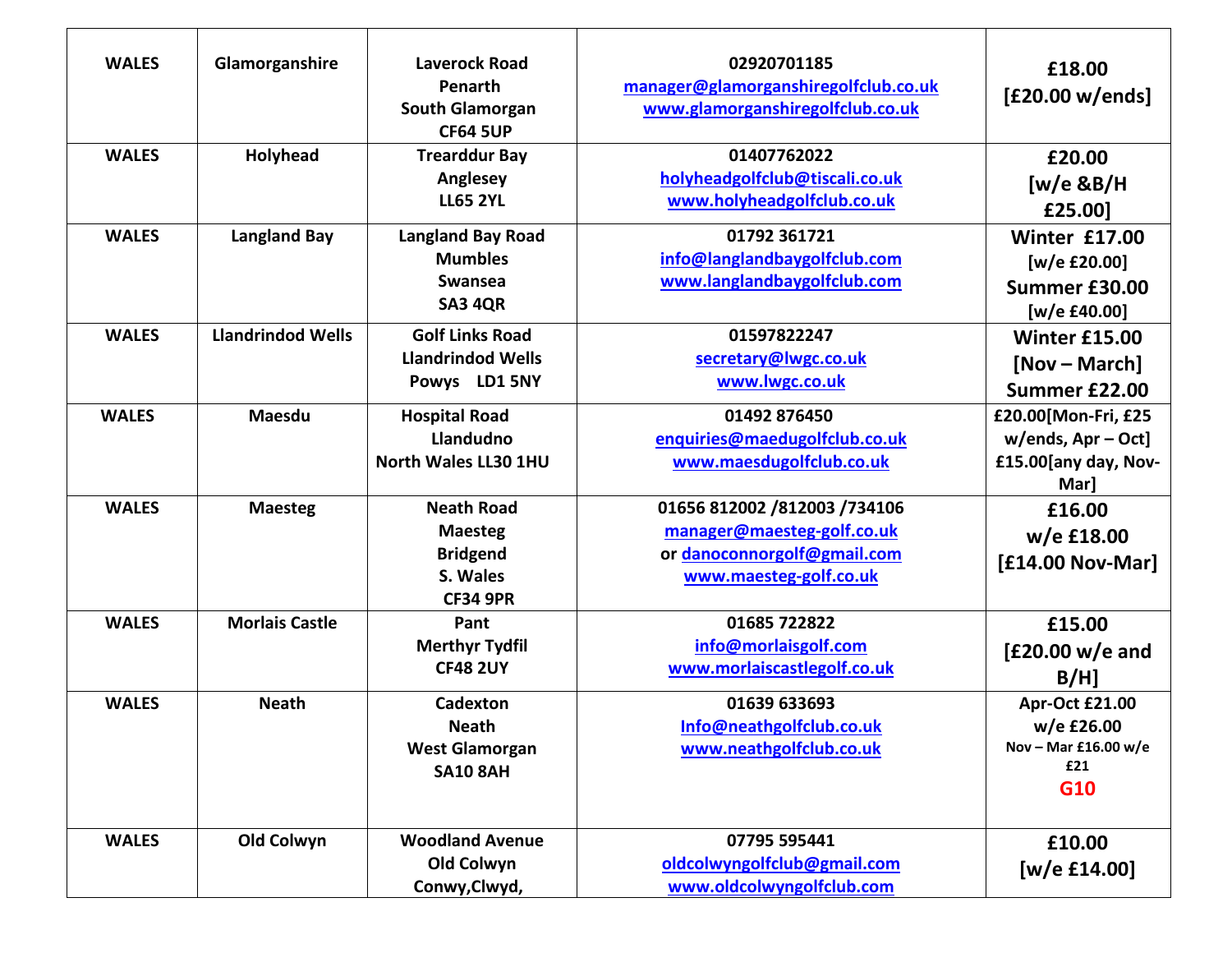|              |                      | <b>LL29 9NL</b>    |                                      |                        |
|--------------|----------------------|--------------------|--------------------------------------|------------------------|
| <b>WALES</b> | Pennard              | 2 Southgate Road   | 01792 233451/233131 (option 2 or 4)  | £40.00 w/days £50      |
|              |                      | Southgate          | sec@pennardgolfclub.com              | w/e Mar-Oct [£25 &     |
|              |                      | Swansea SA3 2BT    | www.pennardgolfclub.com              | £35 w/e Nov-Feb]       |
| <b>WALES</b> | Porthmadog           | Morfa Bychan       | 01766 514124 (pro-shop 01766 513828) | £20.00                 |
|              |                      | Porthmadog         | secretary@porthmadog-golf-club.co.uk | w/e & B Hols £25.00    |
|              |                      | Gwynedd LL49 9UU   | www.porthmadog-golf-club.co.uk       | [winter £12.50 and     |
|              |                      |                    |                                      | £15.00]                |
| <b>WALES</b> | Pwllheli             | <b>Golf Road</b>   | 01758 701644                         | £20.00                 |
|              |                      | <b>Pwllheli</b>    | admin@pwllheligolfclub.co.uk         | [winter £10.00]        |
|              |                      | Gwynedd, LL53 5PS  | www.clwbgolffpwllheli.com            |                        |
| <b>WALES</b> | Rhyl                 | <b>Coast Road</b>  | 01745 353171                         | £12.00 (36 £15)        |
|              |                      | Rhyl, Denbighshire | rhylgolfclub@btconnect.com           | [winter £10.00]        |
|              |                      | <b>LL18 3RE</b>    | www.rhylgolfclub.co.uk               |                        |
|              |                      |                    |                                      |                        |
| <b>WALES</b> | <b>St. Deiniol</b>   | Pen-y-Bryn         | 01248 353098                         | £12.50 m/wk,           |
|              |                      | <b>Bangor</b>      | secretary@st-deiniol.co.uk           | £15 w/end [Apr-Sept]   |
|              |                      | Gwynedd            | www.st-deiniol.co.uk                 | $£10.00$ [Oct-Mar]     |
|              |                      | <b>LL57 1PX</b>    |                                      |                        |
| <b>WALES</b> | <b>Tenby</b>         | <b>The Burrows</b> | 01834 844 447                        | £20.00                 |
|              |                      | <b>Tenby</b>       | info@tenbygolf.co.uk                 | <b>Winter £15.00</b>   |
|              |                      | Pembrokeshire      | www.tenbygolf.co.uk                  | G12                    |
|              |                      | <b>SA70 7NP</b>    |                                      |                        |
| <b>WALES</b> | <b>The</b>           | <b>Llanfoist</b>   | 01873 852606                         | £24.00                 |
|              | <b>Monmouthshire</b> | Abergavenny        | monmouthshiregc@btconnect.com        | <b>Winter £15.00</b>   |
|              |                      | Gwent              | www.monmouthshiregolfclub.co.uk      | [Nov-March]            |
|              |                      | NP7 9HE            |                                      | Week days only         |
| <b>WALES</b> | Welshpool            | Y Golfa            | 01938 850249                         | £12.50                 |
|              |                      | Welshpool          | welshpool.golfclub@btconnect.com     | [weekdays & winter     |
|              |                      | <b>Powys</b>       | www.welshpoolgolfclub.co.uk          | week-ends]             |
|              |                      | <b>SY21 9AQ</b>    |                                      | £15.00 [summer $w/e$ ] |
| <b>WALES</b> | <b>Wenvoe Castle</b> | Wenvoe             | 029 20594371 (option 1 Sec; 2 Pro.)  | £20.00                 |
|              |                      | <b>Cardiff</b>     | secretary@wenvoecastlegolfclub.co.uk | [call for price w/end, |
|              |                      | <b>CF5 6BE</b>     | www.wenvoecastlegolfclub.co.uk       | winter and twilight    |
|              |                      |                    |                                      | offers]<br>G 40        |
| <b>WALES</b> | Wrexham              | <b>Holt Road</b>   | 01978 364268                         | £17.50 Mon-Fri         |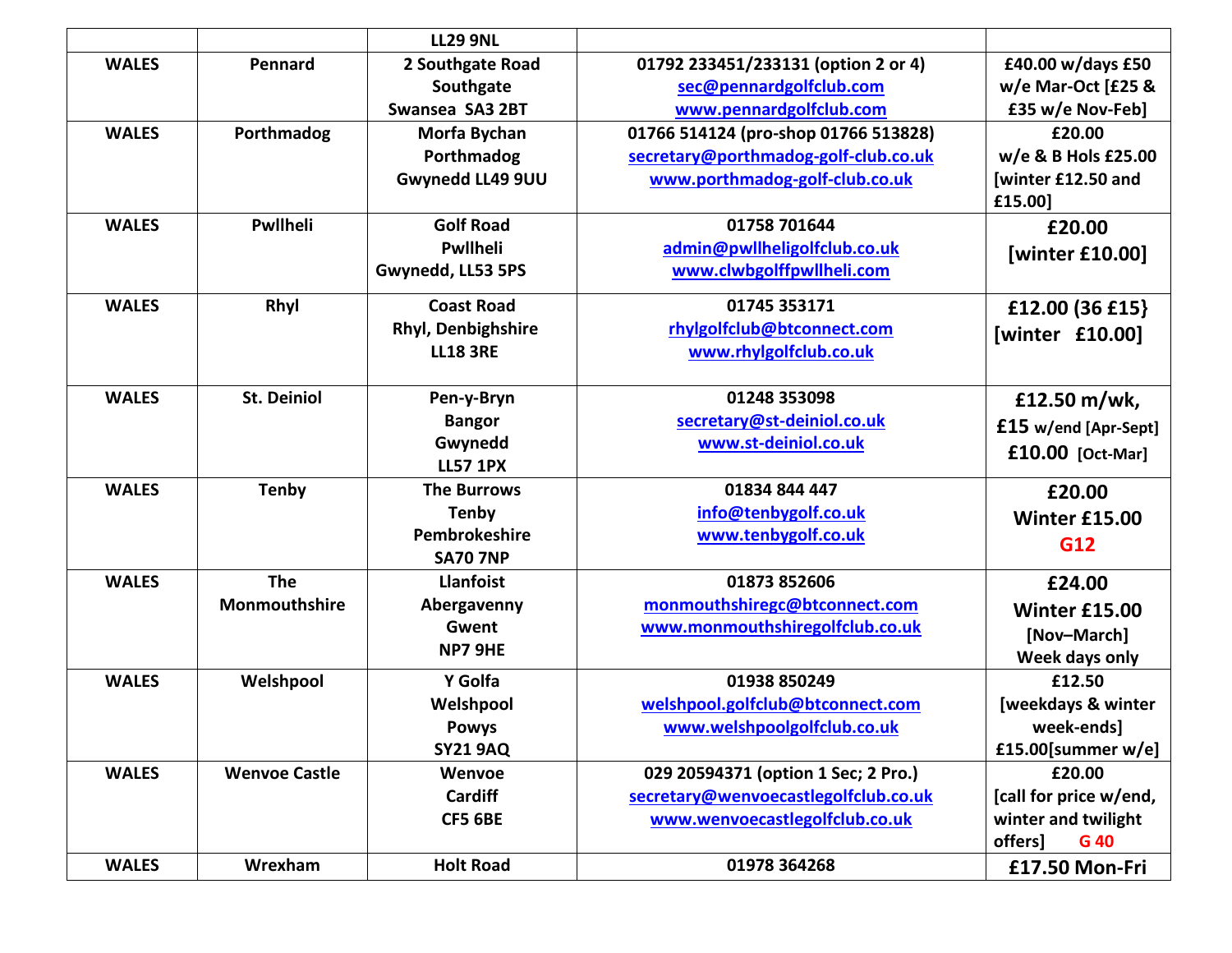|                |                          | Wrexham                        | info@wrexhamgolfclub.co.uk       | [Sun £22.50]           |
|----------------|--------------------------|--------------------------------|----------------------------------|------------------------|
|                |                          | <b>LL13 9SB</b>                | www.wrexhamgolfclub.co.uk        |                        |
| <b>IRELAND</b> | <b>Bangor</b>            | <b>Broadway</b>                | 02891 270922                     | £17.00                 |
|                |                          | <b>Bangor County Down</b>      | office@bangorgolfclubni.co.uk    | <b>Mon-Friday</b>      |
|                |                          | <b>Northern Ireland</b>        | www.bangorgolfclubni.co.uk       | £22.00 Sunday          |
|                |                          | <b>BT20 4RH</b>                |                                  |                        |
| <b>IRELAND</b> | <b>Bentra</b>            | Slaughterford Rd.              | 02893 378 996                    | £10.00                 |
|                | (Formerly                | Whitehead                      | mail@bentragolf.co.uk            | [w/e $£14.00$ ]        |
|                | <b>Whitehead</b> )       | Antrim                         | www.bentragolf.co.uk             |                        |
|                |                          | <b>BT38 9TG</b>                |                                  |                        |
| <b>IRELAND</b> | <b>Dundalk</b>           | <b>Blackrock</b>               | 00353 0429321731                 | 25 euro                |
|                |                          | <b>Dundalk</b>                 | teetimes@dundalkgolfclub.ie      | [w/e 30 euro]          |
|                |                          | Co. Louth                      | www.dundalkgolfclub.ie           |                        |
|                |                          |                                |                                  |                        |
|                |                          |                                |                                  |                        |
| <b>IRELAND</b> | Grange                   | Rathfarnham                    | 00353 (1) 4932889                | 40 euro                |
|                |                          | Dublin 16                      | administration@grangegolfclub.ie | <b>Not Tues or Sat</b> |
|                |                          |                                | www.grangegc.com                 | [30 euro winter]       |
| <b>IRELAND</b> | <b>Howth</b>             | <b>St Fintans</b>              | 00353 18323055                   | 35 Euro                |
|                |                          | <b>Carrickbrack Road</b>       | gm@howthgolfclub.ie              |                        |
|                |                          | <b>Dublin</b><br><b>Sutton</b> | www.howthgolfclub.ie             |                        |
| <b>IRELAND</b> | <b>Kirkistown Castle</b> | 142 Main Road                  | 028 4277 1233                    | £15.00 [Mon-Fri]       |
|                |                          | Cloughey                       | kirkistowngc@btconnect.com       | £20.00                 |
|                |                          | <b>Newtownards</b>             | www.linksgolfkirkistown.com      |                        |
|                |                          | Co. Down BT22 1JA              |                                  | [Sat, Sun, B/Hol]      |
| <b>IRELAND</b> | <b>Mullingar</b>         | <b>Belvedere</b>               | 00353 44934 8366                 | 20 Euro                |
|                |                          | <b>Mullingar</b>               | mullingargolfclub@hotmail.com    |                        |
|                |                          | <b>Westmeath, Eire</b>         | www.mullingargolfclub.com        |                        |
| <b>IRELAND</b> | <b>Newlands</b>          | <b>Newlands Cross</b>          | 00353 01459 3157                 | 30 Euro                |
|                |                          | Dublin 22                      | office2ngc@eircom.net            |                        |
|                |                          | <b>Eire</b>                    | www.newlandsgolfclub.com         |                        |
| <b>IRELAND</b> | <b>Tullamore</b>         | <b>Brookfield</b>              | 00353 57932 1439                 | 20 Euro                |
|                |                          | <b>Tullamore</b>               | tullamoregolfclub@eircom.net     |                        |
|                |                          | Co. Offaly,                    | www.tullamoregolfclub.ie         |                        |
|                |                          | <b>Eire</b>                    |                                  |                        |
| <b>IRELAND</b> | Waterford                | <b>Newrath</b>                 | 00353 5187 6748                  | 20 Euro                |
|                |                          | Waterford                      | info@waterfordgolfclub.com       |                        |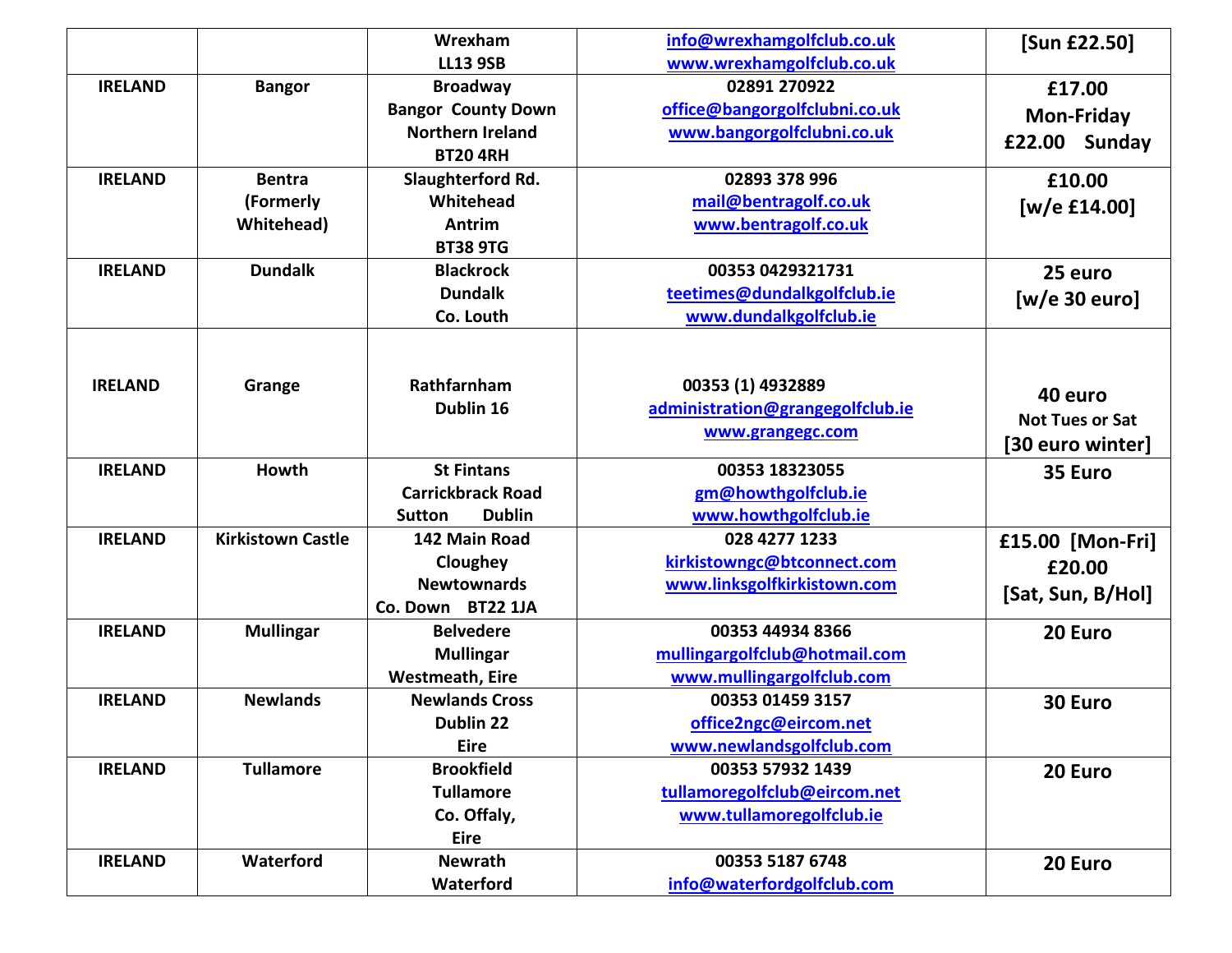|                 |                       | <b>Eire</b>                    | www.waterfordgolfclub.com                      | [w/e 25]                   |
|-----------------|-----------------------|--------------------------------|------------------------------------------------|----------------------------|
| <b>SCOTLAND</b> | Aberfeldy             | <b>Taybridge Road</b>          | 01887 820535                                   | £12.50                     |
|                 |                       | Aberfeldy                      | aberfeldygolfclub@btconnect.com                | [w/ends £15.00]            |
|                 |                       | <b>PH15 2BH</b>                | www.aberfeldy-golfclub.co.uk                   | G12                        |
| <b>SCOTLAND</b> | <b>Airdrie</b>        | 111 Glenmavis Road             | 01236 762195 or 754360                         | £15.00                     |
|                 |                       | Airdrie,                       | airdriegolfclub@gmail.com                      | [w/e &BH £17.50]           |
|                 |                       | ML6 0PQ                        | www.theairdriegolfclub.com                     |                            |
| <b>SCOTLAND</b> | <b>Alloa</b>          | <b>Schawpark</b>               | 01259 724476                                   | £15.00                     |
|                 |                       | <b>Golf Course</b>             | www.alloagolfclub.co.uk                        | G12                        |
|                 |                       | <b>Sauchie</b>                 | proshop@alloagolfclub.co.uk                    |                            |
|                 |                       | <b>Alloa</b><br><b>FK103AX</b> |                                                |                            |
| <b>SCOTLAND</b> | Alyth                 | Pitcrocknie                    | 01828 632268                                   | £20.00                     |
|                 |                       | Alyth                          | info@alythgolfclub.co.uk                       |                            |
|                 |                       | <b>PH11 8HF</b>                | www.alythgolfclub.co.uk                        |                            |
| <b>SCOTLAND</b> | <b>Arbroath</b>       | <b>Elliott</b>                 | 01241 875837                                   | £20.00                     |
|                 |                       | <b>Arbroath</b>                | Lindsay.ewart@btconnect.com                    | [Mon-Fri]                  |
|                 |                       | <b>DD11 2PE</b>                | www.arbroathgolfcourse.com                     | [w/e £22.50]               |
| <b>SCOTLAND</b> | <b>Baberton</b>       | <b>55 Baberton Ave</b>         | 0131 453 3555                                  | £20.00                     |
|                 |                       | <b>Juniper Green</b>           | manager@baberton.co.uk                         | [not before 2pm            |
|                 |                       | Edinburgh EH14 5DU             | www.babertongolfclub.com                       | at weekends]               |
| <b>SCOTLAND</b> | <b>Balnagask</b>      | <b>St Fitticks Road</b>        | 01224 876407                                   | £10.00                     |
|                 |                       | Aberdeen                       | www.sportsaberdeen.co.uk                       |                            |
|                 |                       | <b>AB11 8TN</b>                |                                                |                            |
| <b>SCOTLAND</b> | <b>Bathgate</b>       | <b>Edinburgh Road</b>          | 01506 630505                                   | £15.00                     |
|                 |                       | <b>Bathgate</b>                | Bathgate.golfclub@lineone.net                  | [Mon – Fri only]           |
|                 |                       | <b>West Lothian</b>            | www.bathgategolfclub.com                       |                            |
|                 |                       | <b>EH48 1BA</b>                |                                                |                            |
| <b>SCOTLAND</b> | <b>Belleisle Park</b> | <b>Doonfoot Road</b>           | 01292 616255 (central number for 3 courses, so | <b>Belleisle</b>           |
|                 |                       | Ayr                            | identify which one please)                     | April -Oct £18.00          |
|                 |                       | <b>Ayrshire</b>                | golf.bookings@golfayrshire.com                 | <b>Nov- Mar £12.50</b>     |
|                 |                       | KA7 4DU                        | (identify which course to be played in emails  | <b>Seafield</b>            |
|                 |                       |                                | please)                                        | April-Oct £11.50           |
|                 |                       |                                | www.golfsouthayrshire.com                      | Nov-Mar £8.50              |
|                 |                       |                                |                                                |                            |
|                 |                       |                                |                                                | G32 for both               |
|                 |                       |                                |                                                | Juniors need a valid CONGU |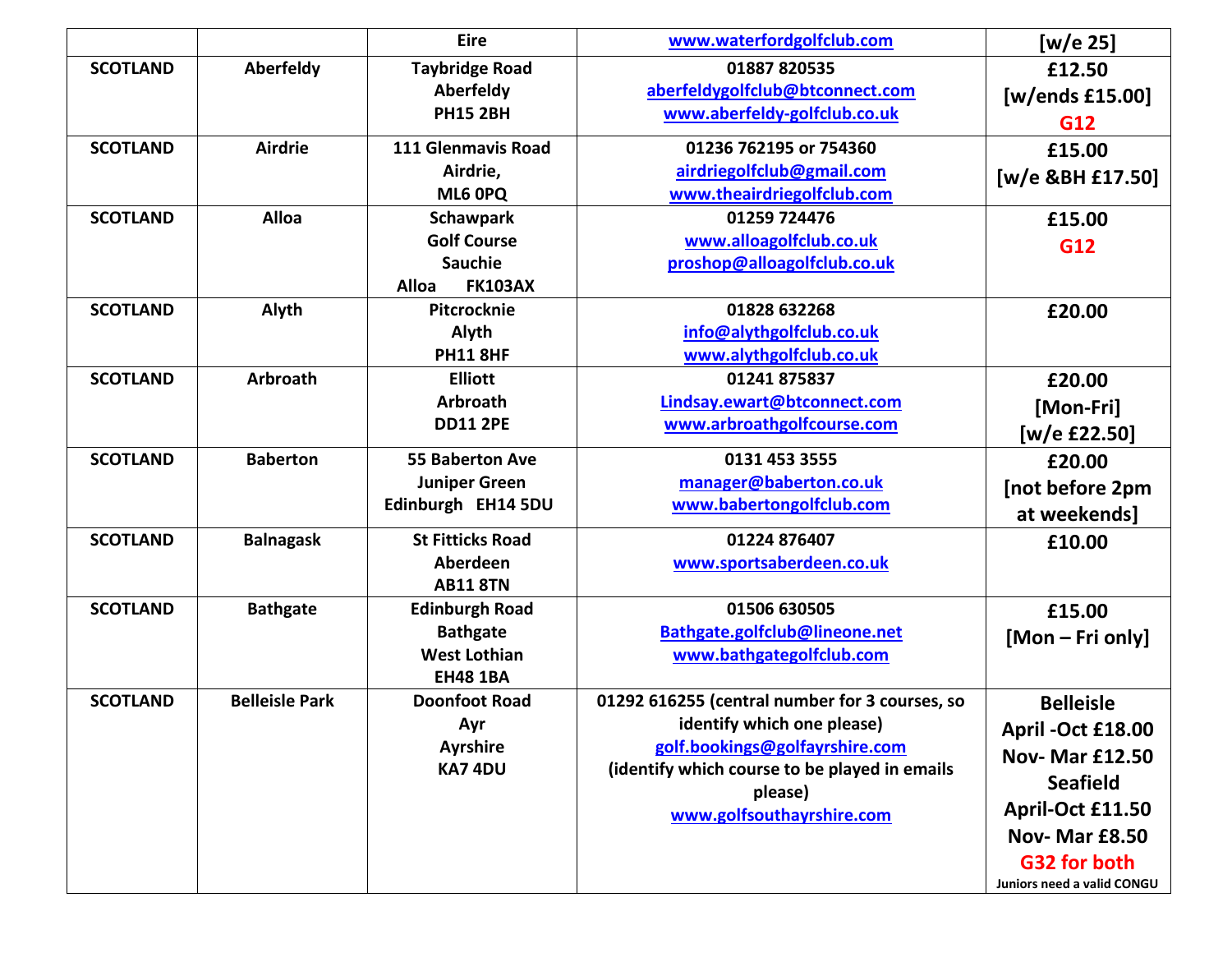|                 |                                                    |                                                                                                   |                                                                                                                                                  | handicap to play Belleisle                        |
|-----------------|----------------------------------------------------|---------------------------------------------------------------------------------------------------|--------------------------------------------------------------------------------------------------------------------------------------------------|---------------------------------------------------|
| <b>SCOTLAND</b> | <b>The Blairgowrie</b>                             | <b>Golf Course Road</b><br>Rosemount<br><b>Blairgowrie</b><br><b>PH10 6LG</b>                     | 01250 872622<br>office@theblairgowriegolfclub.co.uk<br>www.theblairgowriegolfclub.co.uk<br>N.B. Bookings can be made up to 8 weeks in<br>advance | <b>Rosemount</b><br>£60.00<br>Lansdowne<br>£60.00 |
| <b>SCOTLAND</b> | <b>Boat of Garten</b>                              | <b>Golf and Tennis Club</b><br><b>Boat of Garten</b><br><b>Inverness-shire</b><br><b>PH24 3BQ</b> | 01479 831282 (option 1)<br>office@boatgolf.com<br>www.boatgolf.com                                                                               | £50.00                                            |
| <b>SCOTLAND</b> | <b>Brechin</b>                                     | <b>Trinity</b><br><b>Brechin</b><br><b>Angus</b><br><b>DD9 7PD</b>                                | 01356 625270<br>brechingolfclub@tiscali.co.uk<br>www.brechingolfclub.co.uk                                                                       | £15.00                                            |
| <b>SCOTLAND</b> | <b>Broomieknowe</b>                                | 36 Golf Course Rd.<br><b>Bonnyrigg</b><br>Midlothian,<br><b>EH19 2HZ</b>                          | 0131 660 2035 or 0131 663 9317<br>mark.patchett@broomieknowe.com<br>www.broomieknowe.com                                                         | £12.00<br>[£15.00 w/ends]                         |
| <b>SCOTLAND</b> | <b>Brora</b>                                       | <b>Golf Road</b><br><b>Brora</b><br><b>Sutherland</b><br>KW9 6QS                                  | 01408 621417<br>secretary@broragolf.co.uk<br>www.broragolf.co.uk                                                                                 | £35.00                                            |
| <b>SCOTLAND</b> | <b>Bruntsfield Links</b><br><b>Golfing Society</b> | <b>32 Barnton Avenue</b><br>Edinburgh<br><b>EH4 6JH</b>                                           | 0131336 1479<br>info@bruntsfieldlinks.co.uk<br>www.bruntsfieldlinks.co.uk<br>The World's 4 <sup>th</sup> oldest golf club                        | £35.00<br>[w/e $£40.00]$<br>G40                   |
| <b>SCOTLAND</b> | <b>Buchanan Castle</b>                             | <b>Drymen</b><br>Glasgow<br><b>G63 0HY</b>                                                        | 01360 660 330<br>proshop@buchanancastlegolfclub.co.uk<br>www.buchanancastlegolfclub.co.uk                                                        | £21.00<br>[ $w/e$ £23.50]<br>G16                  |
| <b>SCOTLAND</b> | <b>Burntisland</b>                                 | <b>Dodhead</b><br><b>Burntisland</b><br><b>Fife</b><br>KY3 9LQ                                    | 01592872116<br>pro@burntislandgolfhouseclub.co.uk<br>www.burntislandgolfhouseclub.co.uk<br>The World's 10 <sup>th</sup> oldest golf club         | £15.00<br>[w/e £18.00]<br>G12                     |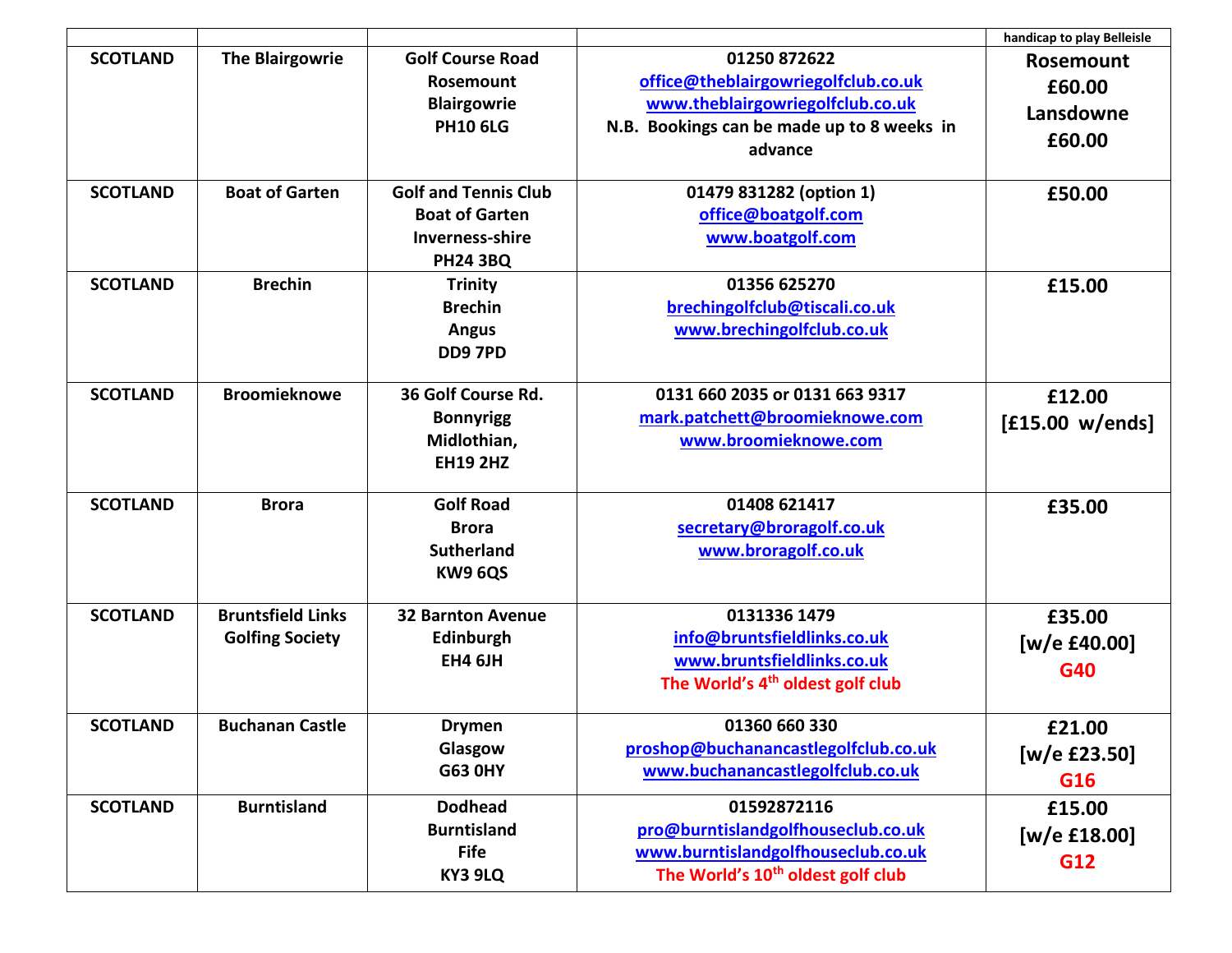| <b>SCOTLAND</b> | <b>Caldwell</b>        | <b>The Clubhouse</b>          | 01505 850616                         | £17.50                  |
|-----------------|------------------------|-------------------------------|--------------------------------------|-------------------------|
|                 |                        | <b>Uplawmoor</b>              | secretary@caldwellgolfclub.net       |                         |
|                 |                        | Glasgow                       | www.caldwellgolfclub.com             |                         |
|                 |                        | <b>G78 4AU</b>                |                                      |                         |
| <b>SCOTLAND</b> | <b>Cardross</b>        | <b>Main Road</b>              | 01389 841350                         | £15.00                  |
|                 |                        | <b>Cardross</b>               | golf@cardross.com                    | G12                     |
|                 |                        | <b>Dumbarton</b>              | www.cardross.com                     | Over 12 £20 pp          |
|                 |                        | <b>Dunbartonshire G82 5LB</b> |                                      |                         |
| <b>SCOTLAND</b> | <b>Cathcart Castle</b> | <b>Mearns Road</b>            | 0141 638 9449                        | £20.00                  |
|                 |                        | <b>Clarkston</b>              | secretary@cathcartcastle.com         | [£30.00 w/ends]         |
|                 |                        | Glasgow                       | www.cathcartcastle.com               | G12                     |
|                 |                        | <b>G76 7YL</b>                |                                      |                         |
| <b>SCOTLAND</b> | <b>Cathkin Braes</b>   | <b>Cathkin Road</b>           | 01410634 0650                        | £20.00                  |
|                 |                        | Rutherglen                    | secretary@cathkinbraesgolfclub.co.uk | [Mon and Wed,           |
|                 |                        | Glasgow                       | www.cathkinbraesgolfclub.co.uk       | between 10am &          |
|                 |                        | <b>G73 4SE</b>                |                                      | 2pm]                    |
| <b>SCOTLAND</b> | Cawder                 | <b>Cadder Road</b>            | 0141 761 1281                        | <b>Keir £15.00</b>      |
|                 | (Keir & Cawder         | <b>Bishopbriggs</b>           | secretary@cawdergolfclub.com         | Cawder £20.00           |
|                 | Courses)               | Glasgow                       | www.cawdergolfclub.com               |                         |
|                 |                        | G64 3QD                       |                                      |                         |
| <b>SCOTLAND</b> | <b>Cochrane Castle</b> | <b>Scott Avenue</b>           | 01505 328465                         | £12.50                  |
|                 |                        | Craigston                     | alanjlogan@hotmail.com               | [weekdays and           |
|                 |                        | Johnstone                     | www.cochranecastle.com               | <b>Sunday after 12</b>  |
|                 |                        | <b>Renfrewshire PA5 OHF</b>   |                                      | $noon$ ]                |
| <b>SCOTLAND</b> | <b>Colville Park</b>   | <b>New Jerviston House</b>    | 01698 265779                         | £15.00                  |
|                 |                        | <b>Jerviston Estate</b>       | secretary@colvillepark.co.uk         |                         |
|                 |                        | <b>Merry Street</b>           | www.colvillepark.co.uk               |                         |
|                 |                        | <b>Motherwell ML1 3HW</b>     |                                      |                         |
| <b>SCOTLAND</b> | Comrie                 | <b>Laggan Braes</b>           | 01764 670055                         | £16.00                  |
|                 |                        | Comrie                        | www.comriegolf.co.uk                 | [£12 for 9 holes]       |
|                 |                        | <b>Perthshire PH6 2LR</b>     | info@comriegolf.co.uk                | <b>G12 not Saturday</b> |
|                 |                        |                               |                                      |                         |
|                 |                        |                               |                                      |                         |
|                 |                        |                               |                                      |                         |
|                 |                        |                               |                                      |                         |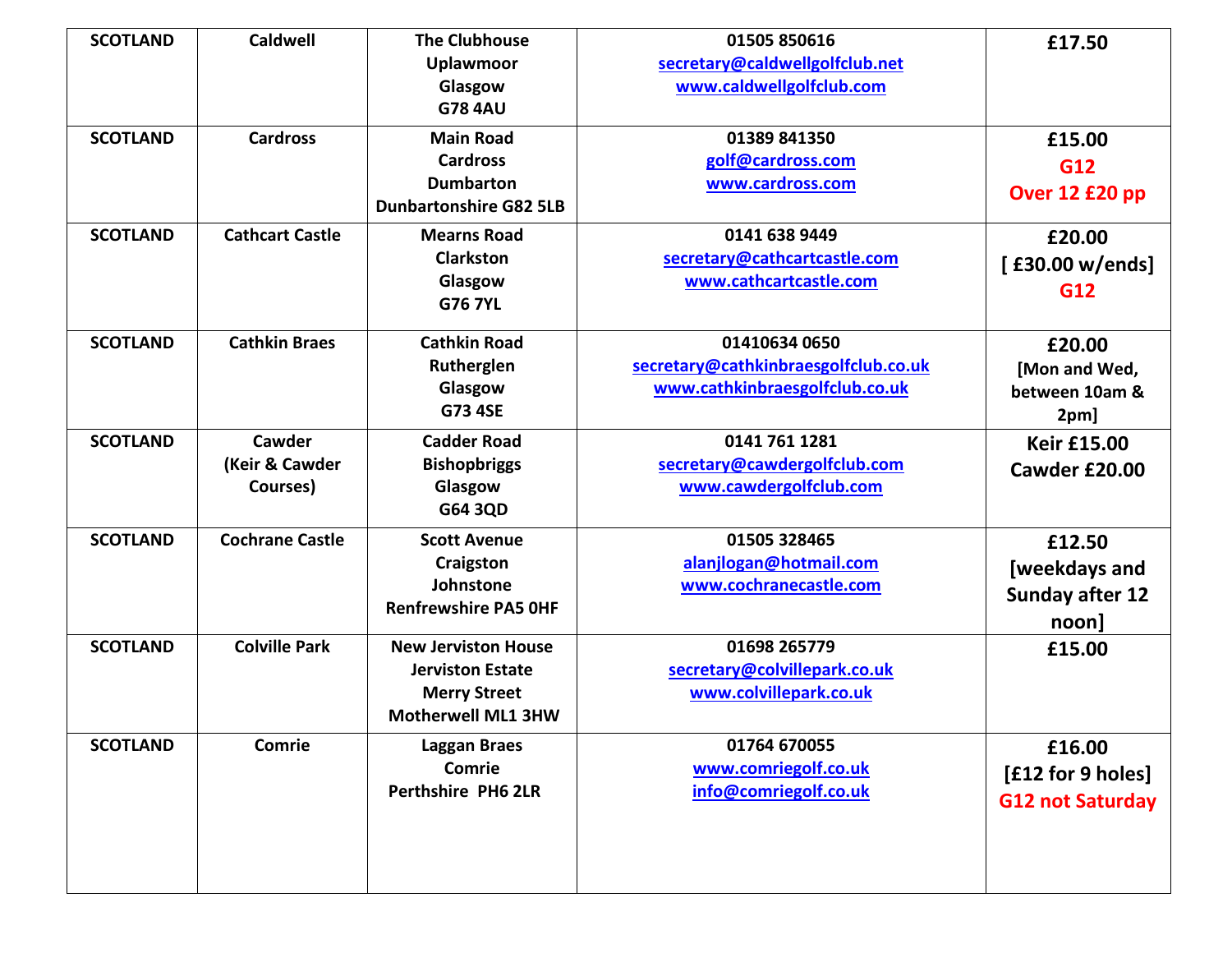| <b>SCOTLAND</b> | Cowal                            | <b>Ardenslate Road</b><br>Kirn<br><b>Dunoon</b>                                                | 01369 705673<br>secretary@cowalgolfclub.com<br>www.cowalgolfclub.com                                                                                               | £15.00<br>£20.00 w/ends<br>$[Oct - Mar]$                                         |
|-----------------|----------------------------------|------------------------------------------------------------------------------------------------|--------------------------------------------------------------------------------------------------------------------------------------------------------------------|----------------------------------------------------------------------------------|
|                 |                                  | <b>PA23 8LT</b><br>Argyll                                                                      | (please book through Secretary)                                                                                                                                    | £10.00]                                                                          |
| <b>SCOTLAND</b> | Cowglen                          | <b>301 Barrhead Road</b><br>Glasgow<br><b>G43 1AU</b>                                          | 0141 632 7463<br>secretary@cowglengolfclub.co.uk<br>www.cowglengolfclub.co.uk                                                                                      | £20.00<br>[week day only]                                                        |
| <b>SCOTLAND</b> | <b>Craigmillar Park</b>          | 1 Observatory Road<br>Edinburgh<br>EH9 3HG                                                     | 0131 667 0047 or 0131 667 2850 (Prof.)<br>manager@craigmillarpark.co.uk<br>www.craigmillarpark.co.uk                                                               | £15.00<br>G20                                                                    |
| <b>SCOTLAND</b> | <b>Crieff</b>                    | <b>Perth Road</b><br><b>Crieff</b><br><b>Perth and Kinross</b><br>PH7 3LR                      | 01764 652909<br>bookings@crieffgolf.co.uk<br>www.crieffgolf.co.uk<br>All bookings only available after 11.00am on<br><b>Ferntower Course</b><br>[March to October] | £25.00<br>[Fri-Sun £30.00]<br>Winter £10 pp<br>Nov-Feb.                          |
| <b>SCOTLAND</b> | <b>Crow Wood</b>                 | <b>Garnkirk House</b><br><b>Muirhead</b><br>Glasgow<br><b>G69 9JF</b>                          | 0141 779 1943 or 0141 779 4954<br>crowwoodgolfclub@googlemail.com<br>www.crowwoodgolfclub.co.uk                                                                    | £10.00                                                                           |
| <b>SCOTLAND</b> | Dalmahoy<br><b>East and West</b> | <b>Dalmahoy Hotel and</b><br><b>Country Club</b><br>Kirknewton<br>Edinburgh<br><b>EH27 8EB</b> | 0131 335 8010<br>proshop@dalmahoyhotelandcountryclub.co.uk<br>www.dalmahoyhotelandcountryclub.co.uk                                                                | <b>East £30.00</b><br><b>West £25.00</b><br>[Mon-Fri & after<br>2.00pm Sat &Sun] |
| <b>SCOTLAND</b> | <b>Deeside</b>                   | <b>Golf Road</b><br><b>Bieldside</b><br>Aberdeen AB15 9DL                                      | 01224 869457<br>admin@deesidegolfclub.com<br>www.deesidegolfclub.com                                                                                               | £50.00                                                                           |
| <b>SCOTLAND</b> | <b>Downfield</b>                 | <b>Turnberry Avenue</b><br><b>Dundee</b><br><b>DD2 3QP</b>                                     | 01382 889246<br>downfieldpro@aol.com<br>www.downfieldgolf.com                                                                                                      | £35.00                                                                           |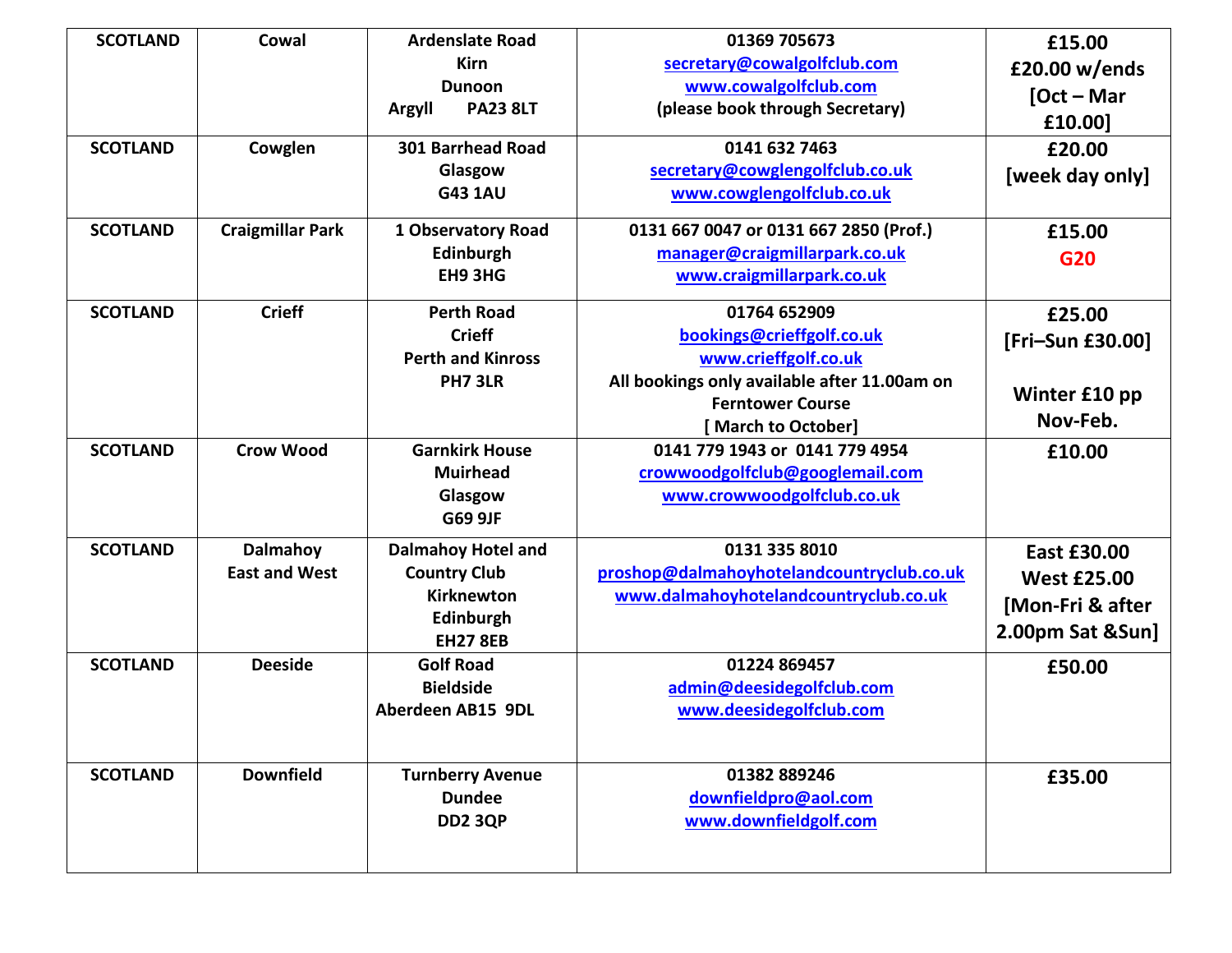| <b>SCOTLAND</b><br><b>SCOTLAND</b> | <b>Drumpellier</b><br><b>Dullatur</b> | <b>Drumpellier Ave</b><br>Coatbridge<br><b>North</b><br>Lanarkshire ML5 1RX<br>1a Glendouglas Rd<br>Craigmarloch | 01236 424139<br>administrator@drumpelliergolfclub.com<br>www.drumpelliergolf.com<br>01236 723230<br>generalmanager@dullaturgolf.com                    | £20.00<br>[week days only<br>prior to 4.30 pm]<br>G20<br>£15.00 |
|------------------------------------|---------------------------------------|------------------------------------------------------------------------------------------------------------------|--------------------------------------------------------------------------------------------------------------------------------------------------------|-----------------------------------------------------------------|
|                                    |                                       | <b>Cumbernauld</b><br><b>G68 0DW</b>                                                                             | www.dullaturgolf.com                                                                                                                                   |                                                                 |
| <b>SCOTLAND</b>                    | <b>Dumfries and</b><br>County         | <b>Edinburgh Road</b><br><b>Dumfries</b><br><b>DG1 1JX</b>                                                       | 01387 268918 (Stuart Syme)<br>admin@thecounty.co.uk<br>www.thecounty.org.uk                                                                            | £20.00                                                          |
| <b>SCOTLAND</b>                    | <b>Dunblane New</b>                   | <b>Perth Road</b><br><b>Dunblane</b><br><b>FK15 OLJ</b>                                                          | 01786 821521<br>secretary@dngc.co.uk<br>www.dngc.co.uk                                                                                                 | £20.00<br>max 8 at a time<br>Mon-Fri                            |
| <b>SCOTLAND</b>                    | <b>East Renfrewshire</b>              | <b>Pilmuir</b><br><b>Ayr Road</b><br><b>Newton Mearns</b><br>Glasgow<br><b>G77 6RT</b>                           | 01355 500206<br>info@eastrengolfclub.co.uk<br>www.eastrengolfclub.co.uk                                                                                | £25.00<br>[weekdays only]                                       |
| <b>SCOTLAND</b>                    | <b>Edzell</b>                         | <b>High Street</b><br><b>Edzell</b><br><b>Angus</b><br><b>DD9 7TF</b>                                            | 01356 647283<br>secretary@edzellgolfclub.com<br>www.edzellgolfclub.com<br>not available to member clubs within 50 mile<br>radius of Edzell town centre | £30.00<br>$£10.00$ Nov - Mar<br>Max party of 8                  |
| <b>SCOTLAND</b>                    | <b>Elderslie</b>                      | 63 Main Road<br><b>Elderslie</b><br><b>Renfrewshire</b><br>PA5 9AZ                                               | 01505 320032<br>eldersleigolfclub@btconnect.com<br>www.eldersliegolfclub.com                                                                           | £18.00                                                          |
| <b>SCOTLAND</b>                    | <b>Erskine</b>                        | <b>The Clubhouse</b><br><b>Golf Road</b><br><b>Bishopton</b><br>PA7 5PH                                          | 01505 862108<br>secretary erskinegolfclub@BTconnect.com<br>www.erskinegolfclublimited.co.uk                                                            | £20.00<br>[Mon-Fri]                                             |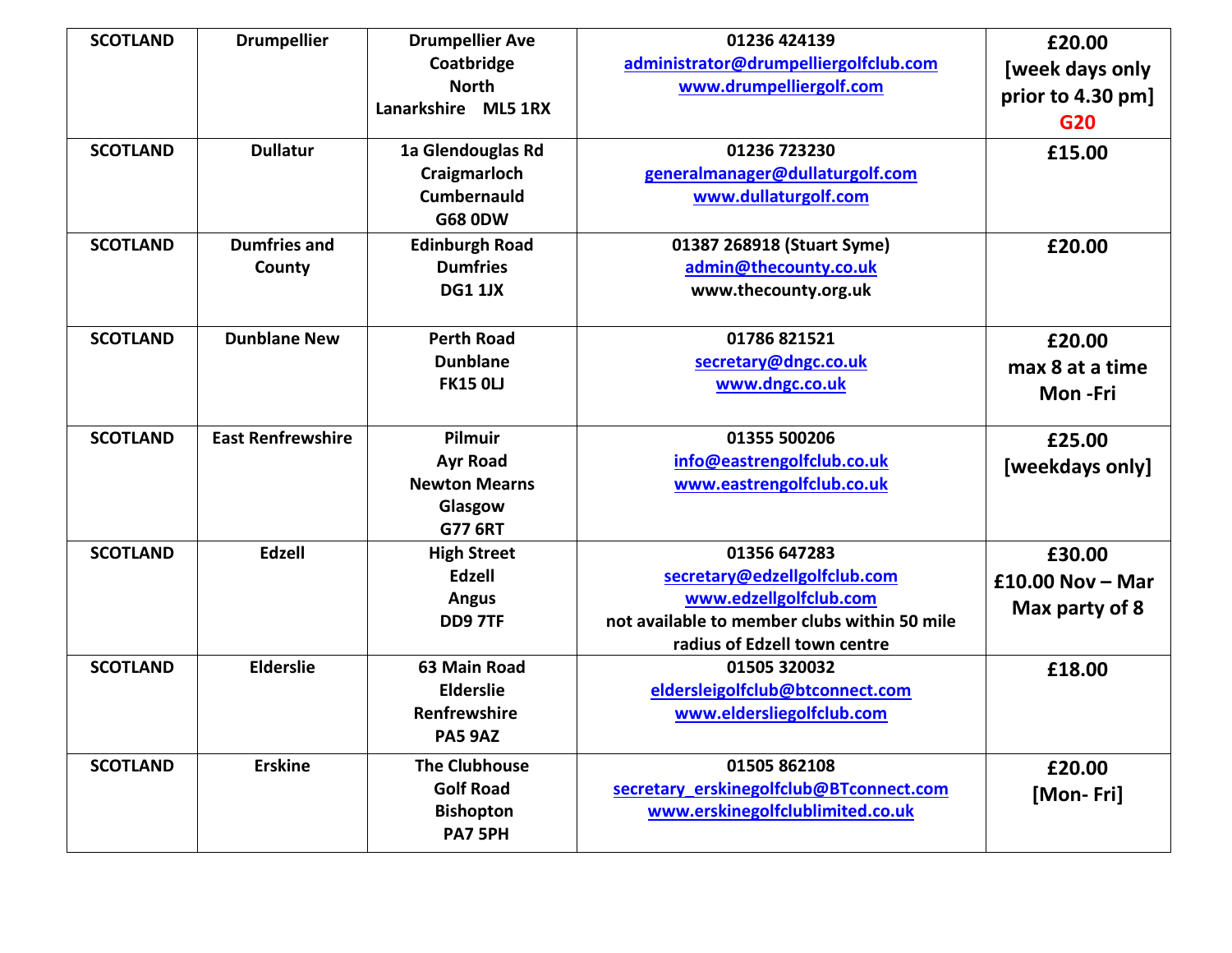| <b>SCOTLAND</b> | <b>Falkirk</b>     | <b>Carmuirs</b>                    | 01324 612219 or 01324 611061 (option 3)                                               | £15.00                       |
|-----------------|--------------------|------------------------------------|---------------------------------------------------------------------------------------|------------------------------|
|                 |                    | 136 Stirling Road                  | secretary@falkirkgolfclub.co.uk                                                       | [Monday – Friday]            |
|                 |                    | <b>Falkirk</b>                     | www.falkirkgolfclub.co.uk                                                             |                              |
|                 |                    | <b>FK2 7YP</b>                     |                                                                                       |                              |
| <b>SCOTLAND</b> | <b>Forfar</b>      | Cunninghill                        | 01307 465683                                                                          | £18.00                       |
|                 |                    | <b>Arbroath Road</b>               | info@forfargolfclub.co.uk                                                             |                              |
|                 |                    | Forfar                             | www.forfargolfclub.co.uk                                                              |                              |
|                 |                    | <b>Angus</b>                       |                                                                                       |                              |
|                 |                    | <b>DD8 2LR</b>                     |                                                                                       |                              |
| <b>SCOTLAND</b> | <b>Forres</b>      | <b>Edgehill Road</b>               | 01309 672250                                                                          | £25.00                       |
|                 |                    | <b>Forres</b>                      | sandy@forresgolf.demon.co.uk                                                          | <b>G</b> no max number       |
|                 |                    | <b>Moray</b>                       | www.forresgolfclub.co.uk                                                              |                              |
|                 |                    | <b>IV36 2RD</b>                    |                                                                                       |                              |
| <b>SCOTLAND</b> | <b>Fortrose</b>    | <b>Ness Road East</b>              | 01381 620 529/620 733                                                                 | £27.50                       |
|                 | & Rosemarkie       | <b>Fortrose</b>                    | secretary@fortrosegolfclub.co.uk                                                      | G28                          |
|                 |                    | <b>Ross-shire</b>                  | www.fortrosegolfclub.co.uk                                                            | <b>Voted Scotland's Best</b> |
|                 |                    | <b>IV10 8SE</b>                    | 15th oldest recorded club in the world -1793                                          | <b>Golfing Experience at</b> |
|                 |                    |                                    |                                                                                       | <b>SGTA 2017.</b>            |
| <b>SCOTLAND</b> | Fraserburgh        | <b>Philorth Links</b>              | 01346 516616                                                                          | £20.00 (£30 for 36           |
|                 |                    | Fraserburgh                        | secretary@fraserburghgolfclub.org                                                     | holes) Sat after 2pm         |
|                 |                    | Aberdeenshire                      | www.fraserburghgolfclub.org                                                           | £20 [winter £10.00]          |
|                 |                    | <b>AB43 8TL</b>                    |                                                                                       |                              |
| <b>SCOTLAND</b> | <b>Galalshiels</b> | <b>Ladhope Recreation</b>          | Large groups 01896 755255 or preferably                                               | £10.00                       |
|                 |                    | Ground                             | thesimpsons.gala@btinternet.com                                                       | <b>Honesty box system</b>    |
|                 |                    | <b>Galashiels</b>                  | www.galagolfclub.co.uk                                                                | After 3pm on Sat.            |
|                 |                    | <b>TD1 2NJ</b>                     |                                                                                       | G40                          |
|                 |                    |                                    |                                                                                       |                              |
| <b>SCOTLAND</b> | Girvan             | <b>40 Golf Course Road</b>         | 01292 616255 (central number for 3 courses, so                                        | April - Oct £11.50           |
|                 |                    | Girvan                             | please identify which course you want to play)                                        | Nov - March £8.50            |
|                 |                    | <b>Ayrshire</b><br><b>KA26 9HW</b> | golf.bookings@golfsouthayrshire.com<br>(identify that it's Girvan you want to play in | <b>G32</b>                   |
|                 |                    |                                    | emails please)                                                                        |                              |
|                 |                    |                                    | www.golfsouthayrshire.com                                                             |                              |
| <b>SCOTLAND</b> | Glen               | <b>Tantallon Terrace</b>           | 01620 892726                                                                          | £40 before 2.30 £30 after    |
|                 |                    | <b>North Berwick</b>               | enquiries@glengolfclub.co.uk                                                          | [strictly limited            |
|                 |                    | <b>East Lothian</b>                | www.glengolfclub.co.uk                                                                | availability at w/ends]      |
|                 |                    | <b>EH39 4LE</b>                    |                                                                                       | G <sub>8</sub>               |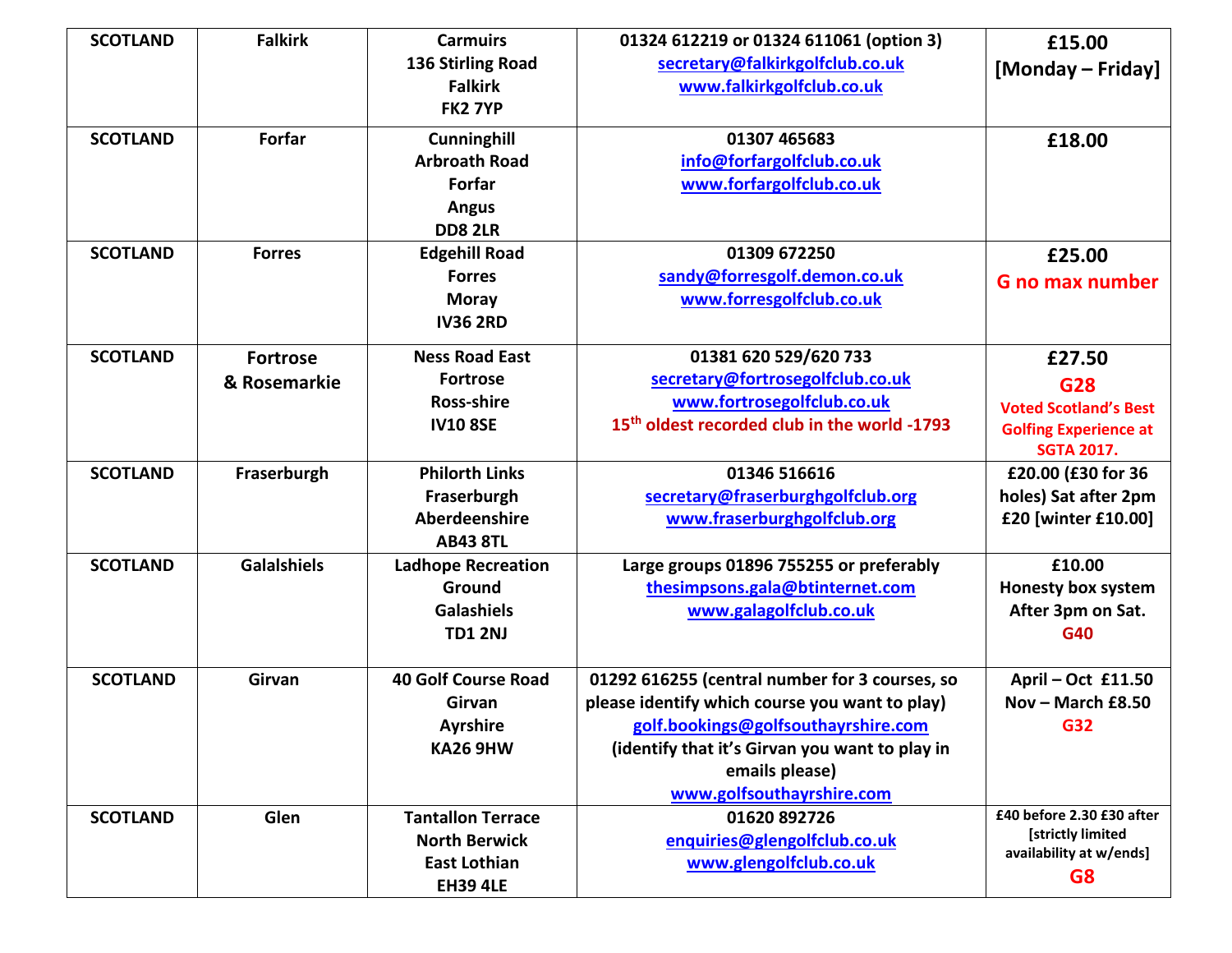| <b>SCOTLAND</b> | Glenalmond            | <b>Glenalmond College</b> | 01738 842003                                         | £10.00                                               |
|-----------------|-----------------------|---------------------------|------------------------------------------------------|------------------------------------------------------|
|                 |                       | Glenalmond                | annemariemcnaughton@glenalmondcollege.co.uk          | <b>[NB that this course</b>                          |
|                 |                       | <b>Perthshire</b>         | www.glenalmondcollege.co.uk                          | is in the school                                     |
|                 |                       | <b>PH1 3RY</b>            |                                                      | grounds]                                             |
| <b>SCOTLAND</b> | Glenbervie            | <b>Stirling Road</b>      | 01324 562 605 (option 1)                             | £25.00                                               |
|                 |                       | Larbert                   | professional@glenberviegolfclub.com                  | [Weekdays]                                           |
|                 |                       | Stirlingshire FK5 4SJ     | www.glenberviegolfclub.com                           | subject to                                           |
|                 |                       |                           |                                                      | availability]                                        |
| <b>SCOTLAND</b> | Glencruitten          | <b>Glencruitten Road</b>  | 01631 562868                                         | £12.00                                               |
|                 |                       | Oban                      | enquiries@obangolf.com                               |                                                      |
|                 |                       | <b>PA34 4PU</b>           | www.obangolf.com                                     |                                                      |
|                 |                       |                           |                                                      |                                                      |
| <b>SCOTLAND</b> | <b>Gleneagles</b>     | <b>Gleneagles Hotel</b>   | 0800 704 705                                         | Prices for a 4 ball<br>April & 16-31Oct £320.00      |
|                 | <b>King's Course</b>  | Auchterarder              | resort.sales@gleneagles.com                          | May, June &1-15 Oct                                  |
|                 | And                   | <b>Perthshire</b>         | www.gleneagles.com/golf                              | £380.00                                              |
|                 | <b>Queen's Course</b> | PH3 1NF                   | <b>Gleneagles hosted Ryder Cup in September 2014</b> | <b>July to Sept</b><br>£400.00                       |
|                 |                       |                           | and will host the Solheim Cup in September 2019      | <b>Kings and Queens after</b><br>2.00pm Sun-Thursday |
| <b>SCOTLAND</b> | Golspie               | <b>Ferry Road</b>         | 01408 633 266                                        | £35.00                                               |
|                 |                       | Golspie                   | info@golspiegolfclub.co.uk                           | G12 more than 12                                     |
|                 |                       | <b>Sutherland</b>         | www.golspie-golf-club.co.uk                          |                                                      |
|                 |                       | <b>KW10 6ST</b>           |                                                      | is 20% of                                            |
|                 |                       |                           |                                                      | published green                                      |
|                 |                       |                           |                                                      | fee                                                  |
|                 |                       |                           |                                                      |                                                      |
| <b>SCOTLAND</b> | <b>Gourock</b>        | <b>Cowal View</b>         | 01475 636834                                         | £18.00 -18 holes; £10 -9                             |
|                 |                       | <b>Gourock</b>            | pro@gourockgolfclub.com                              | holesMon to Fri only<br>Apr-Oct. Nov-Dec £7.00       |
|                 |                       | <b>PA19 1HD</b>           | www.gourockgolfclub.com                              | any day                                              |
| <b>SCOTLAND</b> | Greenock              | 106 Forsyth Street        | 01475 787236                                         | £10.00                                               |
|                 |                       | Greenock                  | pro@greenockgolfclub.co.uk                           | [max 6 times p.a.]                                   |
|                 |                       | <b>PA16 8RE</b>           | www.greenockgolfclub.co.uk                           | £6.00 for 9 holes                                    |
| <b>SCOTLAND</b> | <b>Hamilton</b>       | <b>Carlisle Road</b>      | 01698 282872                                         | £18.50                                               |
|                 |                       | Ferniegair                | secretary@hamiltongolfclub.co.uk                     | [£23.50 w/ends]                                      |
|                 |                       | <b>Hamilton</b>           | www.hamiltongolfclub.co.uk                           |                                                      |
|                 |                       |                           |                                                      |                                                      |
|                 |                       | <b>ML3 7UE</b>            |                                                      |                                                      |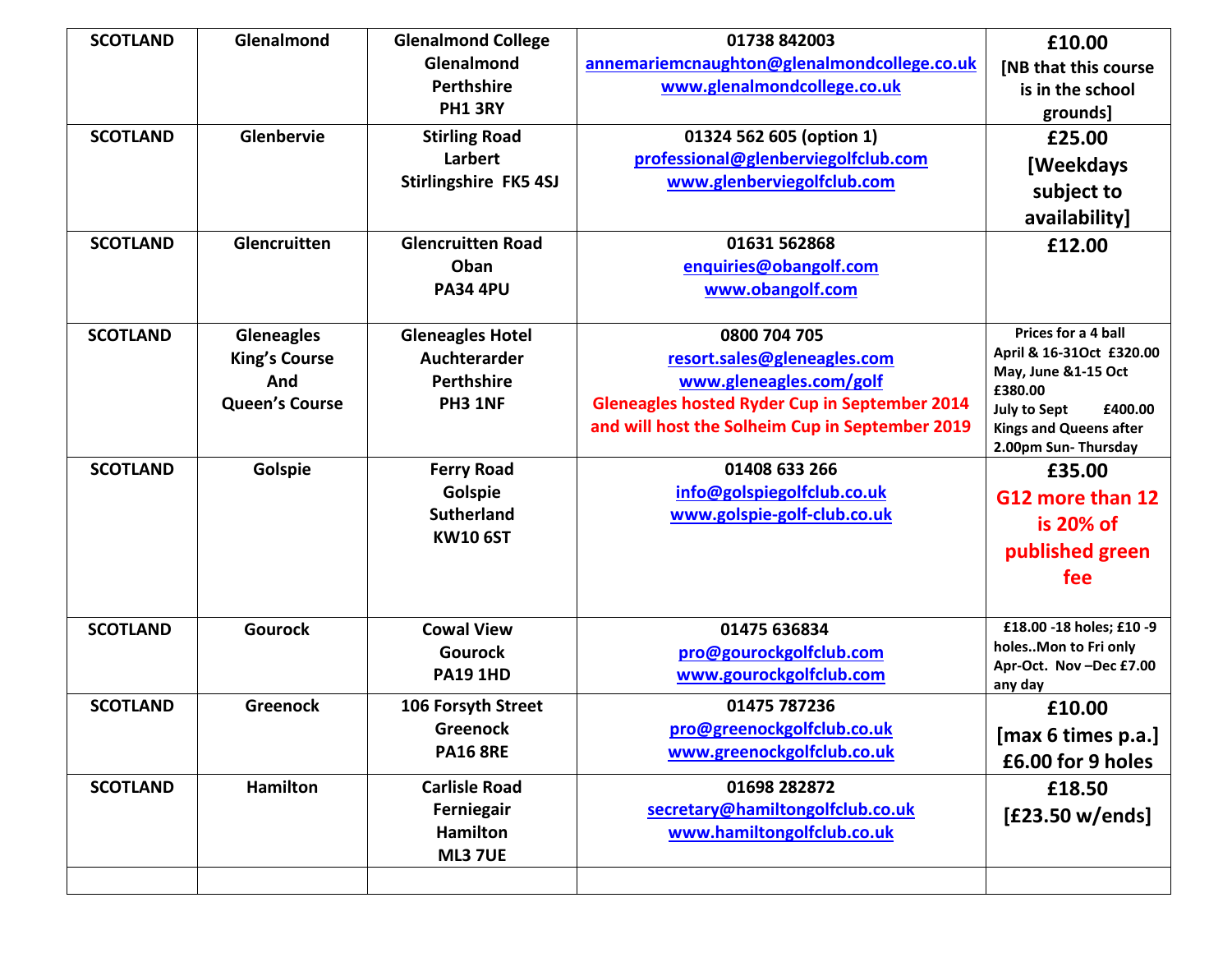| <b>SCOTLAND</b> | <b>Hawick</b>           | <b>Vertish Hill</b>     | 01450 372293                      | £10.00               |
|-----------------|-------------------------|-------------------------|-----------------------------------|----------------------|
|                 |                         | <b>Hawick</b>           | thesecretary@hawickgolfclub.com   |                      |
|                 |                         | Roxburghshire           | www.hawickgolfclub.com            |                      |
|                 |                         | TD9 0NY                 |                                   |                      |
| <b>SCOTLAND</b> | Hayston                 | <b>Campsie Road</b>     | 0141 775 0882                     | £15.00 Mon-Fri and   |
|                 |                         | Kirkintilloch           | secretary@haystongolf.com         | Sun after 2pm        |
|                 |                         | Glasgow                 | www.haystongolf.com               | [£12.50 Nov-Mar]     |
|                 |                         | <b>G66 1RN</b>          |                                   |                      |
| <b>SCOTLAND</b> | Helensburgh             | 25 East Abercromby St., | 01436 675505                      | £20.00               |
|                 |                         | Helensburgh             | g.m@helensburghgolfclub.co.uk     | [w/e £25 after 1.30] |
|                 |                         | Argyll& Bute G84 9HZ    | www.helensburghgolfclub.co.uk     | G12                  |
| <b>SCOTLAND</b> | <b>Hilton Park</b>      | <b>Stockiemuir Road</b> | 0141 956 5125                     | £15.00               |
|                 | <b>Hilton and</b>       | <b>Milngavie</b>        | Proshop@hiltonpark.co.uk          | [w/e £20.00]         |
|                 | <b>Allander Courses</b> | Glasgow                 | www.hiltonpark.co.uk              |                      |
|                 |                         | <b>G62 7HB</b>          |                                   |                      |
| <b>SCOTLAND</b> | <b>Inverness</b>        | <b>Culcabock Road</b>   | 01463 239882                      | £25.00               |
|                 |                         | <b>Inverness</b>        | manager@invernessgolfclub.co.uk   |                      |
|                 |                         | <b>IV2 3XQ</b>          | www.invernessgolfclub.co.uk       |                      |
|                 |                         |                         |                                   |                      |
| <b>SCOTLAND</b> | <b>The Irvine</b>       | <b>Bogside</b>          | 01294 275979                      | £30.00               |
|                 |                         | Irvine, Ayrshire        | secretary@theirvinegolfclub.co.uk |                      |
|                 |                         | <b>KA12 8SN</b>         | www.theirvinegolfclub.co.uk       |                      |
| <b>SCOTLAND</b> | <b>Kelso</b>            | <b>Golf Course Road</b> | 01573 223009                      | £10.00               |
|                 |                         | <b>Kelso</b>            | gm@kelsogolfclub.co.uk            |                      |
|                 |                         | <b>TD57SL</b>           | www.kelsogolfclub.co.uk           |                      |
| <b>SCOTLAND</b> | Kilmacolm               | <b>Porterfield Road</b> | 01505 872695                      | £20.00 Mon-Fri       |
|                 |                         | Kilmacolm,              | secretary@kilmacolmgolfclub.com   | <b>Sun £25.00</b>    |
|                 |                         | Renfrewshire            | www.kilmacolmgolfclub.com         |                      |
|                 |                         | <b>PA13 4PD</b>         |                                   |                      |
| <b>SCOTLAND</b> | Kingsknowe              | <b>The Club House</b>   | 0131 441 4030                     | £12.00 [Mon-Fri]     |
|                 |                         | 326 Lanark Road         | proshop@kingsknowe.com            | £15.00 [w/e after    |
|                 |                         | Edinburgh EH14 2JD      | www.kingsknowe.com                | 2pm]                 |
|                 |                         |                         |                                   |                      |
| <b>SCOTLAND</b> | Kirkhill                | <b>Greenlees Road</b>   | 0141 641 8499                     | £18.00               |
|                 |                         | Cambuslang              | secretary@kirkhillgolfclub.org.uk | [Mon-Fri only]       |
|                 |                         | Glasgow                 | www.kirkhillgolfclub.org.uk       |                      |
|                 |                         | <b>G72 8YN</b>          |                                   |                      |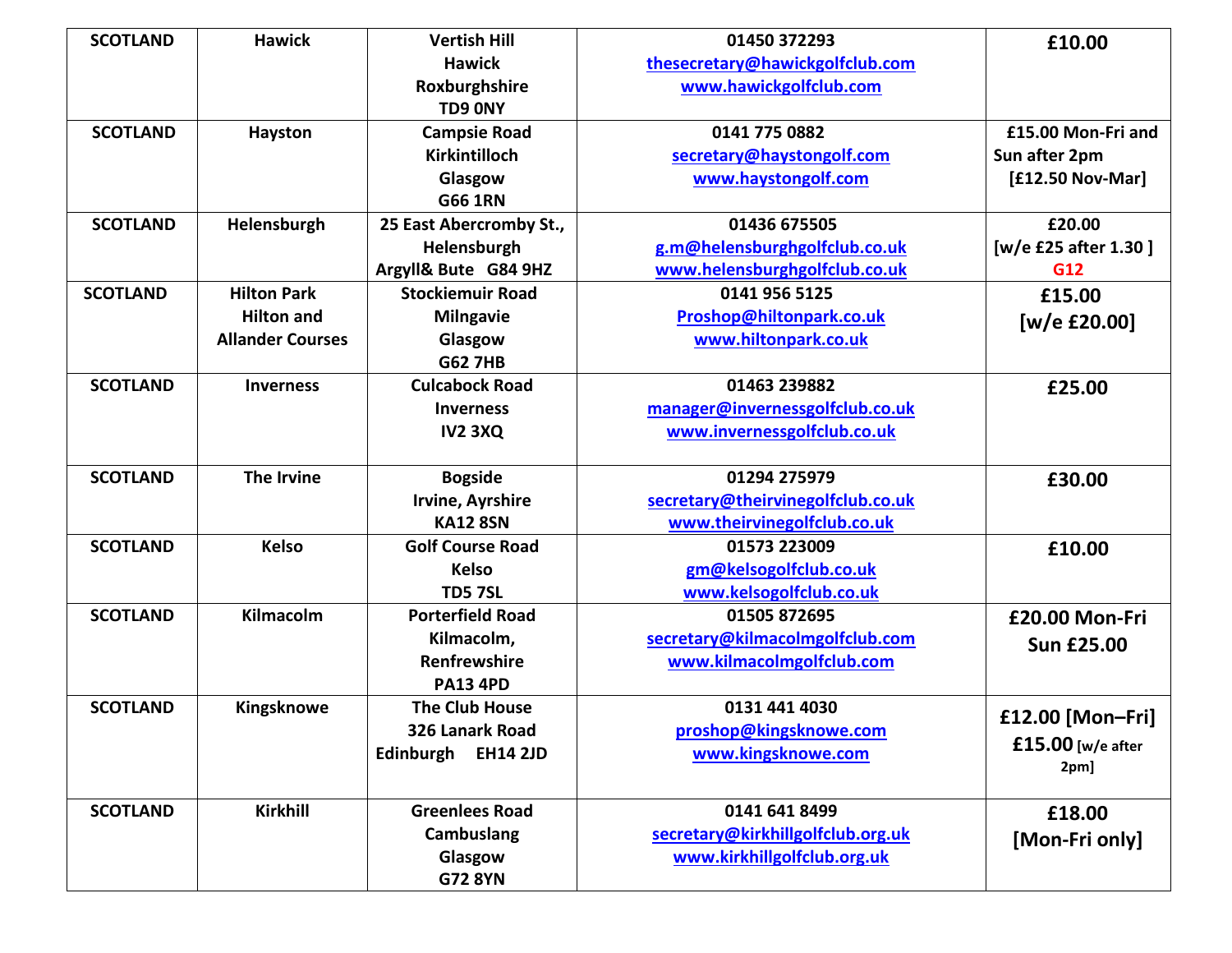| <b>SCOTLAND</b> | Kirkintilloch        | <b>Todhill</b>            | 0141 775 2387                         | £10.00                 |
|-----------------|----------------------|---------------------------|---------------------------------------|------------------------|
|                 |                      | <b>Campsie Road</b>       | Secretary@kirkintillochgolfclub.co.uk |                        |
|                 |                      | Kirkintilloch             | www.kirkintillochgolfclub.co.uk       |                        |
|                 |                      | Glasgow, G66 1RN          |                                       |                        |
| <b>SCOTLAND</b> | <b>Kirriemuir</b>    | <b>Shielhill Road</b>     | 01575 573317                          | £20.00 Sun - Fri       |
|                 |                      | <b>Northmuir</b>          | enquiries@kirriemuirgolfclub.co.uk    | [Sat £25.00]           |
|                 |                      | <b>Kirriemuir</b>         | www.kirriemuirgolfclub.co.uk          | <b>G</b> check for max |
|                 |                      | <b>Angus</b>              |                                       | number depends         |
|                 |                      | <b>DD8 4LN</b>            |                                       |                        |
|                 |                      |                           |                                       | on which day           |
|                 |                      |                           |                                       |                        |
| <b>SCOTLAND</b> | Lanark               | <b>The Moor</b>           | 01555 663219                          | £20.00                 |
|                 |                      | <b>Whitelees Road</b>     | lanarkgc@btconnect.com                | [Mon-Fri; after        |
|                 |                      | Lanark                    | www.lanarkgolfclub.co.uk              | 2pm Sundays]           |
|                 |                      | <b>South Lanarkshire</b>  |                                       | [£25.00 per day]       |
|                 |                      | <b>ML11 7RX</b>           |                                       |                        |
| <b>SCOTLAND</b> | Lochmaben            | <b>Castlehill Gate</b>    | 01387 810552                          | £20.00                 |
|                 |                      | Lochmaben                 | enquiries@lochmabengolf.co.uk         |                        |
|                 |                      | Lockerbie                 | www.lochmabengolf.co.uk               |                        |
|                 |                      | <b>DG11 1NT</b>           |                                       |                        |
| <b>SCOTLAND</b> | Lockerbie            | <b>Corrie Road</b>        | 01576 203363                          | £14.00                 |
|                 |                      | Lockerbie                 | info@lockerbiegolf.co.uk              |                        |
|                 |                      | DumfriesshireDG11 2ND     | www.lockerbiegolf.co.uk               |                        |
| <b>SCOTLAND</b> | <b>Lundin Ladies</b> | <b>Woodlea Road</b>       | 01333320832 or                        | £8.00                  |
|                 |                      | <b>Lundin Links</b>       | (in summer)07899270774                | [Wed is competition    |
|                 |                      | <b>Fife</b>               | llgolfclub@gmail.com                  | day]                   |
|                 |                      | KY8 6AR                   | www.lundinladiesgolfclub.co.uk        | Men can play as well   |
|                 |                      |                           |                                       | as ladies              |
|                 |                      |                           |                                       | G12                    |
|                 |                      |                           |                                       |                        |
| <b>SCOTLAND</b> | <b>Merchants of</b>  | 10 Craighill Gdns         | 0131 447 8709                         | £15.00                 |
|                 | Edinburgh            | Edinburgh                 | admin@merchantsgolf.com               |                        |
|                 |                      | <b>EH10 5PY</b>           | www.merchantsgolf.com                 |                        |
| <b>SCOTLAND</b> | <b>Milngavie</b>     | Laighpark                 | 0141 956 1619                         | £15.00                 |
|                 |                      | <b>Milngavie</b>          | secretary@milngaviegolfclub.co.uk     | [w/e £20.00]           |
|                 |                      | <b>G62 8EP</b><br>Glasgow | www.milngaviegolfclub.co.uk           |                        |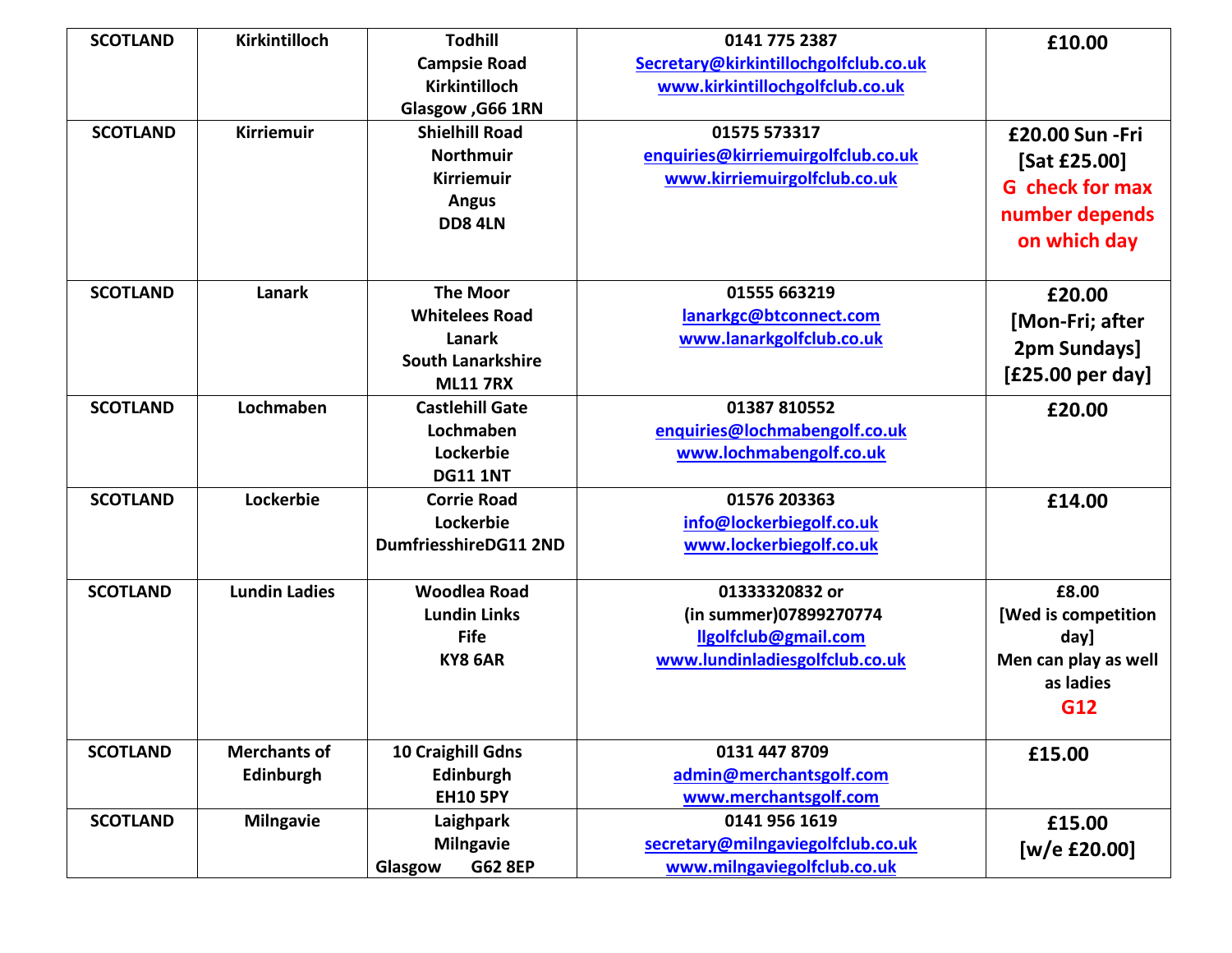| <b>SCOTLAND</b><br><b>SCOTLAND</b> | <b>Mortonhall</b><br><b>Muir of Ord</b> | 231 Braid Road<br>Edinburgh<br><b>EH10 6PB</b><br><b>Great North Road</b>                | 0131 447 5185<br>malcolm@mortonhallgc.co.uk<br>www.mortonhallgc.co.uk<br>01463 871311 or 01463 870825                     | £25.00<br>[ $w/e$ £30.00]<br>£20.00                                                                                                                      |
|------------------------------------|-----------------------------------------|------------------------------------------------------------------------------------------|---------------------------------------------------------------------------------------------------------------------------|----------------------------------------------------------------------------------------------------------------------------------------------------------|
|                                    |                                         | <b>Muir of Ord</b><br><b>Ross-shire</b><br><b>IV67SX</b>                                 | muir.golf@btconnect.com<br>www.muirofordgolfclub.co.uk                                                                    | [£10.00 winter]<br>G 40                                                                                                                                  |
| <b>SCOTLAND</b>                    | <b>Murcar Links</b>                     | <b>Murcar</b><br><b>Bridge of Don</b><br>Aberdeen AB23 8BD                               | 01224 704354<br>golf@murcarlinks.com<br>www.murcarlinks.com                                                               | £55.00<br>[Mon, Tues, Thurs<br>and Friday only]<br><b>Sunday after</b><br>11.00 £67.50                                                                   |
| <b>SCOTLAND</b>                    | <b>The Musselburgh</b>                  | <b>Monktonhall</b><br>Musselburgh<br><b>EH21 6SA</b>                                     | 0131 665 2005<br>secretary@themusselburghgolfclub.com<br>www.themusselburghgolfclub.com                                   | £30.00 weekdays<br>£35.00 Sunday<br>G40                                                                                                                  |
| <b>SCOTLAND</b>                    | <b>The Old Course</b><br>Ranfurly       | <b>Ranfurly Place</b><br><b>Bridge of Weir</b><br><b>Renfrewshire</b><br><b>PA11 3DE</b> | 01505 613214<br>secretary@oldranfurly.com<br>www.oldranfurly.com                                                          | £20.00<br>[£30.00 per day]                                                                                                                               |
| <b>SCOTLAND</b>                    | <b>Panmure</b>                          | <b>Burnside Road</b><br><b>Barry</b><br><b>By Carnoustie</b><br><b>Angus</b><br>DD7 7RT  | 01241 852460<br>professional@panmuregolfclub.co.uk<br>www.panmuregolfclub.co.uk<br>Must be booked and paid for in advance | £ pp 4ball<br>100<br>25<br>Nov-Mar<br>Apr& Oct 45<br>160<br>May-Sept 70<br>250<br>[Mon, Wed -Fri and<br>Sun 10 till 12 and 2<br>till 4; Sat after 15.00] |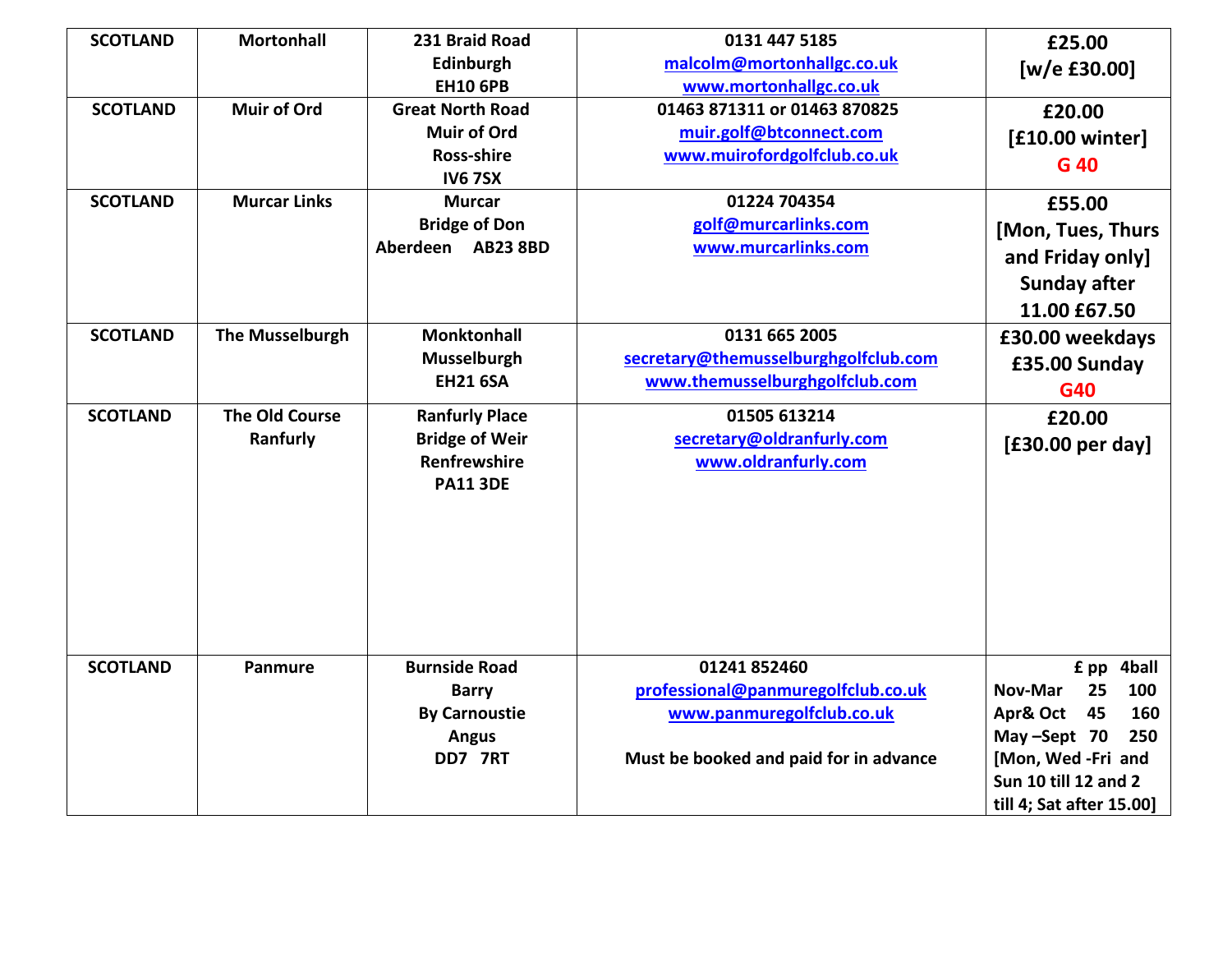| <b>SCOTLAND</b> | Powfoot<br>Prestonfield | <b>Cummertrees</b><br><b>Annan, Dumfries &amp;</b><br>Galloway,<br><b>DG12 5QE</b> | 01461 204100<br>info@powfootgolfclub.com<br>www.powfootgolfclub.com                       | £20.00 [Mon - Fri]<br>w/e £23.<br>One fourball per<br>booking |
|-----------------|-------------------------|------------------------------------------------------------------------------------|-------------------------------------------------------------------------------------------|---------------------------------------------------------------|
| <b>SCOTLAND</b> |                         | 6 Priestfield Rd North,<br>Edinburgh<br><b>EH16 5HS</b>                            | 0131 6671273<br>secretary@prestonfieldgolf.com<br>www.prestonfieldgolf.com                | £20.00                                                        |
| <b>SCOTLAND</b> | Ralston                 | <b>Strathmore Avenue</b><br><b>Ralston</b><br>Paisley PA1 3DT                      | 0141 882 1349<br>thesecretary@ralstongolfclub.com<br>www.ralstongolfclub.com              | £20.00<br>[Mon to Fri only]                                   |
| <b>SCOTLAND</b> | <b>Ranfurly Castle</b>  | <b>Golf Road, Bridge of</b><br>Weir, Renfrewshire<br><b>PA11 3HN</b>               | 01505 614795<br>secranfur@btconnect.com<br>www.ranfurlycastlegolfclub.co.uk               | £20.00<br>[w/e $£25.00$ ]                                     |
| <b>SCOTLAND</b> | <b>Ratho Park</b>       | Ratho<br><b>Newbridge</b><br>Edinburgh EH28 8NX                                    | 0131 335 0068 (ext.1)<br>secretary@rathoparkgolfclub.co.uk<br>www.rathoparkgolfclub.co.uk | £16.00<br>[£20.00 w/e]                                        |
| <b>SCOTLAND</b> | Ravelston               | 24 Ravelston<br>Dykes Road,<br>Edinburgh<br><b>EH4 3NZ</b>                         | 0131 315 2486(weekday mornings)<br>ravelstongc@hotmail.com<br>www.ravelstongolfclub.co.uk | £15.00<br>[weekdays only]                                     |
| <b>SCOTLAND</b> | Reay                    | Reay<br><b>By Thurso</b><br>Caithness KW14 7RE                                     | 01847 811288<br>info@reaygolfclub.co.uk<br>www.reaygolfclub.co.uk                         | £15.00                                                        |
| <b>SCOTLAND</b> | Renfrew                 | <b>Inchinnan Road</b><br>Renfrew<br><b>PA4 9EG</b>                                 | 0141 886 6692<br>secretary@renfrewgolfclub.net<br>www.renfrewgolfclub.net                 | £20.00<br><b>Sunday-Friday</b>                                |
| <b>SCOTLAND</b> | Rothesay                | <b>Canada Hill</b><br>Rothesay<br><b>Isle of Bute</b><br><b>PA20 9HN</b>           | 01700 503554<br>rothesaygolfclub@btconnect.com<br>www.rothesaygolfclub.co.uk              | £10.00<br>$[w/e$ £15.00]                                      |
| <b>SCOTLAND</b> | Routenburn              | <b>Routenburn Road</b><br>Largs<br><b>KA30 8QA</b><br>Ayrshire,                    | 01475 687240                                                                              | £15.00<br>£8.00<br>$[Nov - Mar]$                              |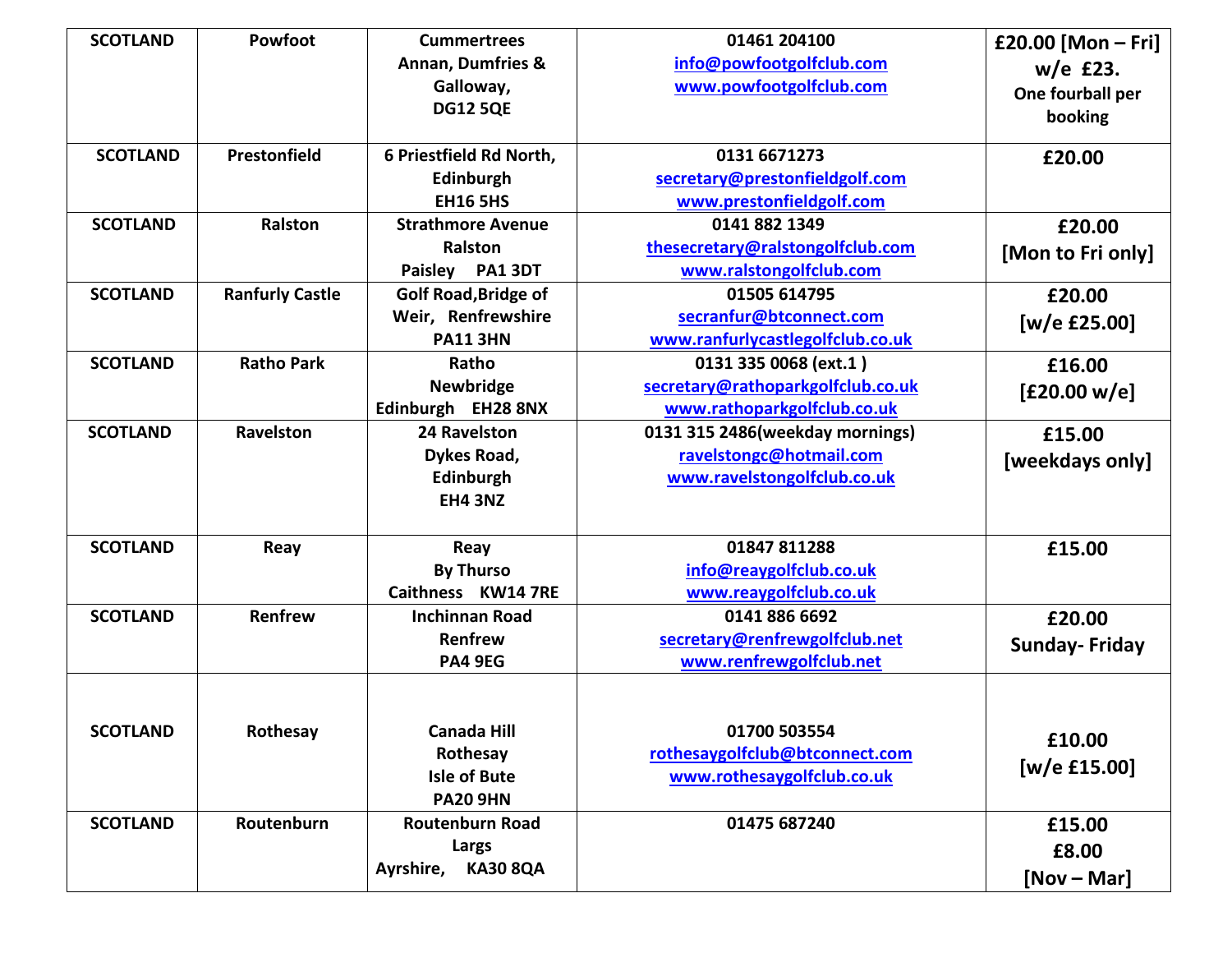| <b>SCOTLAND</b> | <b>Royal Musselburgh</b> | <b>Prestongrange House</b>     | 01875 810276                                                 | £20.00                   |
|-----------------|--------------------------|--------------------------------|--------------------------------------------------------------|--------------------------|
|                 |                          | Prestonpans                    | proshop@royalmusselburgh.co.uk                               | <b>Mon-Fri and after</b> |
|                 |                          | <b>East Lothian</b>            | www.royalmusselburgh.co.uk                                   | 1.30pm on w/end          |
|                 |                          | <b>EH32 9RP</b>                |                                                              | <b>G</b> contact         |
|                 |                          |                                |                                                              | <b>David Cummings</b>    |
| <b>SCOTLAND</b> | Scoonie                  | <b>North Links</b>             | 01333 307007                                                 | £15.00                   |
|                 |                          | Leven                          | manager@scooniegolfclub.com                                  |                          |
|                 |                          | KY84SP<br><b>Fife</b>          | www.scooniegolfclub.com                                      |                          |
| <b>SCOTLAND</b> | <b>Scotscraig</b>        | <b>Golf Road</b>               | 01382 552515                                                 | £35.00                   |
|                 |                          | <b>Tayport</b>                 | admin@scotscraiggolfclub.com                                 | [9.36 till 1.28pm,       |
|                 |                          | <b>Fife</b>                    | www.scotscraiggolfclub.com                                   | $Mon-Fri]$               |
|                 |                          | <b>DD6 9DZ</b>                 | The World's 13 <sup>th</sup> oldest golf club, 200 years old |                          |
| <b>SCOTLAND</b> | <b>Seafield</b>          |                                | See Belleisle Park above                                     | <b>G32</b>               |
|                 |                          |                                |                                                              |                          |
|                 |                          |                                |                                                              |                          |
| <b>SCOTLAND</b> | <b>Shotts</b>            | <b>Blairhead, Benhar Road,</b> | 01501825868                                                  | £15.00 Mon-Fri           |
|                 |                          | Shotts, Nrth                   | info@shottsgolfclub.co.uk                                    | Sat& Sun after           |
|                 |                          | Lanarkshire                    | www.shottsgolfclub.co.uk                                     |                          |
|                 |                          | <b>ML7 5BJ</b>                 |                                                              | 2.00pm                   |
|                 |                          |                                |                                                              | G12                      |
| <b>SCOTLAND</b> | <b>Skelmorlie</b>        | <b>Beithglass Road</b>         | 01475 520152                                                 | £12.50                   |
|                 |                          | <b>Skelmorlie</b>              | secretary@skelmorliegolf.co.uk                               |                          |
|                 |                          | <b>PA17 5ES</b>                | www.skelmorliegolf.co.uk                                     |                          |
|                 |                          |                                |                                                              |                          |
|                 |                          |                                |                                                              | Check website 50% of     |
| <b>SCOTLAND</b> | <b>Stirling</b>          | <b>Queens Road</b>             | 01786 464098                                                 | published rates          |
|                 |                          | <b>Stirling</b>                | enquiries@stirlinggolfclub.tv                                | [Saturdya after 4.00pm & |
|                 |                          | <b>FK8 3AA</b>                 | www.stirlinggolfclub.com                                     | Sunday after 11.30am] a  |
| <b>SCOTLAND</b> | <b>Stonehaven</b>        | Cowie                          | 01569 762124                                                 | £25.00                   |
|                 |                          | <b>Stonehaven</b>              | info@stonehavengolfclub.com                                  | £12.50winter             |
|                 |                          | <b>AB39 3RH</b>                | www.stonehavengolfclub.com                                   | G40                      |
| <b>SCOTLAND</b> | <b>Stranraer</b>         | <b>Creachmore</b>              | 01776 870 245                                                | £20.00                   |
|                 |                          | Leswalt                        | enquiries@stranraergolfclub.net                              | G12                      |
|                 |                          | <b>Stranraer</b>               | www.stranraergolfclub.net                                    |                          |
|                 |                          | DG9 OLF                        | James Braid's last course design                             |                          |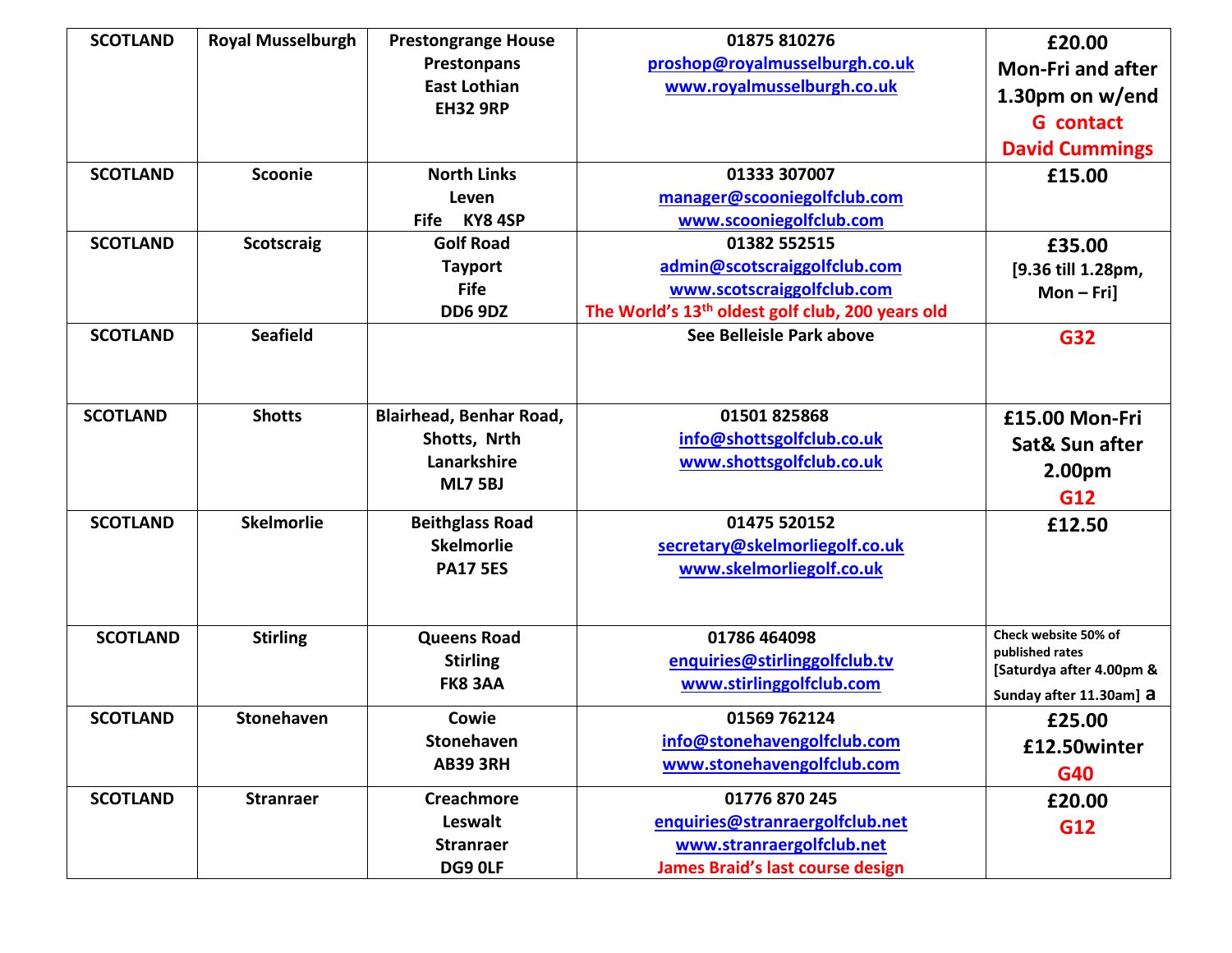| <b>SCOTLAND</b> | <b>Torwoodlee</b>     | <b>Edinburgh Road</b>        | 01896 752260 (option 3)                   | £21.00                |
|-----------------|-----------------------|------------------------------|-------------------------------------------|-----------------------|
|                 |                       | <b>Galashiels</b>            | www.torwoodleegolfclub.co.uk              |                       |
|                 |                       | <b>TD1 2NE</b>               | torwoodleegolfclub@torwoodleegolfclub.com |                       |
| <b>SCOTLAND</b> | <b>Turnhouse</b>      | <b>154 Turnhouse Road</b>    | 0131 339 7701/1844                        | £18.00                |
|                 |                       | Edinburgh                    | info@turnhousegc.com                      |                       |
|                 |                       | <b>EH12 0AD</b><br>Lothians  | www.turnhousegc.com                       |                       |
| <b>SCOTLAND</b> | <b>West Linton</b>    | <b>Medwyn Road</b>           | 01968 660970                              | £20.00                |
|                 |                       | <b>West Linton</b>           | secretarywlgc@btinternet.com              | G24                   |
|                 |                       | <b>Peeblesshire EH46 7HN</b> | www.wlgc.co.uk                            |                       |
| <b>SCOTLAND</b> | <b>Whitecraigs</b>    | 72 Ayr Road                  | 0141 639 2140                             | £22.50                |
|                 |                       | <b>Giffnock</b>              | admin@whitecraigsgolfclub.com             |                       |
|                 |                       | Glasgow G46 6SW              | www.whitecraigsgolfclub.com               |                       |
| <b>SCOTLAND</b> | Williamwood           | 690 Clarkston Rd.            | 0141 637 1783 or 0141 637 2715            | £15.00                |
|                 |                       | Glasgow                      | secretary@williamwoodgc.co.uk             | [£20.00 w/end]        |
|                 |                       | <b>G44 3YR</b>               | www.williamwoodgc.co.uk                   |                       |
| <b>SCOTLAND</b> | Windyhill             | <b>Baljaffray Road</b>       | 0141 942 2349                             | £13.00                |
|                 |                       | <b>Bearsden</b>              | manager@windyhillgolfclub.co.uk           |                       |
|                 |                       | Glasgow G61 4QQ              | www.windyhillgolfclub.co.uk               |                       |
| <b>SCOTLAND</b> | Wishaw                | <b>55 Cleland Road</b>       | 01698 357480                              | £13.00                |
|                 |                       | Wishaw                       | wishawgolfclub@yahoo.co.uk                | Any Monday incl. Bank |
|                 |                       | Lanarkshire ML2 7NY          |                                           | <b>Holidays</b>       |
|                 |                       |                              |                                           |                       |
| <b>ENGLAND</b>  | <b>Accrington and</b> | <b>Devon Avenue</b>          | 01254 350110                              | £15.00                |
|                 | <b>District</b>       | <b>Oswaldtwistle</b>         | info@accringtongolfclub.com               | [Nov-Mar £10.00]      |
|                 |                       | <b>Accrington</b>            | www.accringtongolfclub.com                |                       |
|                 |                       | Lancs BB5 4LS                |                                           |                       |
| <b>ENGLAND</b>  | <b>Alton</b>          | <b>Old Odiham Road</b>       | 0142082724                                | £12.00                |
|                 |                       | <b>Alton</b>                 | admin@altongolfclub.com                   | [£17.00 w/ends]       |
|                 |                       | Hants GU34 4BU               | www.altongolfclub.com                     | G16                   |
| <b>ENGLAND</b>  | <b>Arcot Hall</b>     | <b>Dudley, Cramlington</b>   | 0191 2362794                              | £16.00                |
|                 |                       | Northumberland               | arcothall@tiscali.co.uk                   | [not w/e]             |
|                 |                       | <b>NE23 7QP</b>              | www.arcothall.co.uk                       | G16                   |
| <b>ENGLAND</b>  | <b>Arkley</b>         | Rowley Green Rd,             | 020 8440 8473                             | Apr-Oct £22.50        |
|                 |                       | <b>Arkley</b>                | office@arkleygolfclub.co.uk               | [w/e £25.00]          |
|                 |                       | <b>Herts</b>                 | www.arkleygolfclub.co.uk                  | <b>Nov-Mar £17.00</b> |
|                 |                       | <b>EN5 3HL</b>               |                                           | [w/e £20.00]          |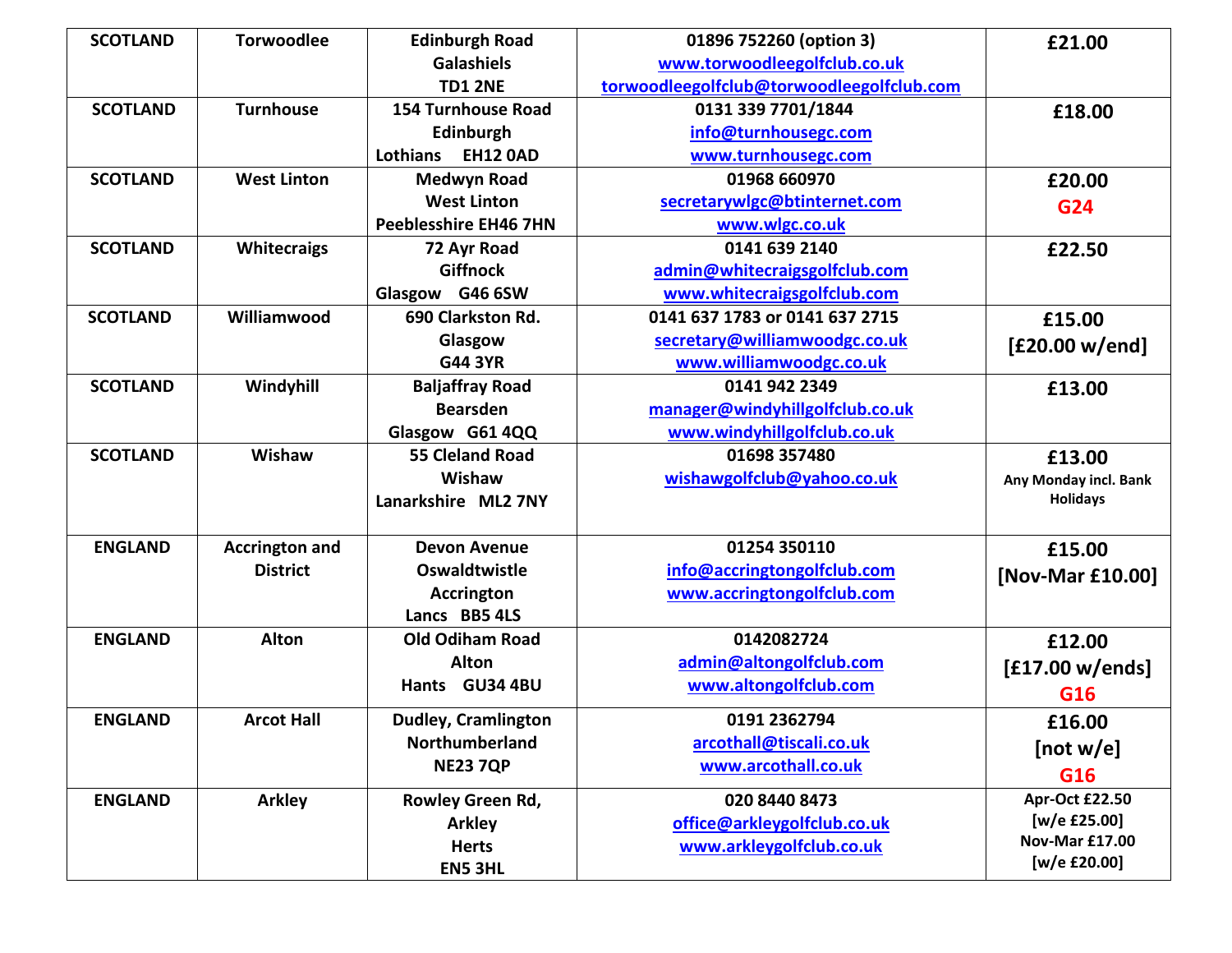| <b>ENGLAND</b> | <b>Ashbourne</b>         | <b>Wyaston Road</b>          | 01335 347960                     | £18.00                |
|----------------|--------------------------|------------------------------|----------------------------------|-----------------------|
|                |                          | <b>Ashbourne</b>             | ashbourne.golf.club@gmail.com    | [w/e £20.00]          |
|                |                          | Derbyshire                   | www.ashbournegolfclub.co.uk      | Winter £15, Tues £10, |
|                |                          | <b>DE6 1NB</b>               |                                  | $w/e$ £20             |
| <b>ENGLAND</b> | <b>Axe Cliff</b>         | <b>Squires Lane</b>          | 01297 21754 or via the website   | £20.0                 |
|                |                          | Axmouth, Seaton,             | office@axecliffgolfclub.com      | [£25.00 Fri, Sat,     |
|                |                          | <b>East Devon</b>            | www.axecliffgolfclub.com         | Sun]                  |
|                |                          | <b>EX12 4AB</b>              |                                  | G40                   |
| <b>ENGLAND</b> | <b>Baildon</b>           |                              | 01274 584266                     |                       |
|                |                          | Moorgate, Baildon,           |                                  | £10.00                |
|                |                          | <b>Shipley</b>               | secretary@baildongolfclub.com    |                       |
|                |                          | <b>West Yorks</b>            | www.baildongolfclub.com          |                       |
|                |                          | <b>BD17 5PP</b>              |                                  |                       |
| <b>ENGLAND</b> | <b>Banstead Downs</b>    | <b>Burdon Lane</b>           | 0208 6422284                     | £25.00                |
|                |                          | <b>Sutton</b>                | golf@bansteaddowns.co.uk         | Mon-Thurs.            |
|                |                          | <b>Surrey</b>                | www.bansteaddowns.co.uk          |                       |
|                |                          | <b>SM2 7DD</b>               |                                  |                       |
| <b>ENGLAND</b> | <b>Basingstoke</b>       | <b>Kempshott Park</b>        | 01256 465990                     | £22.00                |
|                |                          | <b>Basingstoke</b>           | office@basingstokegolfclub.co.uk | <b>Mon-Friday</b>     |
|                |                          | Hampshire                    | www.basingstokegolfclub.co.uk    |                       |
|                |                          | <b>RG23 7LL</b>              |                                  |                       |
|                |                          |                              |                                  |                       |
| <b>ENGLAND</b> | <b>Berwick upon</b>      | <b>Beal</b>                  | 01289 387380 (pro-shop)          | £25.00                |
|                | <b>Tweed (Goswick)</b>   | <b>Berwick upon Tweed</b>    | paul@goswicklinkgc.co.uk         | After 1.00pm          |
|                |                          | Northumberland               | www.goswicklinksgc.co.uk         |                       |
|                |                          | <b>TD15 2RW</b>              |                                  |                       |
| <b>ENGLAND</b> | <b>Bishops Stortford</b> | <b>Dunmow Road</b>           | 01279 654715                     | £24.00                |
|                |                          | <b>Bishops Stortford</b>     | office@bsgc.co.uk                | $Mon$ – Fri only      |
|                |                          | Herts,                       | www.bsgc.co.uk                   |                       |
|                |                          | <b>CM23 5HP</b>              |                                  |                       |
| <b>ENGLAND</b> | <b>Blackburn</b>         | <b>Beardwood Brow</b>        | 01254 51122                      | £12.00 Mon - Fri      |
|                |                          | <b>Blackburn</b>             | sec@blackburngolfclub.com        |                       |
|                |                          | <b>BB2 7AX</b>               | www.blackburngolfclub.com        | £15.00 w/e & B.       |
|                |                          |                              |                                  | <b>Hols</b>           |
| <b>ENGLAND</b> | <b>Bognor Regis</b>      | <b>Downview Road</b>         | 01243 821929                     | £20.00                |
|                |                          | <b>Felpham, Bognor Regis</b> | sec@bognorregisgolfclub.co.uk    |                       |
|                |                          | <b>West Sussex</b>           | www.bognorgolfclub.co.uk         |                       |
|                |                          | <b>PO22 8JD</b>              |                                  |                       |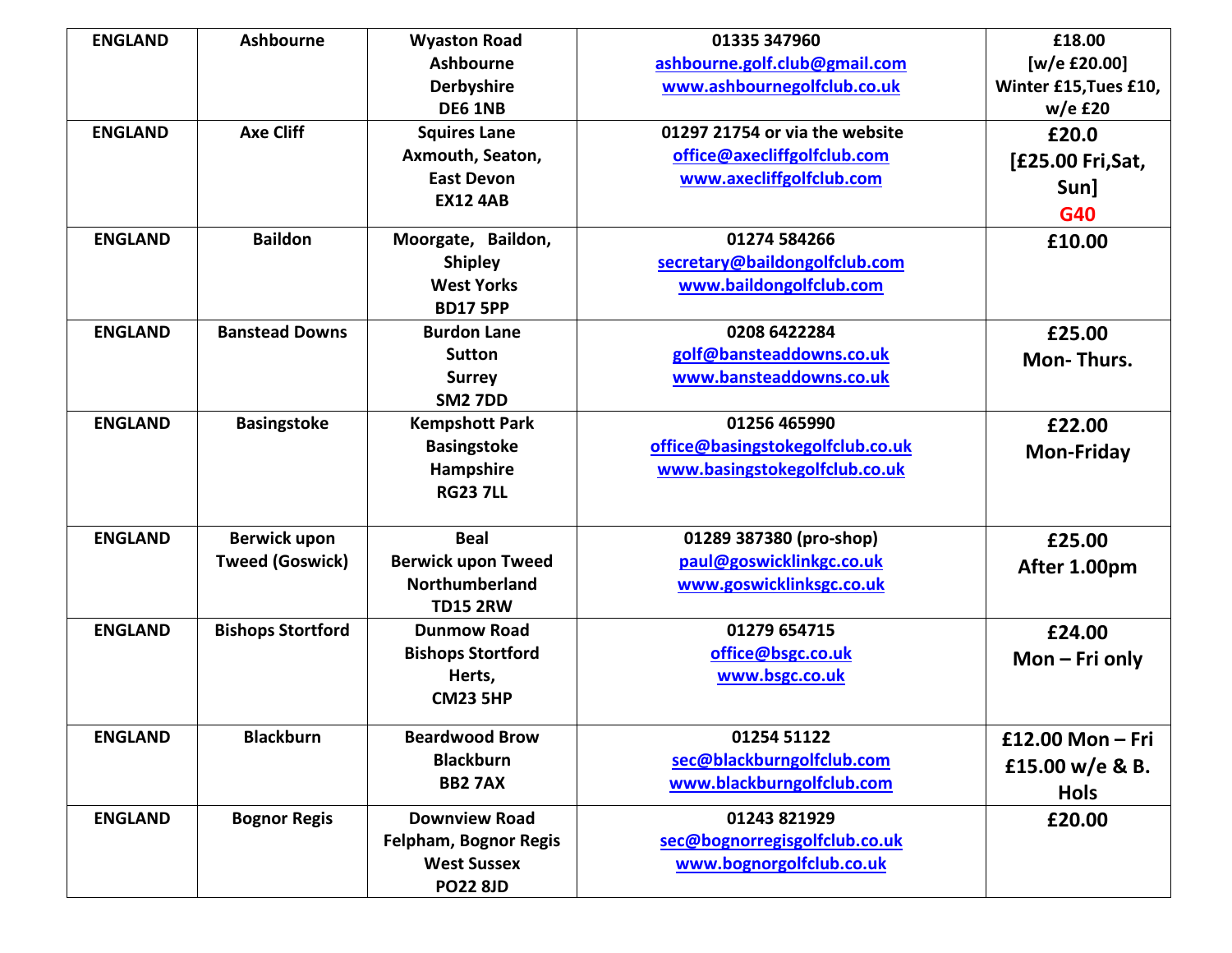| <b>ENGLAND</b> | <b>Boyce Hill</b>        | <b>Vicarage Hill</b>              | 01268793625                               | £35.00                             |
|----------------|--------------------------|-----------------------------------|-------------------------------------------|------------------------------------|
|                |                          | <b>Benfleet</b>                   | secretary@boycehillgolfclub.co.uk         |                                    |
|                |                          | <b>SS7 1PD</b><br><b>Essex</b>    | www.boycehillgolfclub.co.uk               |                                    |
|                |                          |                                   |                                           |                                    |
| <b>ENGLAND</b> | <b>Bramley</b>           | <b>Links Road</b>                 | 01483 892696                              | £32.00                             |
|                |                          | <b>Bramley</b>                    | secretary@bramleygolfclub.co.uk           | [w/e after 2pm in                  |
|                |                          | Guildford                         | www.bramleygolfclub.co.uk                 | summerand12 noon in<br>winter £40] |
|                |                          | <b>Surrey</b>                     |                                           | <b>G</b> no restriction            |
|                |                          | <b>GU5 0AL</b>                    |                                           |                                    |
| <b>ENGLAND</b> | <b>Brampton</b>          | <b>Brampton</b>                   | 01697 72255 (option1)                     | Apr-Oct £20(w/e £23)               |
|                | (Talkin Tarn)            | <b>Cumbria</b>                    | office@bramptongolfclub.com               | Nov-Mar £10(w/e                    |
|                |                          | CA8 1HN                           | www.bramptongolfclub.com                  | £11.50)                            |
| <b>ENGLAND</b> | <b>Branshaw</b>          | <b>Sykes Head</b>                 | 01535 643235                              | £10.00                             |
|                |                          | Oakworth, Keighley                | enquiries@branshawgolfclub.co.uk          | [w/e £12.50]                       |
|                |                          | <b>West Yorkshire</b>             | www.branshawgolfclub.co.uk                |                                    |
|                |                          | <b>BD22 7ES</b>                   |                                           |                                    |
| <b>ENGLAND</b> | <b>Brighton and Hove</b> | <b>Devils Dyke Road</b>           | 01273 556482                              | £15.00                             |
|                |                          | <b>Brighton</b>                   | lindsay@brightongolf.co.uk                | [Mon-Fri]                          |
|                |                          | <b>BN1 8YJ</b><br>Sussex,         | www.brightongolf.co.uk                    | [w/e £20.00]                       |
| <b>ENGLAND</b> | <b>Broadway</b>          | <b>Willersey Hill</b>             | 01386 853683 or 01386 853275              | £22.00                             |
|                |                          | <b>Broadway</b>                   | admin@broadwaygolfclub.co.uk              | $[Mon-Fri]$                        |
|                |                          | Worcestershire                    | www.broadwaygolfclub.co.uk                |                                    |
|                |                          | <b>WR127LG</b>                    |                                           |                                    |
| <b>ENGLAND</b> | <b>Budock Vean</b>       | <b>Mawnan Smith</b>               | 01326 252102                              | £18.00                             |
|                |                          | <b>Falmouth</b>                   | relax@budockvean.co.uk                    |                                    |
|                |                          | <b>Cornwall</b>                   | www.budockveanhotel.co.uk/our-resort/golf |                                    |
|                |                          | <b>TR11 5LG</b>                   |                                           |                                    |
| <b>ENGLAND</b> | <b>Bungay and</b>        | <b>Outney Common</b>              | 01986 892337 (option 3)                   | £20.00                             |
|                | <b>Waveney Valley</b>    | <b>Bungay</b>                     | golf@bungaygc.co.uk                       |                                    |
|                |                          | <b>Suffolk</b><br><b>NR35 1DS</b> | www.club-noticeboard.co.uk/bungay         |                                    |
| <b>ENGLAND</b> | <b>Burnley</b>           | <b>Approach Way</b>               | 01282 455266 option 2                     | £15.00                             |
|                |                          | <b>Glen View</b>                  | secretary@burnleygolfclub.com             |                                    |
|                |                          | <b>Burnley</b>                    | www.burnleygolfclub.com                   |                                    |
|                |                          | <b>BB11 3RW</b>                   |                                           |                                    |
| <b>ENGLAND</b> | <b>Bush Hill Park</b>    | <b>Bush Hill</b>                  | 0208 360 4103                             | £20.00                             |
|                |                          | <b>Winchmore Hill</b>             | danny@bhpgc.com                           | G12                                |
|                |                          | <b>N21 2BU</b><br>London          | www.bhpgc.com                             |                                    |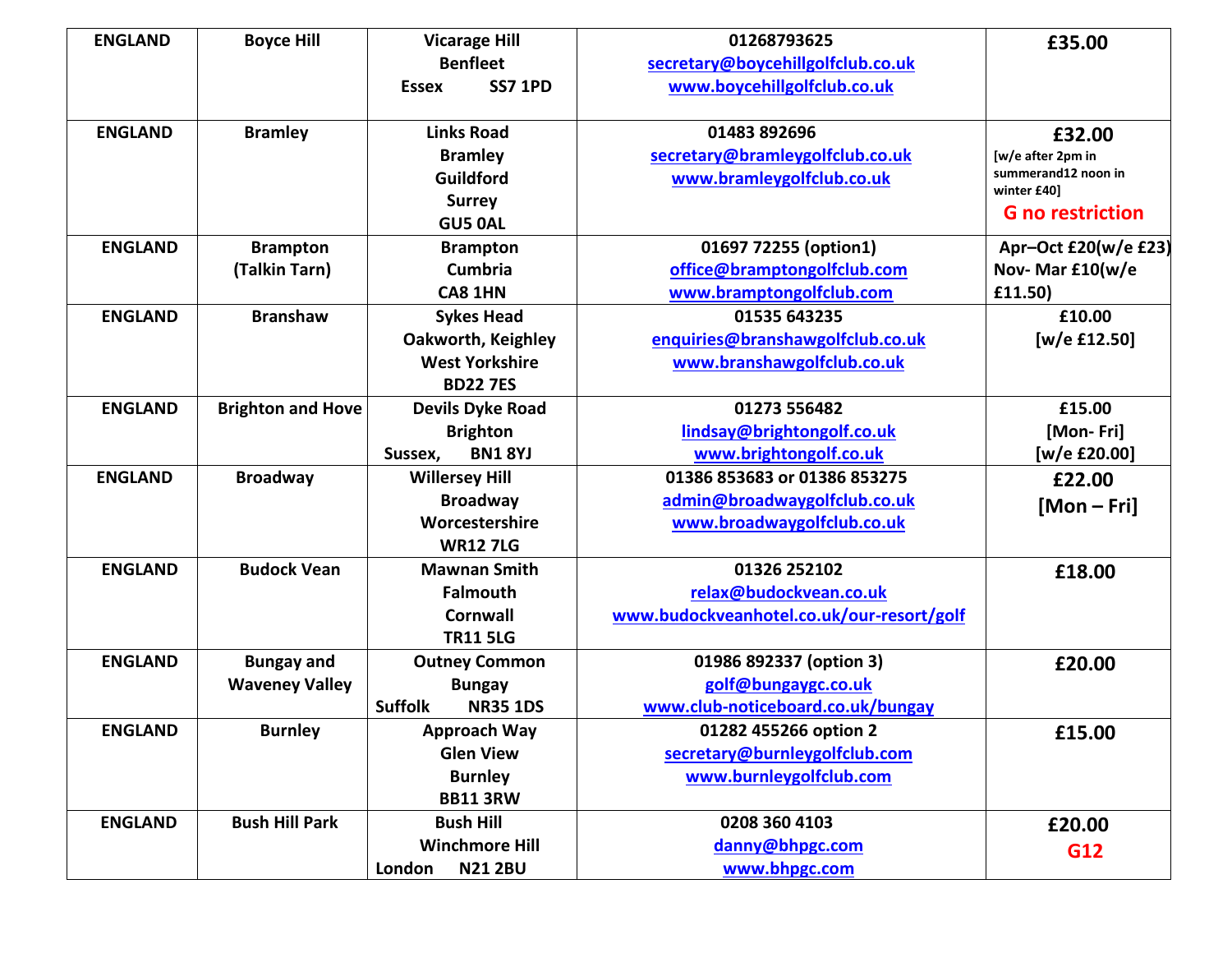| <b>ENGLAND</b> | <b>Charnwood Forest</b> | <b>Breakback Road</b>          | 01509 890259                           | £15.00                |
|----------------|-------------------------|--------------------------------|----------------------------------------|-----------------------|
|                |                         | <b>Woodhouse Eaves</b>         | secretary@charnwoodforestgolfclub.com  | [£20.00 w/e &         |
|                |                         | Loughborough                   | www.charnwoodforestgolfclub.com        | <b>Bank Hols]</b>     |
|                |                         | Leicestershire                 |                                        | G12                   |
|                |                         | <b>LE12 8TA</b>                |                                        |                       |
| <b>ENGLAND</b> | <b>Chestfield</b>       | <b>103 Chestfield Road</b>     | 01227 794411                           | £18.00                |
|                |                         | <b>Chestfield</b>              | admin@chestfield-golfclub.co.uk        | Mon-Fri only          |
|                |                         | Whitstable                     | www.chestfield-golfclub.co.uk          |                       |
|                |                         | <b>CT5 3LU</b><br>Kent         |                                        |                       |
| <b>ENGLAND</b> | Chipstead               | <b>How Lane</b>                | 01737 555781                           | £18.50                |
|                |                         | Coulsdon                       | office@chipsteadgolf.co.uk             | [£23.50 w/ends]       |
|                |                         | <b>Surrey</b>                  | www.chipsteadgolf.co.uk                |                       |
|                |                         | <b>CR5 3LN</b>                 |                                        |                       |
| <b>ENGLAND</b> | <b>Chislehurst</b>      | <b>Camden Place</b>            | 0208 467 6798                          | £30.00                |
|                |                         | <b>Camden Park Rd.</b>         | The GM@chislehurstgolfclub.co.uk       | [Nov-Mar £25.00]      |
|                |                         | <b>Chislehurst</b>             | www.chislehurstgolfclub.co.uk          |                       |
|                |                         | <b>BR7 5HJ</b><br>Kent         |                                        | Mon $-$ Fri only      |
| <b>ENGLAND</b> | <b>Church Stretton</b>  | <b>Trevor Hill</b>             | 01694 722281                           | £17.50                |
|                |                         | <b>Church Stretton</b>         | secretary@churchstrettongolfclub.co.uk | [w/e £22.50]          |
|                |                         | <b>Shropshire</b>              | www.churchstrettongolfclub.co.uk       |                       |
|                |                         | SY6 6JH                        |                                        |                       |
| <b>ENGLAND</b> | <b>Childwall</b>        | <b>Naylors Road</b>            | 0151 487 0654                          | £16.00                |
|                |                         | Gateacre                       | office@childwallgolfclub.co.uk         | [w/e £22.00]          |
|                |                         | Liverpool L27 2YB              | www.childwallgolfclub.co.uk            |                       |
| <b>ENGLAND</b> | Chorleywood             | <b>Common Road</b>             | 01923 282009                           | £12.50 [w/e £15.00]   |
|                |                         | Chorleywood                    | secretary@chorleywoodgolfclub.co.uk    | 9 holes£8.75&£10.00;  |
|                |                         | <b>WD3 5LN</b><br><b>Herts</b> | www.chorleywoodgolfclub.co.uk          | Juniors £5.00 & £6.00 |
| <b>ENGLAND</b> | <b>Cirencester</b>      | <b>Cheltenham Road</b>         | 01285 652465                           | £22.00                |
|                |                         | <b>Bagendon, Cirencester</b>   | info@cirencestergolfclub.co.uk         | [£26 w/e]             |
|                |                         | Gloucester, GL7 7BH            | www.cirencestergolfclub.co.uk          |                       |
| <b>ENGLAND</b> | <b>Clacton on Sea</b>   | <b>West Road</b>               | 01255 421919                           | £21.00                |
|                |                         | <b>Clacton on Sea</b>          | manager@clactongolfclub.com            |                       |
|                |                         | <b>Essex</b>                   | www.clactongolfclub.com                |                       |
|                |                         | <b>CO15 1AJ</b>                |                                        |                       |
|                |                         |                                |                                        |                       |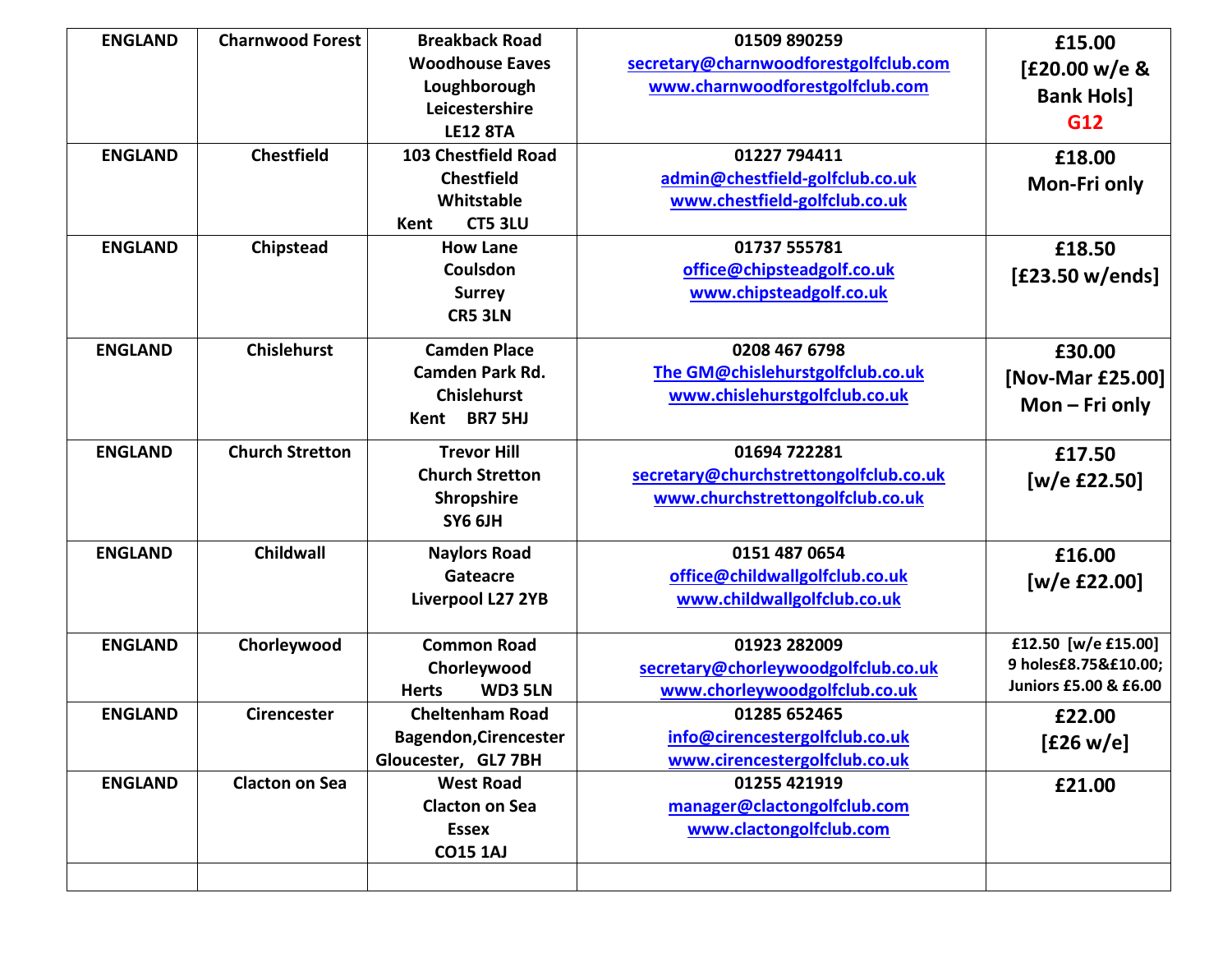| <b>ENGLAND</b> | <b>Clitheroe</b>    | <b>Whalley Road</b>        | 01200 424242                     | £20.00                   |
|----------------|---------------------|----------------------------|----------------------------------|--------------------------|
|                |                     | <b>Clitheroe</b>           | secretary@clitheroegolfclub.com  | [£25.00 w/e]             |
|                |                     | Lancashire                 | www.clitheroegolfclub.com        |                          |
|                |                     | <b>BB7 1PP</b>             |                                  |                          |
| <b>ENGLAND</b> | Cockermouth         | <b>Lambfoot Rake</b>       | 017687 76223/76941               | £12.50[£15.00 w/e]       |
|                |                     | <b>Embleton</b>            | secretary@cockermouthgolf.co.uk  | £8.00 winter[£10.        |
|                |                     | <b>Cockermouth</b>         | www.cockermouthgolf.co.uk        | $w/e$ ]<br>G12           |
|                |                     | <b>CA13 9SG</b>            |                                  |                          |
| <b>ENGLAND</b> | <b>Colchester</b>   | <b>Braiswick</b>           | 01206 853 396                    | £25.00                   |
|                |                     | <b>Colchester, Essex</b>   | secretary@colchestergolfclub.com |                          |
|                |                     | <b>CO4 5AU</b>             | www.colchestergolfclub.com       |                          |
| <b>ENGLAND</b> | Copthorne           | <b>Borers Arms Road</b>    | 01342 712508                     | a.m. £25.00 p.m. £20.00  |
|                |                     | Copthorne                  | office@copthornegolfclub.co.uk   | [w/ends a.m. £27.50      |
|                |                     | <b>West Sussex</b>         | www.copthornegolfclub            | p.m. £22.50]             |
|                |                     | <b>RH10 3LL</b>            |                                  |                          |
|                |                     |                            |                                  |                          |
| <b>ENGLAND</b> | <b>Crewe</b>        | <b>Fields Road</b>         | 01270 585032                     | £14.00                   |
|                |                     | <b>Haslington</b>          | professional@crewegolfclub.co.uk | [£16.00w/ends]           |
|                |                     | <b>Crewe</b>               | www.crewegolfclub.co.uk          | Winter £12.00, £14.00 at |
|                |                     | <b>CW1 5TB</b>             |                                  | w/ends                   |
| <b>ENGLAND</b> | Crowborough         | <b>Beacon Road</b>         | 01892 661511 (option 1)          | £25.00                   |
|                | <b>Beacon</b>       | Crowborough                | office@cbgc.co.uk                | [£30 w/e and Bank        |
|                |                     | <b>East Sussex TN6 1UJ</b> | www.cbgc.co.uk                   |                          |
|                |                     |                            |                                  | Hols]                    |
|                |                     |                            |                                  | G 12                     |
| <b>ENGLAND</b> | <b>Croham Hurst</b> | <b>Croham Road</b>         | 020 8657 5581                    | £25.00                   |
|                |                     | <b>South Croydon</b>       | office@chgc.co.uk                | [w/e after 12pm          |
|                |                     | <b>Surrey</b>              | www.chgc.co.uk                   | £27.00]                  |
|                |                     | <b>CR2 7HJ</b>             |                                  |                          |
| <b>ENGLAND</b> | <b>Dean Wood</b>    | <b>Lafford Lane</b>        | 01695 627480                     | £16.00                   |
|                |                     | <b>Up Holland</b>          | secretary@deanwoodgolfclub.co.uk | after 10.30 and not      |
|                |                     | <b>Skelmersdale</b>        | www.deanwoodgolfclub.co.uk       | from 12.30 and 13.45     |
|                |                     | Lancs                      |                                  | [£17.50 w/ends; Sat      |
|                |                     | <b>WN80QZ</b>              |                                  | after 3.00, Sun after    |
|                |                     |                            |                                  | 10.30]                   |
|                |                     |                            |                                  |                          |
|                |                     |                            |                                  |                          |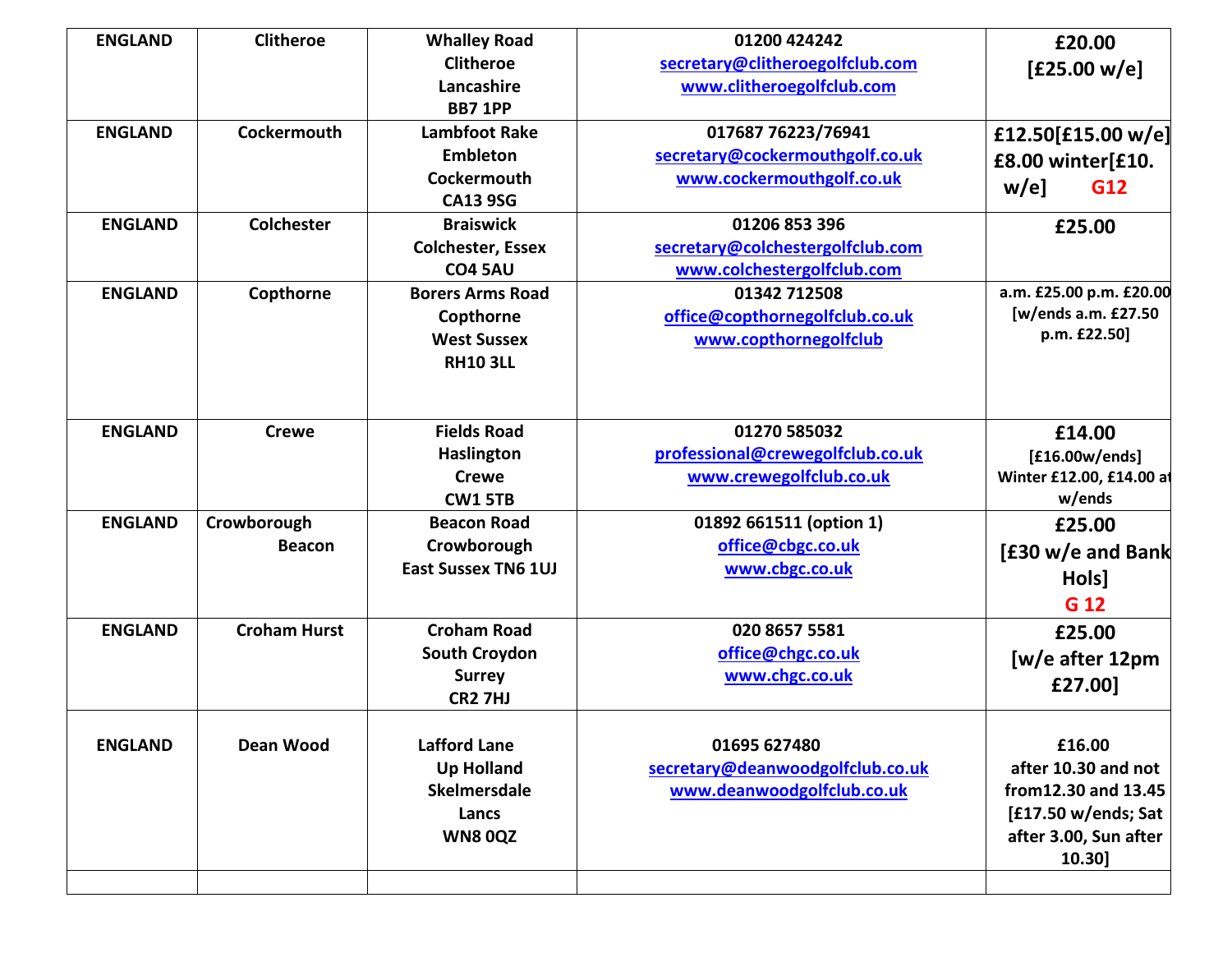| <b>ENGLAND</b> | <b>Disley</b>          | <b>Stanley Hall Lane</b>        | 01663 764001 (option1)           | £15.00                   |
|----------------|------------------------|---------------------------------|----------------------------------|--------------------------|
|                |                        | <b>Disley</b>                   | secretary@disleygolfclub.co.uk   | G12 (reduction in the    |
|                |                        | <b>Stockport SK12 2JX</b>       | www.disleygolfclub.co.uk         | above rates for 13 to    |
|                |                        |                                 |                                  | 24  ask professional)    |
| <b>ENGLAND</b> | <b>Dorking</b>         | Deepdene Ave.,                  | 01306 886917                     | £12.00                   |
|                |                        | <b>Dorking</b>                  | office@dorkinggolfclub.co.uk     | [£18.00 w/ends]          |
|                |                        | <b>RH5 4BX</b><br><b>Surrey</b> | www.dorkinggolfclub.co.uk        |                          |
| <b>ENGLAND</b> | <b>Drayton Park</b>    | <b>Drayton Park</b>             | 01827 251478                     | £20.00                   |
|                |                        | <b>Tamworth</b>                 | Manager@draytonparkgc.co.uk      |                          |
|                |                        | <b>Staffs</b><br><b>B78 3TN</b> | www.draytonparkgc.co.uk          |                          |
| <b>ENGLAND</b> | <b>Droitwich</b>       | <b>Westford House</b>           | 01905 770207                     | £20.00                   |
|                |                        | <b>Ford Lane, Droitwich</b>     | philcundy@hotmail.co.uk          |                          |
|                |                        | Worcestershire                  | www.droitwichgolfclub.co.uk      |                          |
|                |                        | WR9 OBQ                         |                                  |                          |
| <b>ENGLAND</b> | <b>Dunstable Downs</b> | <b>Whipsnade Road</b>           | 01582 604472                     | £25.00                   |
|                |                        | <b>Dunstable</b>                | dunstabledownsgc@btconnect.com   |                          |
|                |                        | <b>Beds</b>                     | www.dunstabledownsgolf.co.uk     |                          |
|                |                        | <b>LU6 2NB</b>                  |                                  |                          |
| <b>ENGLAND</b> | Dunstanburgh           | <b>Embleton</b>                 | 01665 576 562                    | £20.00                   |
|                | Castle                 | Northumberland                  | enquiries@dunstanburgh.com       | [ $w/e$ £23.00]          |
|                |                        | <b>NE66 3XQ</b>                 | www.dunstanburgh.com             | G12                      |
| <b>ENGLAND</b> | <b>The Dyke</b>        | Devil's Dyke Rd.                | 01273 857296 or 01273 857260     | £22.50                   |
|                |                        | <b>Brighton</b>                 | manager@dykegolfclub.co.uk       |                          |
|                |                        | <b>East Sussex</b>              | www.dykegolf.com                 | [Mon-Fri and after       |
|                |                        | <b>BN1 8YJ</b>                  |                                  | 12.30 weekends]          |
| <b>ENGLAND</b> | Eaglescliffe           | <b>Yarm Road</b>                | 01642 780238                     | £22.00                   |
|                |                        | Eaglescliffe,                   | admin@eaglescliffegolfclub.co.uk |                          |
|                |                        | <b>Stockton on Tees</b>         | www.eaglescliffegolfclub.co.uk   | [w/e £28.00]             |
|                |                        | <b>TS16 0DQ</b>                 |                                  |                          |
| <b>ENGLAND</b> | <b>East Brighton</b>   | <b>Roedean Road</b>             | 01273 604 838                    | £20.00                   |
|                |                        | <b>Brighton East</b>            | office@ebgc.co.uk                |                          |
|                |                        | <b>Sussex</b>                   | www.ebgc.co.uk                   | [£25.00 w/e after        |
|                |                        | <b>BN2 5RA</b>                  |                                  | $11am$ ]                 |
| <b>ENGLAND</b> | <b>East Devon</b>      | <b>North View Road</b>          | 01395 443370                     | £30 after 12 Mon-Fri and |
|                |                        | <b>Budleigh Salterton</b>       | secretary@edgc.co.uk             | after 10am w/ends        |
|                |                        | <b>Devon</b>                    | www.eastdevongolfclub.co.uk      | G12                      |
|                |                        | EX9 6DQ                         |                                  |                          |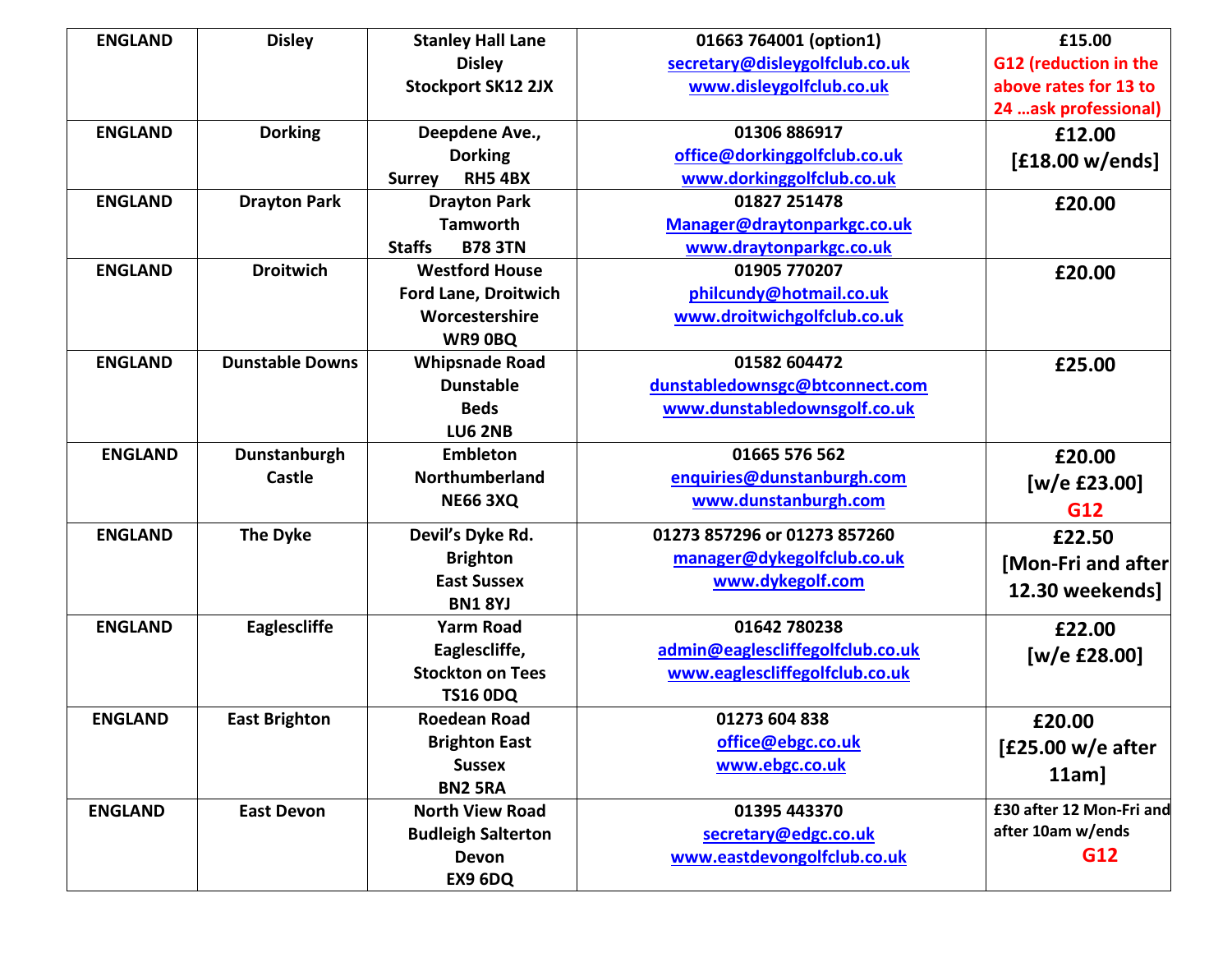| <b>ENGLAND</b> | Ellesborough           | <b>Wendover Road</b>      | 01296622114                          | £25.00                 |
|----------------|------------------------|---------------------------|--------------------------------------|------------------------|
|                |                        | <b>Butlers Cross</b>      | pro@ellesboroughgolf.co.uk           |                        |
|                |                        | Bucks HP17 0TZ            | www.ellesboroughgolf.co.uk           |                        |
| <b>ENGLAND</b> | <b>Eltham Warren</b>   | <b>Bexley Road</b>        | 0208 8504477                         | £15.00                 |
|                |                        | <b>Eltham</b>             | secretary@elthamwarren.idps.co.uk    | <b>G</b> no max number |
|                |                        | <b>SE9 2PE</b><br>London  | www.elthamwarrengolfclub.co.uk       |                        |
| <b>ENGLAND</b> | <b>Enfield</b>         | <b>Old Park Road Sth</b>  | 0208 3633970 (option2)               | £20.00 before          |
|                |                        | <b>Enfield</b>            | mporterpgapro@yahoo.co.uk            | midday Mon-Fri         |
|                |                        | Middlesex EN2 7DA         | www.enfieldgolfclub.co.uk            | £15.00 after 12        |
|                |                        |                           |                                      | [Sun after 10.30       |
|                |                        |                           |                                      | £25.00]                |
| <b>ENGLAND</b> | <b>Exeter Golf and</b> | <b>Topsham Road</b>       | 01392 874139 or 01392 875028         | £25.00                 |
|                | <b>Country Club</b>    | <b>Exeter</b>             | ben.martin@exetergcc.co.uk           |                        |
|                |                        | Devon EX2 7AE             | www.exetergcc.co.uk                  |                        |
|                |                        |                           |                                      |                        |
| <b>ENGLAND</b> | <b>Fairhaven</b>       | <b>Oakwood Avenue</b>     | 01253 736741 (option2)               | £220.00 Mon-Thurs      |
|                |                        | <b>Lytham St Annes</b>    | info@fairhavengolfclub.co.uk         | £260.00 Fri-Sun        |
|                |                        | Lancs                     | www.fairhavengolfclub.co.uk          | for a four-ball $-$    |
|                |                        | <b>FY8 4JU</b>            |                                      |                        |
|                |                        |                           |                                      | summer only            |
| <b>ENGLAND</b> | <b>Filey</b>           | <b>West Avenue</b>        | 01723 513 134                        | £15.00                 |
|                |                        | <b>Filey</b>              | secretary@fileygolfclub.com          | [£17.50 w/e]           |
|                |                        | <b>North Yorkshire</b>    | www.fileygolfclub.com                | winter £2.50 less      |
|                |                        | <b>YO14 9BQ</b>           |                                      |                        |
| <b>ENGLAND</b> | <b>Finchley</b>        | <b>Nether Court</b>       | 020 8346 5086                        | £20.00                 |
|                |                        | <b>Frith Lane</b>         | secretary@finchleygolfclub.co.uk     | [w/e and public        |
|                |                        | London                    | www.finchleygolfclub.com             | holidays £35.00]       |
|                |                        | <b>NW7 1PU</b>            |                                      |                        |
| <b>ENGLAND</b> | <b>Fulford Heath</b>   | <b>Tanners Green Lane</b> | 01564 824758                         | £25.00                 |
|                |                        | Wythall                   | secretary@fulfordheathgolfclub.co.uk | [w/e afternoons        |
|                |                        | <b>Birmingham</b>         | www.fulfordheathgolfclub.co.uk       |                        |
|                |                        | <b>B47 6BH</b>            |                                      | £30.00]                |
| <b>ENGLAND</b> | Gillingham             | <b>Woodlands Road</b>     | 01634 853017/855862                  | £18.00                 |
|                |                        | Gillingham                | golf@gillinghamgolf.idps.co.uk or    |                        |
|                |                        | Kent                      | pro@gillinghamgolf.idps.co.uk        |                        |
|                |                        | ME7 2AP                   | www.gillinghamgolfclub.co.uk         |                        |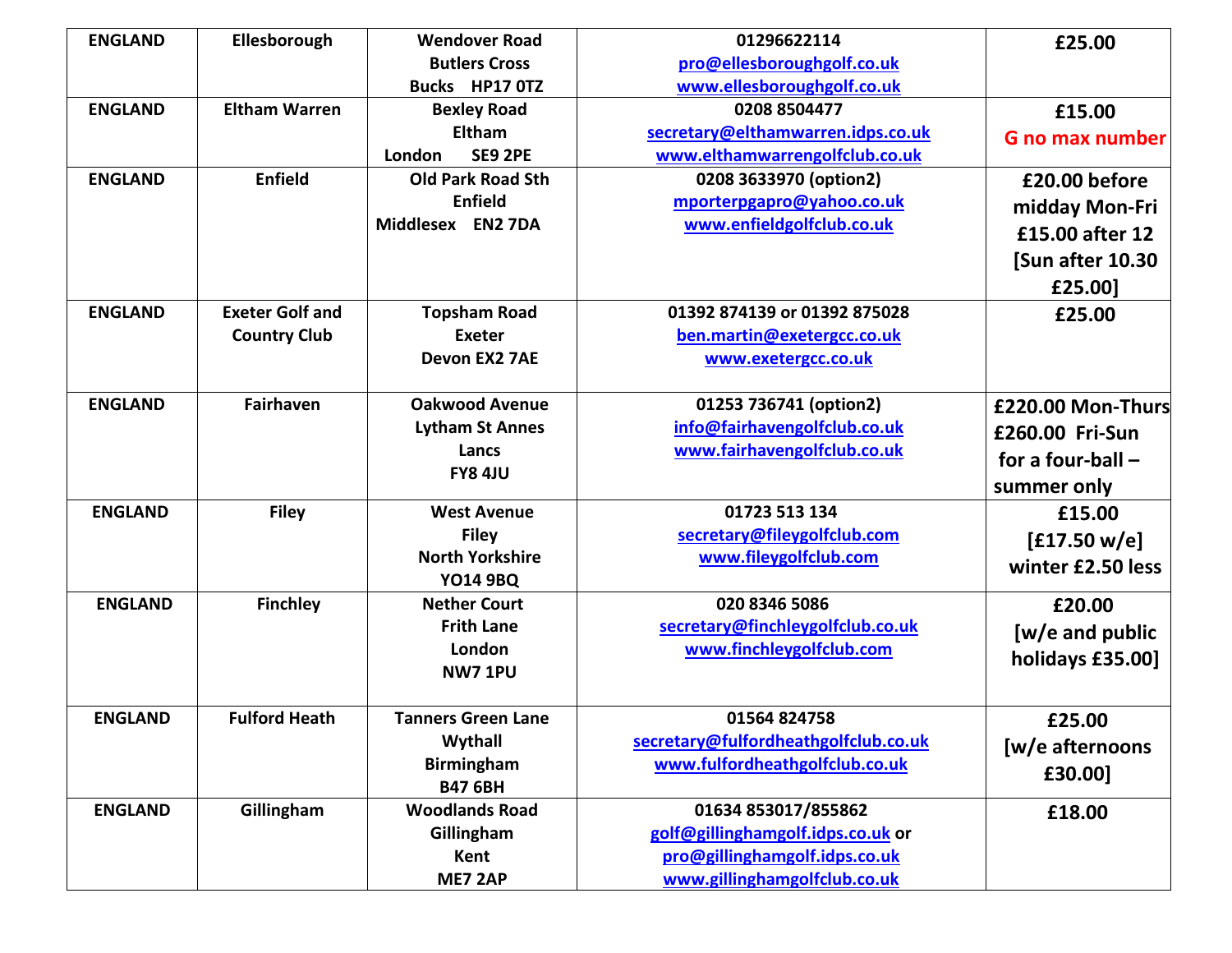| <b>ENGLAND</b> | <b>Grange Park</b>    | <b>Prescot Road</b>      | 01744 26318                             | £22.50                   |
|----------------|-----------------------|--------------------------|-----------------------------------------|--------------------------|
|                |                       | <b>St Helens</b>         | secretary@grangeparkgolfclub.co.uk      | [£27.50 w/e]             |
|                |                       | <b>Mersyside</b>         | www.grangeparkgolfclub.co.uk            |                          |
|                |                       | <b>WA10 3AD</b>          |                                         |                          |
| <b>ENGLAND</b> | <b>Grim's Dyke</b>    | <b>Oxhey Lane</b>        | 0208 4284539                            | £20.00                   |
|                |                       | <b>Hatch End</b>         | info@grimsdyke.co.uk                    | [£30 weekends]           |
|                |                       | Pinner                   | www.club-noticeboard.co.uk/grimsdyke/   | <b>G</b> check with club |
|                |                       | <b>Middlesex HA5 4AL</b> |                                         |                          |
| <b>ENGLAND</b> | <b>Halifax</b>        | <b>Union Lane</b>        | 01422 244171                            | £15.00                   |
|                |                       | Ogden, Halifax           | admin@halifaxgolfclub.co.uk             | [ $w/e$ £25.00]          |
|                |                       | <b>West Yorks</b>        | www.halifaxgolfclub.co.uk               |                          |
|                |                       | <b>HX2 8XR</b>           |                                         |                          |
| <b>ENGLAND</b> | <b>Hampton Court</b>  | <b>Home Park</b>         | 0208 977 2423                           | £20.00 [Mon-Th]          |
|                | Palace                | KingstonuponThames       | Hamptoncourtpalace-pro@crown-golf.co.uk | £25.00 Fri-Sun           |
|                | (formerly Home        | <b>Surrey</b>            | www.hamptoncourtgolf.co.uk              | (afternoon Sat &         |
|                | Park)                 | KT14AD                   |                                         | Sun)                     |
| <b>ENGLAND</b> | Hartlepool            | <b>Hart Warren</b>       | 01429 274398                            | £18.00                   |
|                |                       | Hartlepool               | hartlepoolgolf@btconnect.com            | [£23.00 Sat after        |
|                |                       | <b>TS24 9QF</b>          | www.hartlepoolgolfclub.co.uk            | 1.00]                    |
|                |                       |                          | 1 four-ball a day                       |                          |
| <b>ENGLAND</b> | <b>Hawkstone Park</b> | <b>Weston under</b>      | 01948 841776 or 841775                  | £20.00 Mon - Fri         |
|                |                       | Redcastle                | dilys.airey@hawkstone.co.uk             | [£25.00 w/ends]          |
|                |                       | Shrewsbury               | www.hpgcgolf.com                        | Book 7 days in           |
|                |                       | Shropshire               |                                         | advance. Check BRS,      |
|                |                       | <b>SY4 5UY</b>           |                                         | there may be a           |
|                |                       |                          |                                         | better rate there.       |
|                |                       |                          |                                         | [Hawkstone course        |
|                |                       |                          |                                         | modified by Braid]       |
| <b>ENGLAND</b> | <b>Haydock Park</b>   | <b>GolbornePark</b>      | 01925 226944                            | £14.00                   |
|                |                       | <b>Newton Lane</b>       | secretary@haydockparkgc.co.uk           | [Mon-Friexcl.            |
|                |                       | <b>Newton-le-Willows</b> | www.haydockparkgc.co.uk                 | Tues]                    |
|                |                       | Merseyside WA12 0HX      |                                         |                          |
| <b>ENGLAND</b> | <b>Haywards Heath</b> | <b>High Beech Lane</b>   | 01444 414866                            | £20.00                   |
|                |                       | <b>Haywards Heath</b>    | james@haywardsheathgolfclub.co.uk       | £30.00 all day[not       |
|                |                       | <b>West Sussex</b>       | www.haywardsheathgolfclub.co.uk         | $w/e$ and B/Hols]        |
|                |                       | <b>RH16 1SL</b>          | (check website –<br>for free tee times) |                          |
|                |                       |                          |                                         |                          |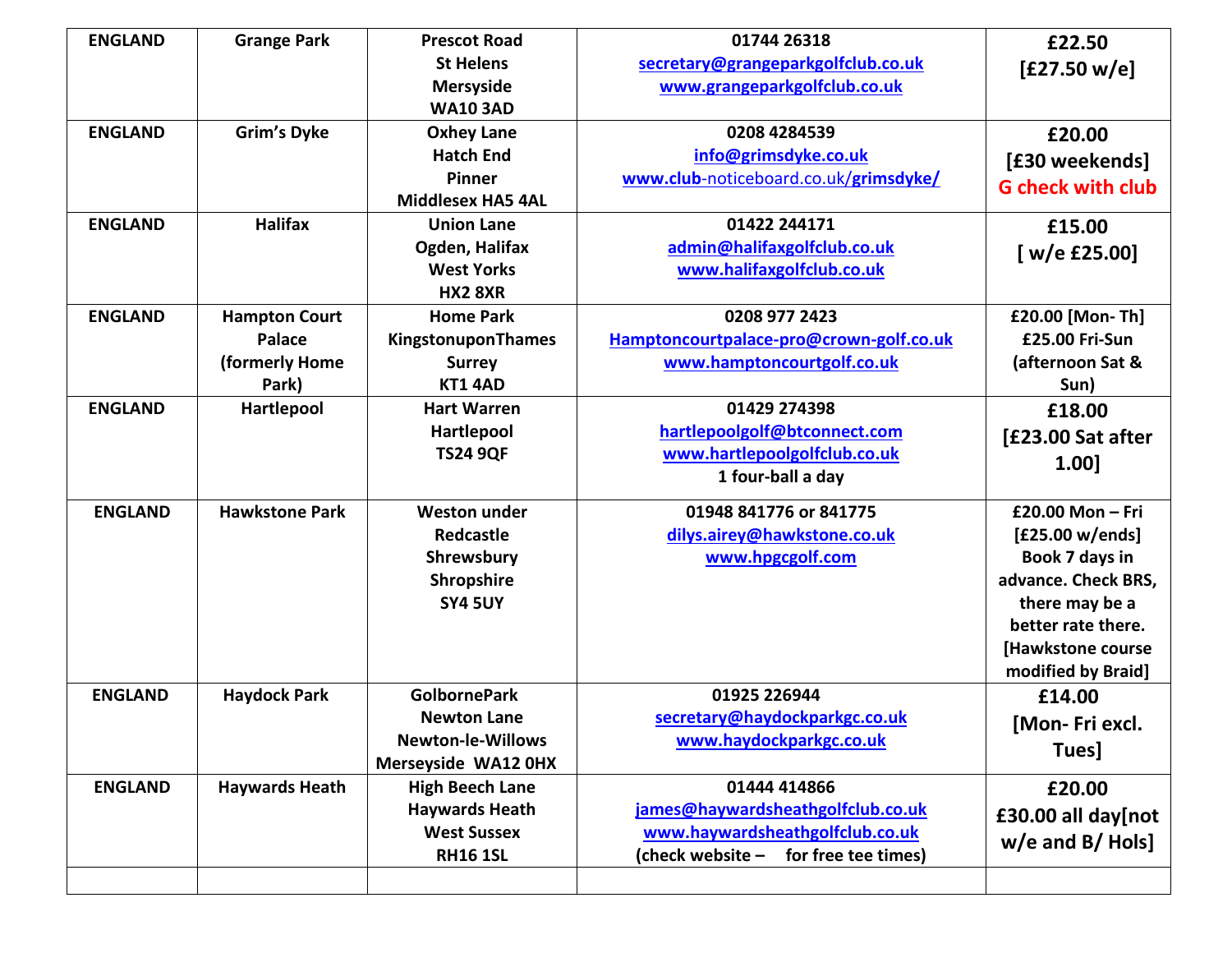| <b>ENGLAND</b> | Henley                                                                    | Harpsden                                                                          | 01491 575 710                                                                                                                                                                 | £25.00                                                                                                              |
|----------------|---------------------------------------------------------------------------|-----------------------------------------------------------------------------------|-------------------------------------------------------------------------------------------------------------------------------------------------------------------------------|---------------------------------------------------------------------------------------------------------------------|
|                | <b>Home of the</b><br><b>Association of James</b><br><b>Braid Courses</b> | <b>Henley on Thames</b><br>Oxon<br>RG9 4HG                                        | manager@henleygc.com<br>www.henleygolfclub.com                                                                                                                                | G20                                                                                                                 |
| <b>ENGLAND</b> | Helsby                                                                    | <b>Towers Lane</b><br><b>Helsby</b><br>Fordsham<br>WA6 OJB<br><b>Cheshire</b>     | 01928722021<br>www.helsbygolfclub.org<br>secretary@helsbygolfclub.org                                                                                                         | £15.00                                                                                                              |
| <b>ENGLAND</b> | The Herefordshire                                                         | <b>Ravens Causeway</b><br>Wormsley<br><b>Hereford</b><br><b>HR4 8LY</b>           | 01432 830219<br>pro@herefordshiregolfclun.co.uk<br>www.herefordshiregolfclub.co.uk<br>N.B. check website for offers after 2.00pm;<br>check with club for groups of 10 or more | £20.00 before<br>2pm [£25.00 w/e<br><b>&amp;Bank Hols]</b><br>£12.50 Nov $-$ Mar<br>G12 check for<br>larger numbers |
| <b>ENGLAND</b> | Hexham                                                                    | <b>Spital Park</b><br>Hexham<br><b>NE46 3RZ</b>                                   | 01434 603072 option 2<br>manager@hexhamgolf.co.uk<br>www.hexhamgolf.co.uk                                                                                                     | £18.00<br>[Summer Mon-<br>Fri only]<br>£15.00 [Oct -Mar]<br>G 12                                                    |
| <b>ENGLAND</b> | <b>Hockley</b>                                                            | Twyford<br>Winchester<br><b>SO21 1PL</b><br><b>Hants</b>                          | 01962 713 165<br>admin@hockleygolfclub.com<br>www.hockleygolfclub.com                                                                                                         | £26.00                                                                                                              |
| <b>ENGLAND</b> | Hornsea                                                                   | <b>Rolston Road</b><br><b>Hornsea</b><br><b>East Yorkshire</b><br><b>HU18 1XG</b> | 01964 534989<br>office@hornseagolfclub.co.uk<br>www.hornseagolfclub.co.uk                                                                                                     | £20.00<br><b>G</b> no restriction                                                                                   |
| <b>ENGLAND</b> | Hoylake<br><b>Municipal</b>                                               | <b>Carr Lane</b><br>Hoylake<br><b>Wirral</b><br><b>CH47 4BA</b>                   | 0151 632 2956<br>www.hoylakegolfstore.co.uk                                                                                                                                   | £13.00<br>Over 60 under<br>18 £7.50                                                                                 |
| <b>ENGLAND</b> | Hull                                                                      | <b>The Hall</b><br>27 Packman Lane<br>Kirk Ella, Hull<br>East Yorks HU10 7TJ      | 01482 660972<br>[book 7 days in advance please]<br>pro@hullgc.com<br>www.hullgolfclub.co.uk                                                                                   | £25.00<br>[Nov-Feb<br>£15.00]<br>G12                                                                                |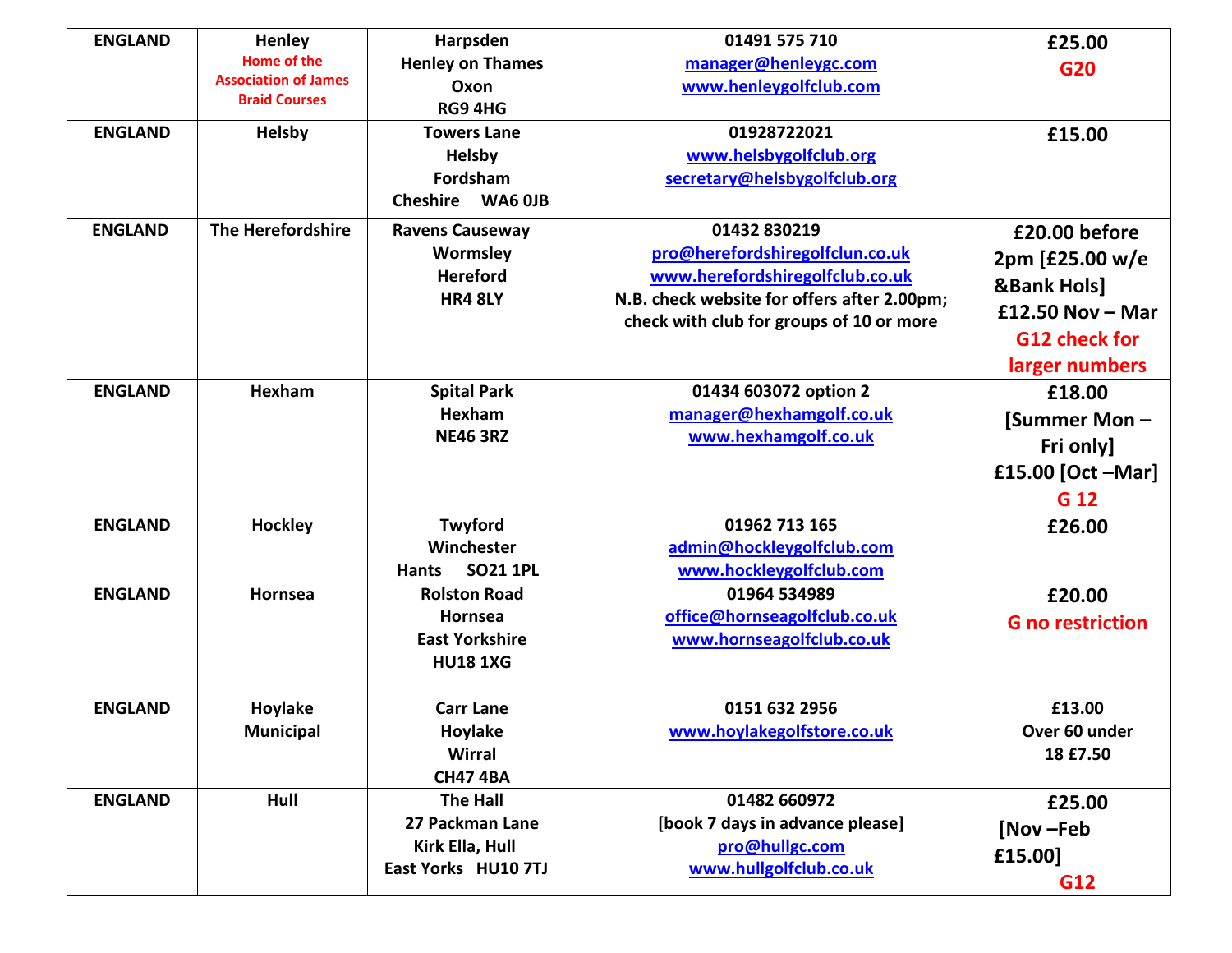| <b>ENGLAND</b> | <b>Ipswich-Purdis</b> | <b>Bucklesham Road</b>  | 01473 728941                               | £140.00                |
|----------------|-----------------------|-------------------------|--------------------------------------------|------------------------|
|                | <b>Heath</b>          | Ipswich                 | admin@ipswichgolfclub.com                  | for a 4 ball (max 2 X  |
|                |                       | <b>IP3 8UQ</b>          | www.ipswichgolfclub.com                    | 4 per day) excl        |
|                |                       |                         | [max. 2x 4balls on any day]                | <b>Bank Hols</b>       |
|                |                       |                         |                                            | [Sat & Sun after 2.00] |
|                |                       |                         |                                            | G <sub>8</sub>         |
| <b>ENGLAND</b> | <b>Kedleston Park</b> | <b>Kedleston</b>        | 01332 840035 (option 4)                    | £30.00                 |
|                |                       | Quarndon                | generalmanager@kedlestonparkgolfclub.co.uk | [Mon-Fri]              |
|                |                       | Derby DE22 5JD          | www.kedlestonparkcolfclub.co.uk            | £40.00[w/ends]         |
|                |                       |                         |                                            |                        |
| <b>ENGLAND</b> | Kingswood             | <b>Sandy Lane</b>       | 01737 832188                               | £38.00                 |
|                |                       | Kingswood               | mark@kingswood-golf.co.uk                  |                        |
|                |                       | <b>Tadworth</b>         | www.kingswood-golf.co.uk                   | $[Mon-Fri]$            |
|                |                       | <b>Surrey</b>           |                                            | £42.00 - [Sat and      |
|                |                       | <b>KT20 6NE</b>         |                                            | Sun afternoons only ]  |
| <b>ENGLAND</b> | <b>Knott End</b>      | Wyreside                | 01253 811 365                              | £15.00                 |
|                |                       | <b>Knott End-On-Sea</b> | christine@knottendgolfclub.com             | G12                    |
|                |                       | Poulton-Le-Fylde        | www.knottendgolfclub.com                   |                        |
|                |                       | Lancashire, FY6 0AA     |                                            |                        |
| <b>ENGLAND</b> | Lancaster             | <b>Ashton Hall</b>      | 01524 751247 (option 1)                    | £25.00                 |
|                |                       | Ashton-with-Stodday     | secretary@lancastergc.co.uk                | <b>Monday-Friday</b>   |
|                |                       | Lancaster               | www.lancastergc.co.uk                      |                        |
|                |                       | LA2 0AJ                 |                                            |                        |
| <b>ENGLAND</b> | The Leicestershire    | <b>Evington Lane</b>    | 0116 2738825 option 1 or 2                 | £25.00                 |
|                |                       | Leicester               | manager@theleicestershiregolfclub.co.uk    | £80.00 for 4 ball      |
|                |                       | LE5 6DJ                 | www.theleicestershiregolfclub.co.uk        | on Fridays             |
| <b>ENGLAND</b> | Littlestone           | <b>St Andrews Road</b>  | 01797 363355                               | £40.00                 |
|                |                       | Littlestone             | sarah@littlestonegolfclub.org.uk           | Mon-Fri & pm Sun.      |
|                |                       | Kent                    | www.littlestonegolfclub.org.uk             |                        |
|                |                       | <b>TN28 8RB</b>         |                                            | G8                     |
|                |                       |                         |                                            |                        |
| <b>ENGLAND</b> | Ludlow                | <b>Bromfield</b>        | 01584 856285                               | £18.00                 |
|                |                       | Ludlow                  | secretary@ludlowgolfclub.com               |                        |
|                |                       | Shropshire              | www.ludlowgolfclub.com                     |                        |
|                |                       | <b>SY8 2BT</b>          |                                            |                        |
|                |                       |                         |                                            |                        |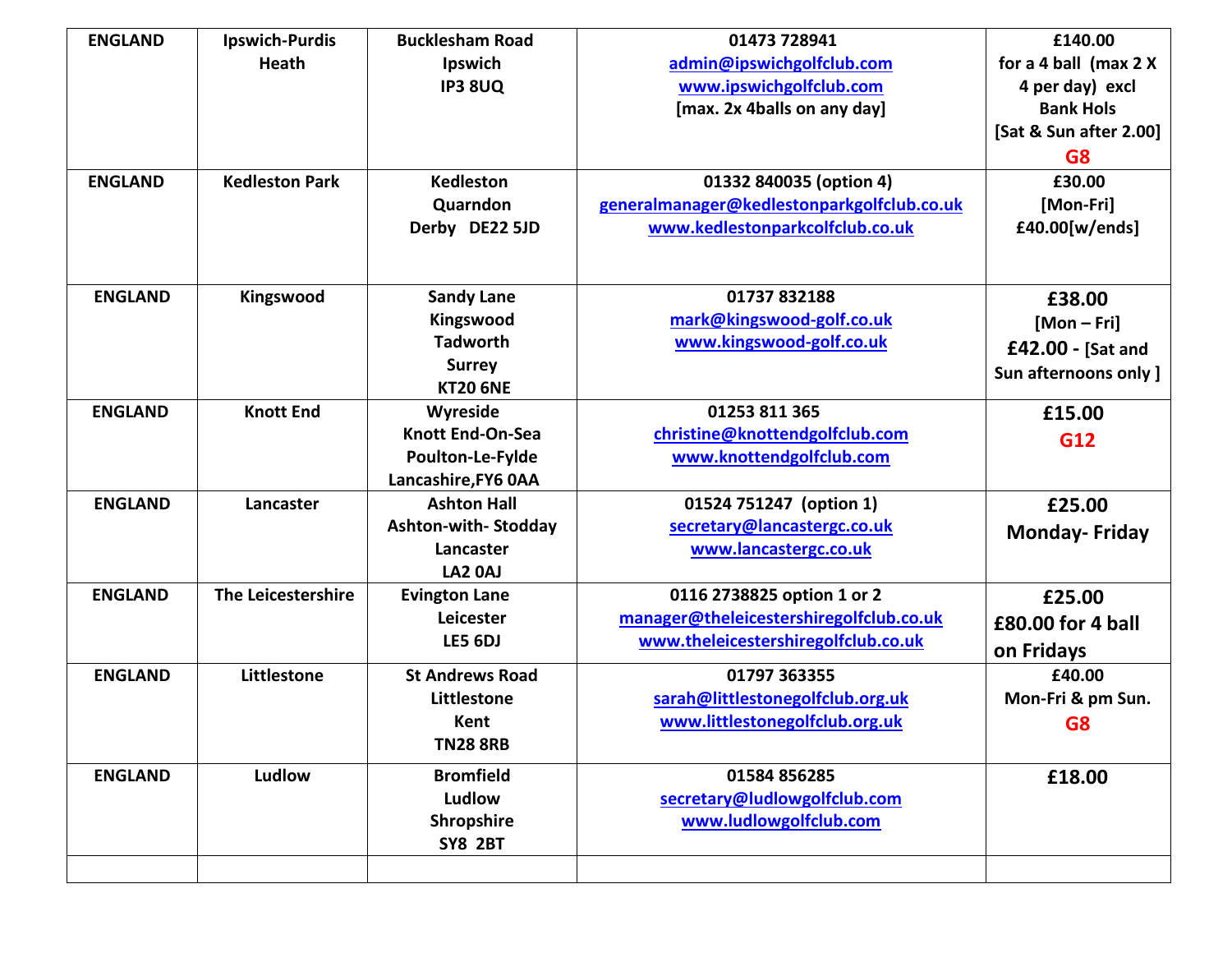| <b>ENGLAND</b> | <b>The Mere</b>     | <b>Golf Resort and Spa</b> | 01565 830219                          | £37.50               |
|----------------|---------------------|----------------------------|---------------------------------------|----------------------|
|                |                     | <b>Chester Road</b>        | golfshop@themereresort.co.uk          | [Apr-Sept]           |
|                |                     | Knutsford                  | www.themereresort.co.uk               | £27.50               |
|                |                     | <b>Cheshire</b>            |                                       | $[Oct - Mar]$        |
|                |                     | <b>WA16 6LJ</b>            |                                       |                      |
| <b>ENGLAND</b> | <b>Mid-Herts</b>    | <b>Lamer Lane</b>          | 01582832242                           | £25.00               |
|                |                     | <b>Lower Gustard Wood</b>  | gm@mid-hertsgolfclub.co.uk            | [£20.00 Nov- Mar]    |
|                |                     | Wheathampstead             | www.mid-hertsgolfclub.co.uk           |                      |
|                |                     | Herts AL4 8RS              |                                       |                      |
| <b>ENGLAND</b> | Middlesbrough       | <b>Brass Castle Lane</b>   | 01642 311515                          | £25.00               |
|                |                     | <b>Marton</b>              | enquiries@middlesbroughgolfclub.co.uk |                      |
|                |                     | Middlesbrough              | www.middlesbroughgolfclub.co.uk       | [winter £20.00]      |
|                |                     | <b>TS8 9EE</b>             |                                       |                      |
| <b>ENGLAND</b> | <b>Muswell Hill</b> | <b>Rhodes Avenue</b>       | 020 8888 8046 or book via website     | £20.00 [w/ends       |
|                |                     | London                     | manager@muswellhillgolfclub.co.uk     | £30.00 after 1.30]   |
|                |                     | <b>N227UT</b>              | www.muswellhillgolfclub.co.uk         | Max no. rounds pa 6  |
| <b>ENGLAND</b> | <b>The Nevill</b>   | <b>Benhall Mill Road</b>   | 01892 525818                          | £30.00               |
|                |                     | <b>Tunbridge Wells</b>     | trilby@nevillgolfclub.co.uk           | [£35.00 after 1.00pm |
|                |                     | Kent                       | www.nevillgolfclub.co.uk              | at weekends]         |
|                |                     | TN2 5JW                    |                                       | $G 12$ (not w/e)     |
| <b>ENGLAND</b> | <b>Newton Green</b> | <b>Newton Green</b>        | 01787 377217                          | £16.00               |
|                |                     | <b>Sudbury</b>             | info@newtongreengolfclub.co.uk        | $[£17.00 w/e$ and    |
|                |                     | <b>Suffolk</b>             | www.newtongreengolfclub.co.uk         | <b>Bank Hols]</b>    |
|                |                     | <b>CO10 0QN</b>            |                                       |                      |
| <b>ENGLAND</b> | <b>North Hants</b>  | <b>Minley Road</b>         | 01252 616443                          | £40.00               |
|                |                     | <b>Fleet</b>               | kfewster@northhantsgolf.co.uk         | [winter £30.00]      |
|                |                     | Hants,                     | www.northhantsgolf.co.uk              |                      |
|                |                     | <b>GU51 1RF</b>            |                                       |                      |
| <b>ENGLAND</b> | Northamptonshire    | <b>Golf Lane</b>           | 01604 843025                          | £25.00               |
|                | County              | <b>Church Brampton</b>     | Clubmanager@countygolfclub.org        |                      |
|                |                     | Northamptonshire           | www.countygolfclub.org                |                      |
|                |                     | <b>NN6 8AZ</b>             |                                       |                      |
| <b>ENGLAND</b> | <b>Northcliffe</b>  | <b>High Bank Lane</b>      | 01274 596731(option 1)                | £17.00               |
|                |                     | <b>Shipley</b>             | sec@northcliffegc.org.uk              | [£22.00 w/ends]      |
|                |                     | <b>West Yorks</b>          | www.northcliffegolfclub.co.uk         | G40                  |
|                |                     | <b>BD184U</b>              |                                       |                      |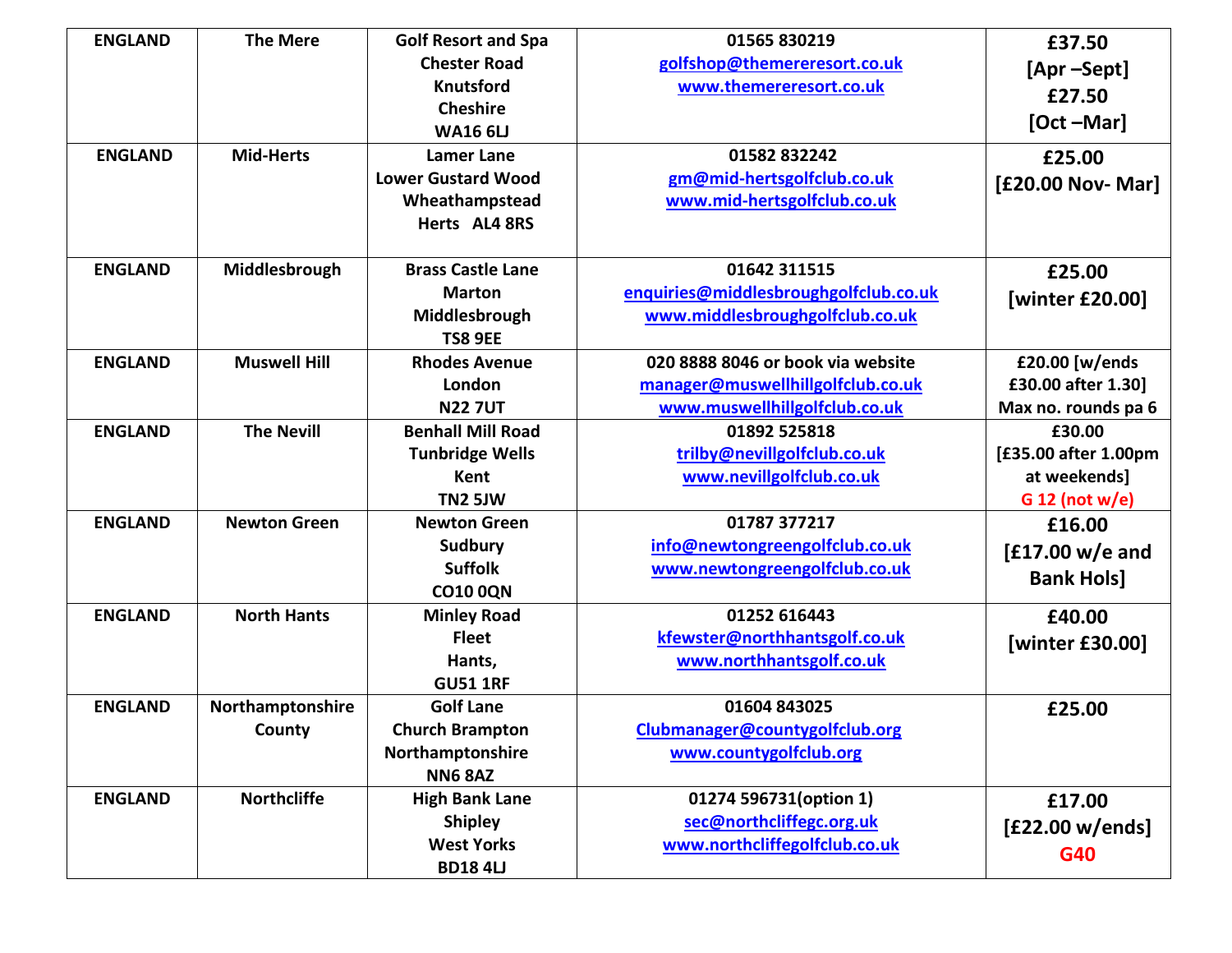| <b>ENGLAND</b>     | <b>The</b>               | <b>High Gosforth</b>       | 0191 236 2498/2009                   | £25.00                   |
|--------------------|--------------------------|----------------------------|--------------------------------------|--------------------------|
|                    | Northumberland           | Park                       | admin@thengc.co.uk                   |                          |
|                    |                          | Newcastle upon             | www.thengc.co.uk                     |                          |
|                    |                          | <b>Tyne</b>                |                                      |                          |
|                    |                          | <b>NE3 5HT</b>             |                                      |                          |
| <b>ENGLAND</b>     | <b>BEST WESTERN</b>      | <b>North Shore Road</b>    | 01754 764822 [hotel 01754 763298]    | £16.00                   |
|                    | <b>North Shore Hotel</b> | <b>Skegness</b>            | info@northshorehotel.co.uk           | [£20 w/ends]             |
|                    | and Golf Club            | Lincolnshire               | www.northshorehotel.co.uk            |                          |
|                    |                          | <b>PE25 1DN</b>            |                                      |                          |
| <b>ENGLAND</b>     | <b>Oswestry</b>          | <b>Aston Park</b>          | 01691 610 448                        | £27.50 Apr-Oct           |
|                    |                          | <b>Oswestry</b>            | secretary@oswestrygolfclub.co.uk     | £20.00 Nov-Mar           |
|                    |                          | Shropshire SY11 4JJ        | www.oswestrygolfclub.co.uk           | G12                      |
|                    |                          |                            |                                      |                          |
| <b>ENGLAND</b>     | Oxford                   | <b>Hill Top Road</b>       | 01865 242158 option 1                | £20.00                   |
|                    |                          | Oxford                     | admin@oxfordgolfclub.net             | 1 free four- ball a      |
|                    |                          | <b>OX4 1PF</b>             | www.oxfordgolfclub.net               | week.                    |
|                    |                          |                            |                                      | <b>G</b> check with club |
| <b>ENGLAND</b>     | Peacehaven               | <b>Golf and Fitness</b>    | 01273 514048                         | £5.00 for nine           |
|                    |                          | <b>Brighton Road</b>       | emma@peacehavengc.com                | holes £7.00 for 18.      |
|                    |                          | <b>Newhaven</b>            | www.peacehavengc.com                 |                          |
|                    |                          | <b>East Sussex BN9 9UH</b> |                                      |                          |
| <b>ENGLAND</b>     | Peel                     | <b>Rheast Lane</b>         | 01624 843456/842227                  | £18.00                   |
| <b>Isle of Man</b> |                          | Peel, Isle of Man          | peelgc@manx.net                      |                          |
|                    |                          | <b>IM5 1BG</b>             | www.peelgolfclub.com                 |                          |
| <b>ENGLAND</b>     | Perranporth              | <b>Budnic Hill</b>         | 01872 572454                         | £25.00                   |
|                    |                          | Perranporth                | secretary@perranporthgolfclub.co.uk  | [£30.00 w/ends]          |
|                    |                          | <b>Cornwall</b>            | www.perranporthgolfclub.co.uk        |                          |
|                    |                          | <b>TR6 0AB</b>             |                                      |                          |
| <b>ENGLAND</b>     | Peterborough             | <b>Milton Ferry</b>        | 01733 380 489                        | £20.00                   |
|                    | <b>Milton</b>            | Peterborough               | admin@pmgc.org.uk                    | $[£16.00 Nov-Mar]$       |
|                    |                          | Cambridgeshire             | www.pmgc.org.uk                      |                          |
|                    |                          | <b>PE6 7AG</b>             |                                      |                          |
| <b>ENGLAND</b>     | Preston                  | <b>Fullwood Hall Lane</b>  | 01772 700011                         | £22.50                   |
|                    |                          | Preston                    | customerservices@prestongolfclub.com |                          |
|                    |                          | Lancashire PR2 8DD         | www.prestongolfclub.com              |                          |
|                    |                          |                            |                                      |                          |
|                    |                          |                            |                                      |                          |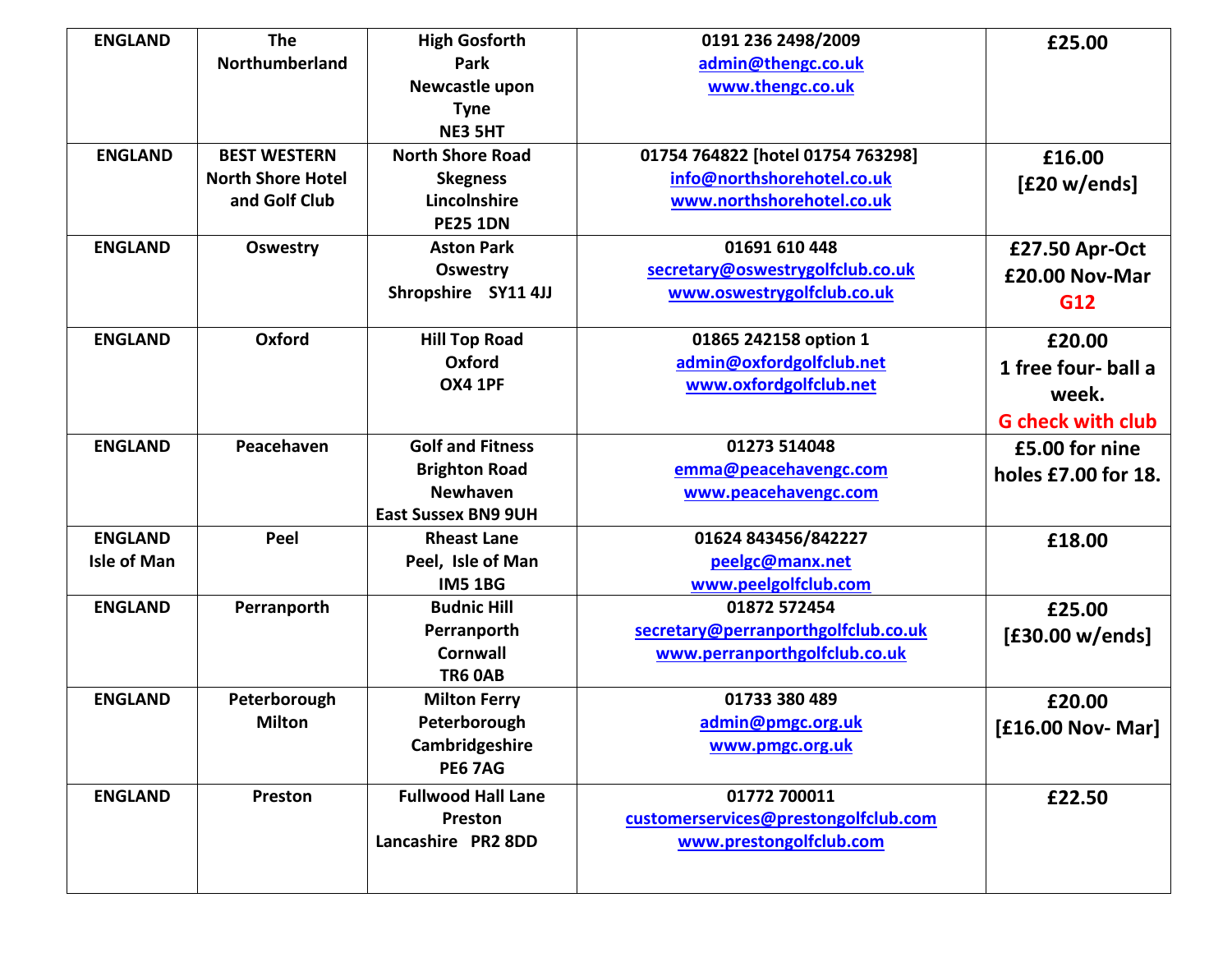| <b>ENGLAND</b>                       | Pyecombe                              | <b>Clayton Hill</b><br>Pycombe<br><b>West Sussex</b><br><b>BN45 7FF</b>                 | 01273 845372<br>info@pyecombegolfclub.com<br>www.pyecombegolfclub.com                                                              | £25.00 before 12<br>noon; £20.00<br>after12<br>weekdays only |
|--------------------------------------|---------------------------------------|-----------------------------------------------------------------------------------------|------------------------------------------------------------------------------------------------------------------------------------|--------------------------------------------------------------|
| <b>ENGLAND</b><br><b>Isle of Man</b> | Ramsey                                | <b>Brookfield Avenue</b><br>Ramsey<br><b>Isle of Man</b><br><b>IM8 2AH</b>              | 01624 814736 (Professional)<br>ramseygolfclub@manx.net<br>www.ramseygolfclub.co.im                                                 | £25.00                                                       |
| <b>ENGLAND</b>                       | <b>Reading</b>                        | 17 Kidmore End Road<br><b>Emmer Green</b><br><b>Reading</b><br>Berkshire RG4 8SG        | 01189472909<br>secretary@readinggolfclub.com<br>www.readinggolfclub.com                                                            | £25.00<br><b>Weekdays only</b>                               |
| <b>ENGLAND</b>                       | <b>Redhill &amp; Reigate</b>          | <b>Clarence Lodge</b><br><b>Pendleton Road</b><br><b>Redhill</b><br>Surrey, RH1 6LB     | 01737 244433<br>tc@rrgc.net<br>www.rrgc.net                                                                                        | £10.00<br>[ $w/e$ £15.00]                                    |
| <b>ENGLAND</b>                       | Ringway                               | Hale Mount, Hale Road,<br><b>Hale Barns</b><br>Altrincham<br>Cheshire, WA15 8SW         | 0161 980 2630 (option 1)<br>proshop@ringwaygolfclub.co.uk<br>www.ringwaygolfclub.co.uk                                             | £20.00                                                       |
| <b>ENGLAND</b>                       | <b>The Rochford</b><br><b>Hundred</b> | <b>Rochford Hall</b><br><b>Hall Road, Rochford</b><br>Southend on Sea<br>Essex, SS4 1NW | 01702 544302<br>admin@rochfordhundredgolfclub.co.uk<br>www.rochfordhundredgolfclub.co.uk                                           | £20.00                                                       |
| <b>ENGLAND</b>                       | Romford                               | <b>Heath Drive</b><br><b>Gidea Park</b><br>Romford<br><b>Essex</b><br><b>RM2 5QB</b>    | 01708 740986<br>richard.hall@romfordgolfclub.co.uk<br>www.romfordgolfclub.com<br>Braid's first club as a professional<br>1896-1904 | £20.00<br>[Mon-Fri]<br>£25.00<br>[Sum p.m]                   |
| <b>ENGLAND</b>                       | <b>Royal Blackheath</b>               | <b>Court Road</b><br>Eltham<br>London<br>SE9 5AF                                        | 0208 850 1763<br>proshop@rbgc.com<br>www.royalblackheath.com<br>The oldest golf club in England                                    | £40.00<br>Mon-Fri, excl<br><b>B/Hols</b>                     |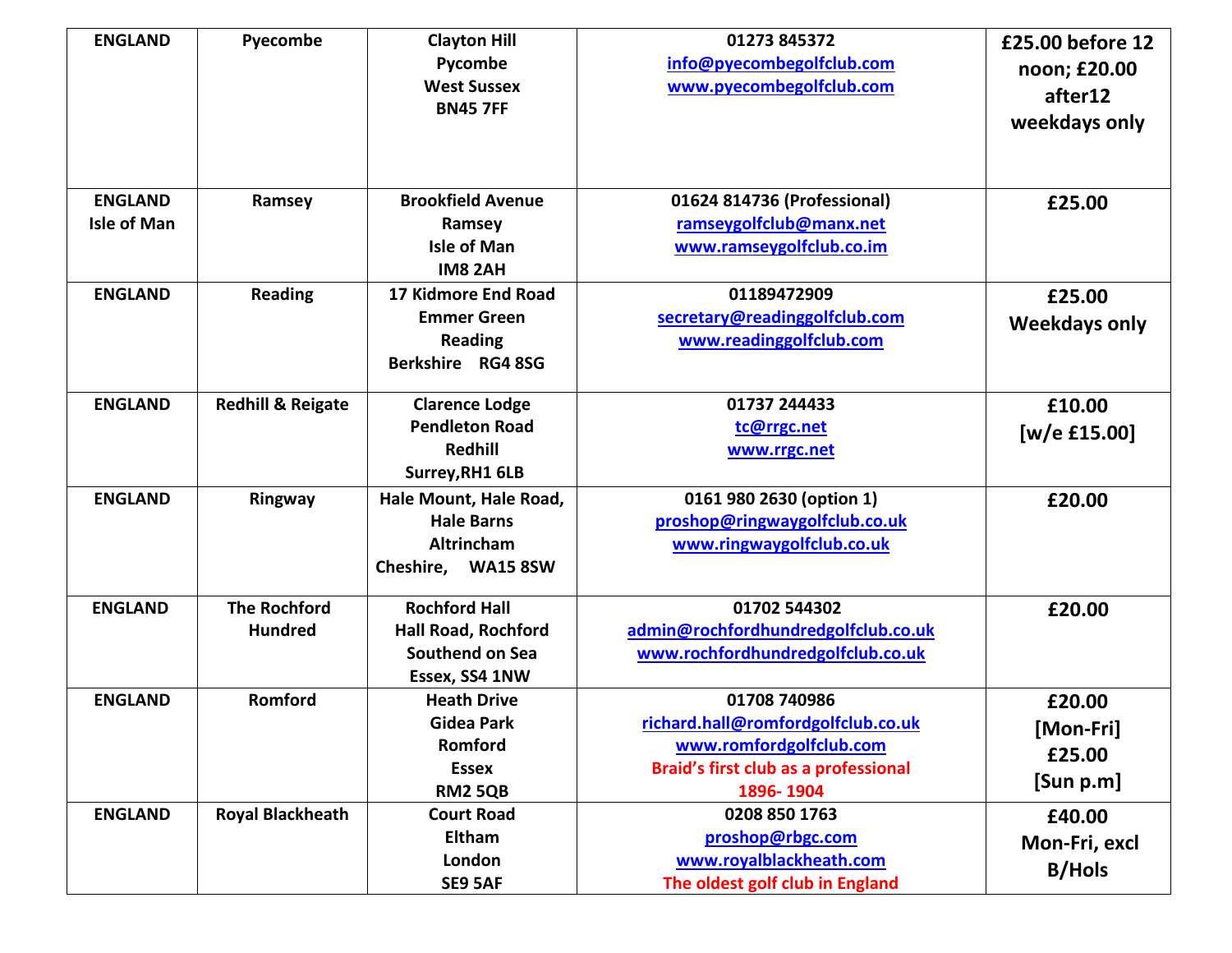| <b>ENGLAND</b> | <b>Royal Norwich</b>     | Drayton High Rd.             | 01603 429 928                          | £18.00            |
|----------------|--------------------------|------------------------------|----------------------------------------|-------------------|
|                |                          | Hellesdon                    | mail@royalnorwichgolf.co.uk            | Junior £6.00      |
|                |                          | <b>Norwich</b>               | www.royalnorwichgolf.co.uk             |                   |
|                |                          | <b>NR6 5AH</b>               |                                        |                   |
| <b>ENGLAND</b> | <b>Rugby</b>             | <b>Clifton Road</b>          | 01788 575134 (Professional)            | £15.00            |
|                |                          | <b>Rugby</b>                 | info@rugbygolfclub.co.uk               | [£20.00 W/ends &  |
|                |                          | Warwickshire                 | www.rugbygolfclub.co.uk                | <b>Bank Hols]</b> |
|                |                          | <b>CV21 3RD</b>              |                                        |                   |
| <b>ENGLAND</b> | <b>Rushmere</b>          | <b>Rushmere Heath</b>        | 01473 725648 01473 728076              | £23.00            |
|                |                          | Ipswich                      | info@rushmeregolfclub.co.uk            | [Sat after 2.30]  |
|                |                          | <b>Suffolk</b>               | www.rushmeregolfclub.co.uk             |                   |
|                |                          | <b>IP4 5QQ</b>               |                                        |                   |
|                |                          |                              |                                        |                   |
| <b>ENGLAND</b> | <b>Ryston Park</b>       | <b>Denver</b>                | 01366 382133                           | £15.00            |
|                |                          | <b>Downham Market</b>        | rystonparkgc@talktalkbusiness.net      | [£10 for 9 holes] |
|                |                          | <b>Norfolk</b>               | www.club-noticeboard.co.uk/rystonpark/ |                   |
|                |                          | <b>PE38 OHH</b>              |                                        |                   |
| <b>ENGLAND</b> | Saltburn by the          | <b>Hob Hill</b>              | 01287 624653                           | £15.00            |
|                | Sea                      | Saltburn by the Sea          | prohowes@gmail.com                     | [Mon-Fri]         |
|                |                          | Cleveland<br><b>TS12 1NJ</b> | www.saltburngolf.co.uk                 | £17.00 [weekends] |
| <b>ENGLAND</b> | <b>Scarborough North</b> | <b>North Cliff Avenue</b>    | 01723 355397                           | £15.00            |
|                | <b>Cliff</b>             | <b>Burnistion Road</b>       | info@northcliffgolfclub.co.uk          | [Mon-Thurs]       |
|                |                          | Scarborough                  | www.ncgc.co.uk                         |                   |
|                |                          | <b>North Yorkshire</b>       |                                        |                   |
|                |                          | <b>YO12 6PP</b>              |                                        |                   |
| <b>ENGLAND</b> | <b>Shanklin &amp;</b>    | <b>The Fairway</b>           | 01983 404 424                          | £25.00            |
|                | Sandown                  | Lake, Sandown                | club@ssgolfclub.com                    |                   |
|                |                          | Isle of Wight PO36 9PR       | www.ssgolfclub.co.uk                   |                   |
| <b>ENGLAND</b> | <b>Sherborne</b>         | <b>Higher Clatcombe</b>      | 01935 814 431                          | £24.00            |
|                |                          | <b>Sherborne</b>             | sgcoffice@sherbornegolfclub.co.uk      | [winter £18.00]   |
|                |                          | <b>Dorset</b>                | www.sherbornegolfclub.co.uk            | G24               |
|                |                          | DT9 4RN                      |                                        |                   |
| <b>ENGLAND</b> | <b>Sidcup</b>            | <b>Rear of Hurstmere</b>     | 020 83002150                           | £20.00            |
|                |                          | School,                      | sidcupgolfclub@googlemail.com          | [Mon-Fri]         |
|                |                          | Hurst Road,                  | www.sidcupgolfclub.co.uk               | 9 holes £13.00    |
|                |                          | <b>Sidcup</b>                |                                        |                   |
|                |                          | <b>DA159AW</b><br>Kent       |                                        |                   |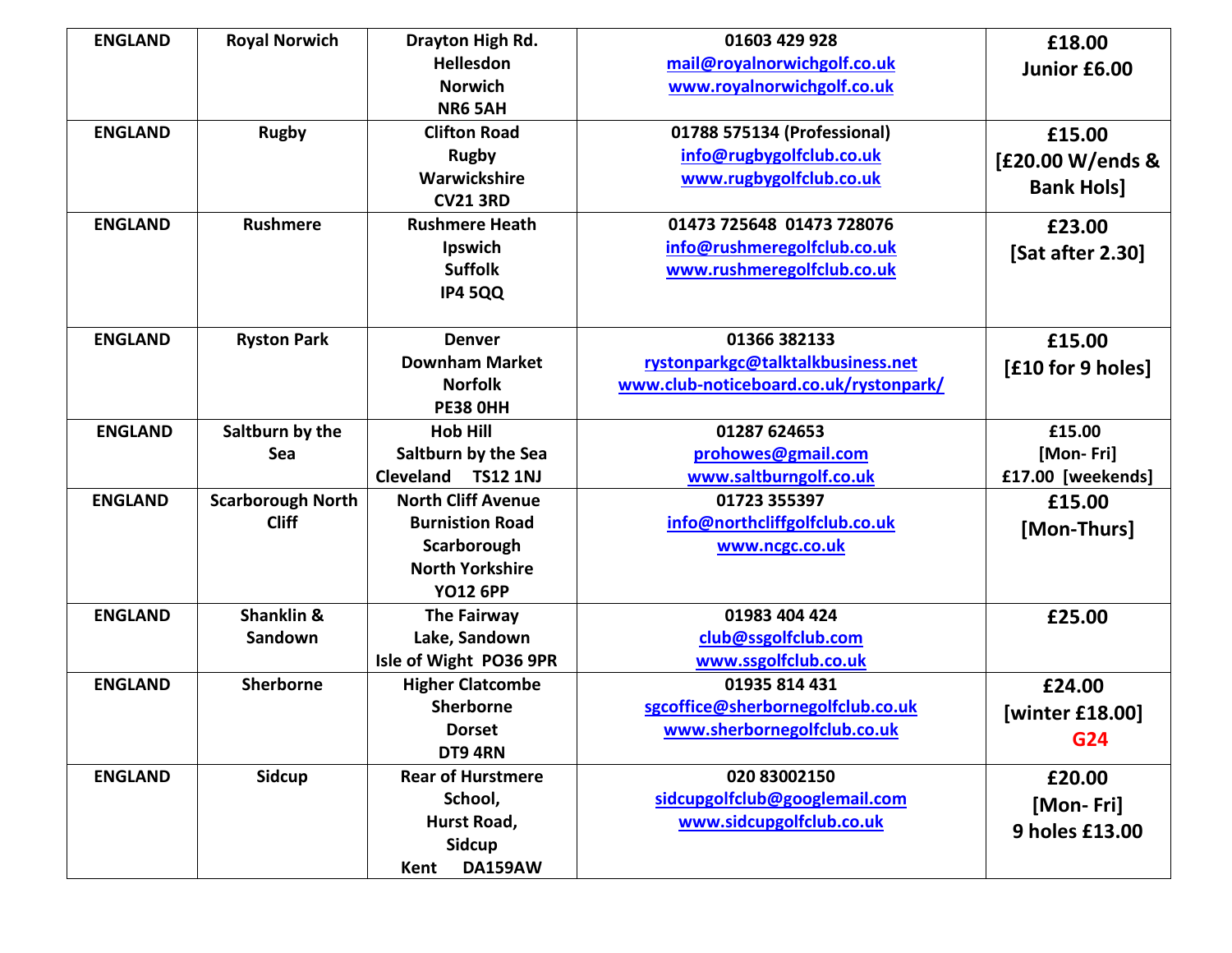| <b>ENGLAND</b> | Southport &                | <b>Bradshaws Lane</b>  | 01704 578000                         | <b>Prices for a fourball</b> |
|----------------|----------------------------|------------------------|--------------------------------------|------------------------------|
|                | <b>Ainsdale</b>            | <b>Ainsdale</b>        | secretary@sandagolfclub.co.uk        | £300.00                      |
|                |                            | Southport              | www.sandagolfclub.co.uk              | [winter £200; check web-     |
|                |                            | Merseyside PR8 3LG     |                                      | site for dates]              |
| <b>ENGLAND</b> | <b>South Staffordshire</b> | <b>Danescourt Road</b> | 01902 751065                         | £20.00                       |
|                |                            | <b>Tettenhall</b>      | www.southstaffordshiregolfclub.co.uk |                              |
|                |                            | Wolverhampton          | suelebeau@southstaffsgc.co.uk        |                              |
|                |                            | <b>West Midlands</b>   |                                      |                              |
|                |                            | <b>WV6 9BQ</b>         |                                      |                              |
| <b>ENGLAND</b> | <b>St Austell</b>          | Tregongeeves Lane,     | 0172 674756                          | £22.50                       |
|                |                            | <b>St Austell</b>      | office@staustellgolf.co.uk           | G12                          |
|                |                            | <b>Cornwall</b>        | www.staustellgolf.co.uk              |                              |
|                |                            | <b>PL26 7DS</b>        |                                      |                              |
| <b>ENGLAND</b> | <b>St Enodoc</b>           | <b>Rock</b>            | 01208 863216                         | £30.00                       |
|                |                            | Wadebridge             | enquiries@st-enodoc.co.uk            | [Winter only, 1/11 till      |
|                |                            | <b>Cornwall</b>        | www.st-enodoc.co.uk                  | 31/3 excl. w/e 7B/Hols]      |
|                |                            | <b>PL27 6LD</b>        |                                      |                              |
| <b>ENGLAND</b> | <b>Stinchcombe Hill</b>    | <b>Dursley</b>         | 01453 542015 option 1                | £20.00                       |
|                |                            | Gloucestershire        | pro shopshgc@hotmail.co.uk           | <b>G12 not Saturday</b>      |
|                |                            | <b>GL11 6AQ</b>        | www.stinchcombehillgolfclub.com      |                              |
| <b>ENGLAND</b> | <b>Stover</b>              | <b>The Club House</b>  | 01626 362078 (professional)          | £20.00                       |
|                |                            | Bovey Road,            | info@stovergolfclub.co.uk            | Winter £15.00                |
|                |                            | <b>Newton Abbot</b>    | www.stovergolfclub.co.uk             |                              |
|                |                            | Devon                  |                                      |                              |
|                |                            | <b>TQ12 6QQ</b>        |                                      |                              |
| <b>ENGLAND</b> | <b>Sundridge Park</b>      | <b>Garden Road</b>     | 0208 460 0278 (option 1 Jo Day)      | <b>West £30.00</b>           |
|                | <b>West and East</b>       | <b>Bromley</b>         | jo.day@spgc.co.uk                    | [Nov-Mar £25.00]             |
|                |                            | Kent                   | www.spgc.co.uk                       | Mon-Fri only                 |
|                |                            | <b>BR1 3NE</b>         |                                      | [whilst the East is not      |
|                |                            |                        |                                      | a Braid course the           |
|                |                            |                        |                                      | green fee is the             |
|                |                            |                        |                                      | same] G 12                   |
| <b>ENGLAND</b> | <b>Tiverton</b>            | <b>Post Hill</b>       | 01884 252187 (option 1)              | £20.00                       |
|                |                            | <b>Tiverton</b>        | pro@tivertongolfclub.co.uk           | [winter £16.00]              |
|                |                            | <b>Devon</b>           | www.tivertongolfclub.co.uk           |                              |
|                |                            | <b>EX16 4NE</b>        |                                      |                              |
|                |                            |                        |                                      |                              |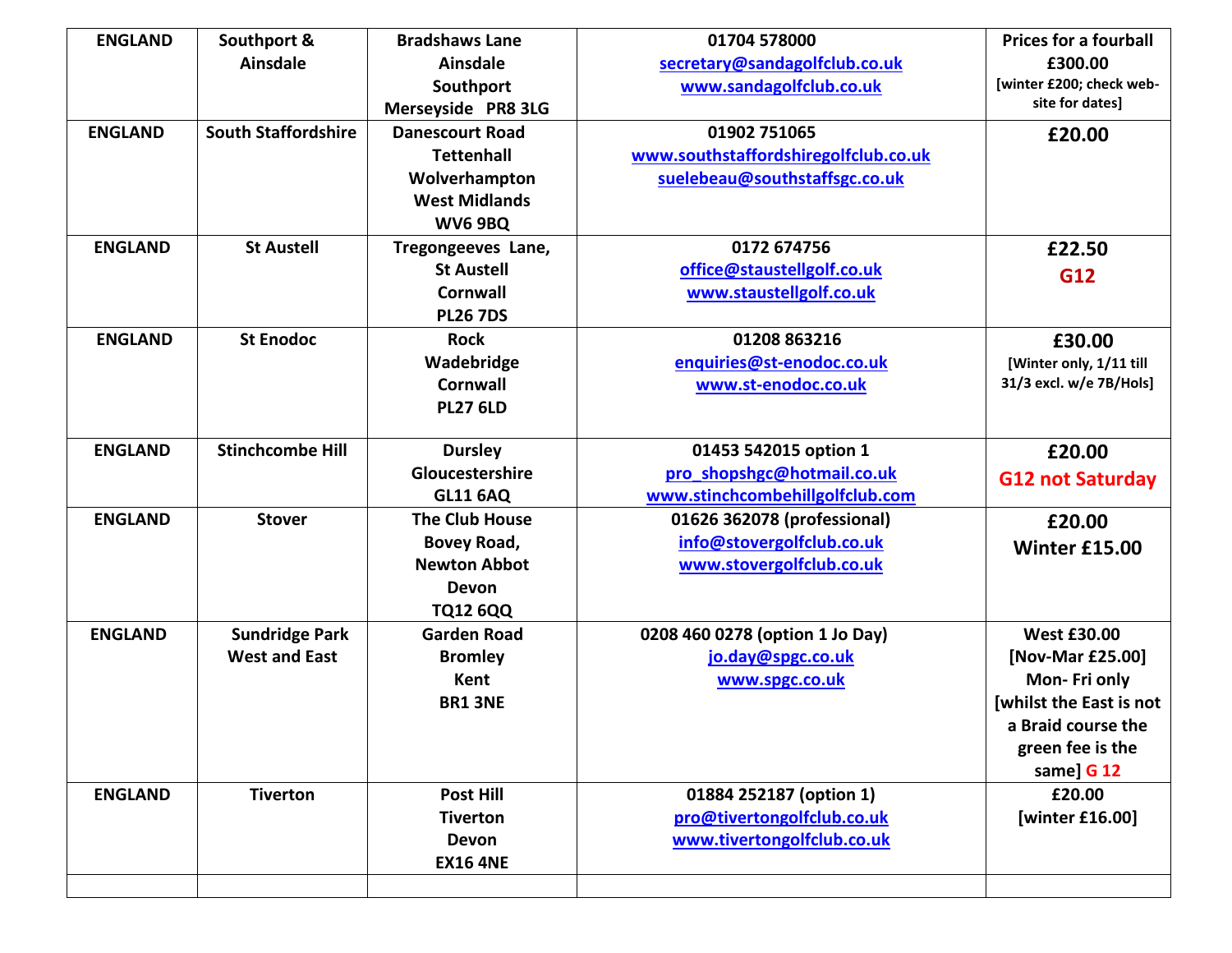| <b>ENGLAND</b> | <b>Thetford</b>      | <b>Brandon Road</b>          | 01842 752169 (option1)                         | £25.00                          |
|----------------|----------------------|------------------------------|------------------------------------------------|---------------------------------|
|                |                      | <b>Thetford</b>              | secretary@thetfordgolfclub.co.uk               |                                 |
|                |                      | Norfolk IP24 3NE             | www.thetfordgolfclub.co.uk                     |                                 |
| <b>ENGLAND</b> | <b>Theydon Bois</b>  | <b>The Clubhouse</b>         | 01992 812460                                   | £21.00                          |
|                |                      | <b>Theydon Road</b>          | proshopnews@googlemail.com                     |                                 |
|                |                      | <b>Epping Essex CM16 4EH</b> | www.theydongolf.co.uk                          |                                 |
| <b>ENGLAND</b> | <b>Thorpeness</b>    | <b>Lakeside Avenue</b>       | 01728 454926 (pro-shop) 452176 (hotel)         | £30.00                          |
|                |                      | <b>Thorpeness</b>            | info@thorpeness.co.uk                          |                                 |
|                |                      | <b>Suffolk</b>               | www.thorpeness.co.uk                           |                                 |
|                |                      | <b>IP16 4NH</b>              | reduced rates in hotel for Association members |                                 |
| <b>ENGLAND</b> | <b>Turton</b>        | <b>Wood End Farm</b>         | 01204 852235                                   | £15.00 Mon-Fri                  |
|                |                      | <b>Hospital Rd</b>           | office@turtongolfclub.co.uk                    | £20.00 [w/e,Bk                  |
|                |                      | <b>Bromley Cross</b>         | www.turtongolfclub.com                         | Hols]                           |
|                |                      | <b>Bolton</b>                |                                                |                                 |
|                |                      | <b>BL7 9QD</b><br>Lancs      |                                                | £10.00[Nov $-$                  |
|                |                      |                              |                                                | Mar]                            |
| <b>ENGLAND</b> | Tynemouth            | <b>Spital Dene</b>           | 0191 257 3381 or 4578                          | £18.00                          |
|                |                      | <b>King Edward Road</b>      | secretary@tynemouthgolfclub.com                | [Mon-Fri; April -               |
|                |                      | <b>North Shields</b>         | www.tynemouthgolfclub.co.uk                    | October. £13.00 Nov -<br>March] |
|                |                      | <b>NE30 2ER</b>              |                                                | <b>Weekend/Bank Hols by</b>     |
|                |                      |                              |                                                | arrangement                     |
|                |                      |                              |                                                |                                 |
| <b>ENGLAND</b> | <b>Tyrrells Wood</b> | <b>The Drive</b>             | 01372 376025                                   | £30.00                          |
|                |                      | Leatherhead                  | office@tyrrellswoodgolfclub.com                | [weekdays only]                 |
|                |                      | <b>Surrey</b>                | www.tyrrellswoodgolfclub.com                   |                                 |
|                |                      | <b>KT22 8QP</b>              |                                                |                                 |
| <b>ENGLAND</b> | Verulam              | 226 London Road              | 01727 853327 (option1)                         | £26.00 [Apr - Oct]              |
|                |                      | <b>St Albans</b>             | gm@verulamgolf.co.uk                           | £20.00                          |
|                |                      | <b>Herts</b>                 | www.verulamgolf.co.uk                          | $[Nov - Mar]$                   |
|                |                      | <b>AL1 1LG</b>               |                                                | G32                             |
| <b>ENGLAND</b> | Walmer &             | <b>The Leas</b>              | 01304 363 017                                  | £20.00                          |
|                | Kingsdown            | Kingsdown                    | info@kingsdowngolf.co.uk                       |                                 |
|                |                      | Deal, Kent CT14 8EP          | www.kingsdowngolf.co.uk                        |                                 |
| <b>ENGLAND</b> | Warren               | <b>Dawlish Warren</b>        | 01828 862255                                   | £19.00                          |
|                |                      | Devon                        | Assistant@dwgc.co.uk                           |                                 |
|                |                      | <b>EX7 ONF</b>               | www.dwgc.co.uk                                 |                                 |
|                |                      |                              |                                                |                                 |
|                |                      |                              |                                                |                                 |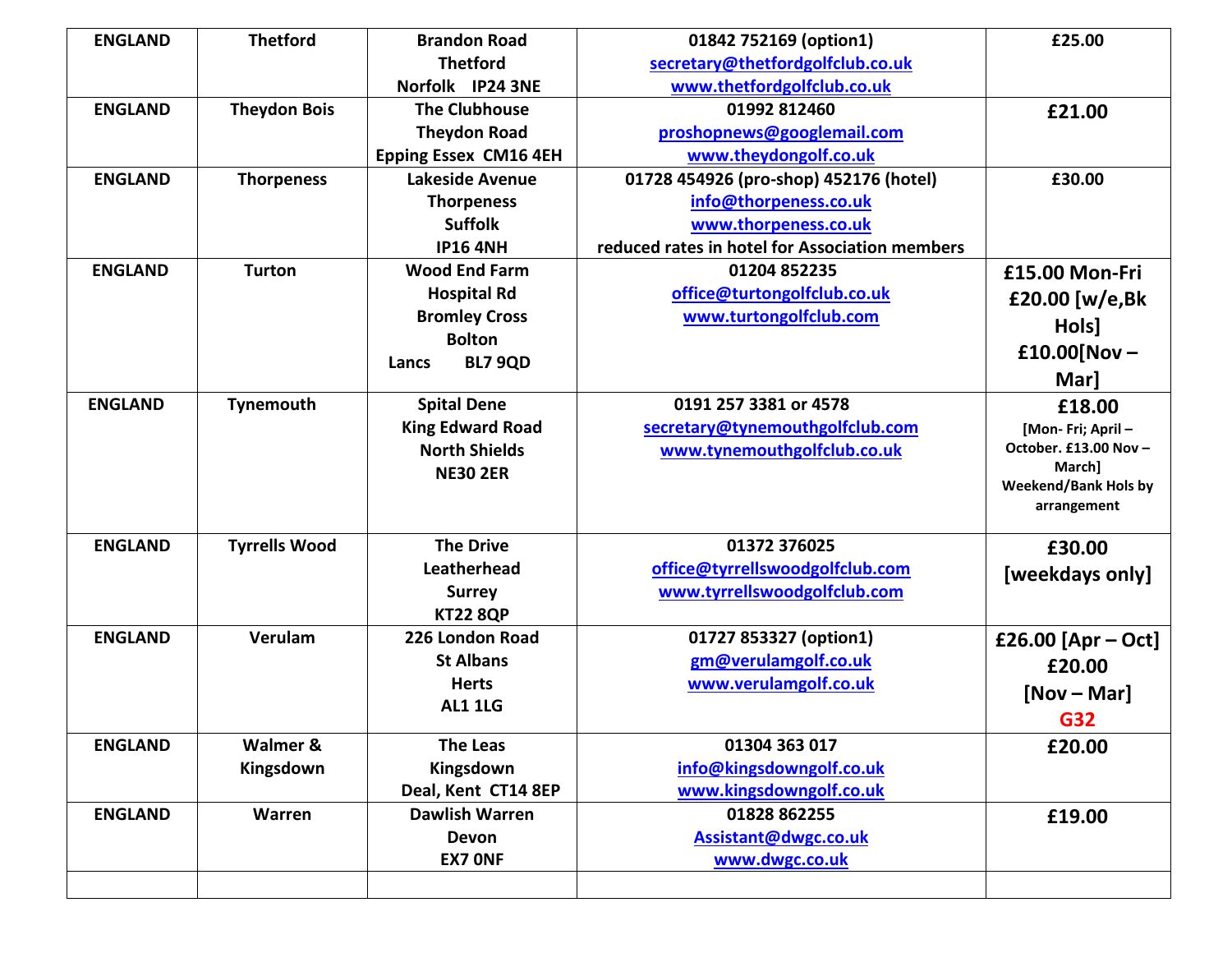| <b>ENGLAND</b> | Warrington             | <b>Hill Warren</b>        | 01925 261775                          | £22.50                  |
|----------------|------------------------|---------------------------|---------------------------------------|-------------------------|
|                |                        | <b>London Road</b>        | proshop@warringtongolfclub.co.uk      |                         |
|                |                        | <b>Appleton</b>           | www.warringtongolfclub.co.uk          |                         |
|                |                        | <b>Warrington WA4 5HR</b> |                                       |                         |
| <b>ENGLAND</b> | <b>West Essex</b>      | <b>Bury Road</b>          | 0208 529 7558                         | £21.00                  |
|                |                        | Chingford                 | sec@westessexgolfclub.co.uk           |                         |
|                |                        | London E4 7QL             | www.westessexgolfclub.co.uk           |                         |
| <b>ENGLAND</b> | <b>West Lancashire</b> | <b>Hall Road West</b>     | 0151 924 1076                         | Fourball £300 Mon-      |
|                |                        | <b>Blundellsands</b>      | golf@westlancashiregolf.co.uk         | Fri ex Tues/BH April-   |
|                |                        | Liverpool                 | www.westlancashiregolf.co.uk          | Oct [£150 Mon-Fri ex    |
|                |                        | <b>Merseyside</b>         |                                       | <b>Tues/BH Nov-Mar]</b> |
|                |                        | <b>L23 7AS</b>            |                                       |                         |
|                |                        |                           |                                       |                         |
| <b>ENGLAND</b> | <b>West Middlesex</b>  | <b>Greenford Road</b>     | 0208 574 3450                         | £20.00                  |
|                |                        | <b>Southall</b>           | admin@westmiddgc.co.uk                | [w/e £30.00 after       |
|                |                        | Middlesex,                | www.westmiddlesexgolfclub.co.uk       | 1.00 <sub>pm</sub>      |
|                |                        | <b>UB1 3EE</b>            |                                       |                         |
| <b>ENGLAND</b> | Weymouth               | <b>Links Road</b>         | 01305 750831                          | £18.00                  |
|                |                        | Weymouth                  | weymouthgolfclub@googlemail.com       | $[£21.50 w/e$ and       |
|                |                        | <b>Dorset</b>             | www.weymouthgolfclub.co.uk            | <b>Bank Hols]</b>       |
|                |                        | DT4 OPF                   |                                       |                         |
| <b>ENGLAND</b> | Wildernesse            | <b>Park Lane</b>          | 01732 761199                          | £45.00,                 |
|                |                        | Seal                      | golf@wildernesse.co.uk                | [Mon-Fri excl Tues      |
|                |                        | <b>Sevenoaks</b>          | www.wildernesse.co.uk                 | am] Nov-Mar £35.00      |
|                |                        | Kent                      |                                       | G12                     |
|                |                        | <b>TN15 OJE</b>           |                                       |                         |
| <b>ENGLAND</b> | <b>Willesley Park</b>  | <b>Measham Road</b>       | 01530414596                           | £20.00                  |
|                |                        | Ashby de la Zouch         | info@willesleypark.com                | Mon $-$ Fri after 9.30  |
|                |                        | Leicestershire            | www.willesleypark.com                 | [w/e. B Hols £25        |
|                |                        | <b>LE65 2PF</b>           |                                       | after 10.30]            |
| <b>ENGLAND</b> | <b>The Wilmslow</b>    | <b>Great Warford</b>      | 01565 872148                          | £35.00                  |
|                |                        | <b>Mobberley</b>          | generalmanager@wilmslowgolfclub.co.uk | [Apr-Oct-               |
|                |                        | <b>Knutsford</b>          | www.wilmslowgolfclub.co.uk            | <b>Mon, Tues, Thurs</b> |
|                |                        | <b>Cheshire</b>           |                                       |                         |
|                |                        | <b>WA167AY</b>            |                                       | only & Sun pm]          |
|                |                        |                           |                                       | £25.00 [Same            |
|                |                        |                           |                                       | days Nov-March]         |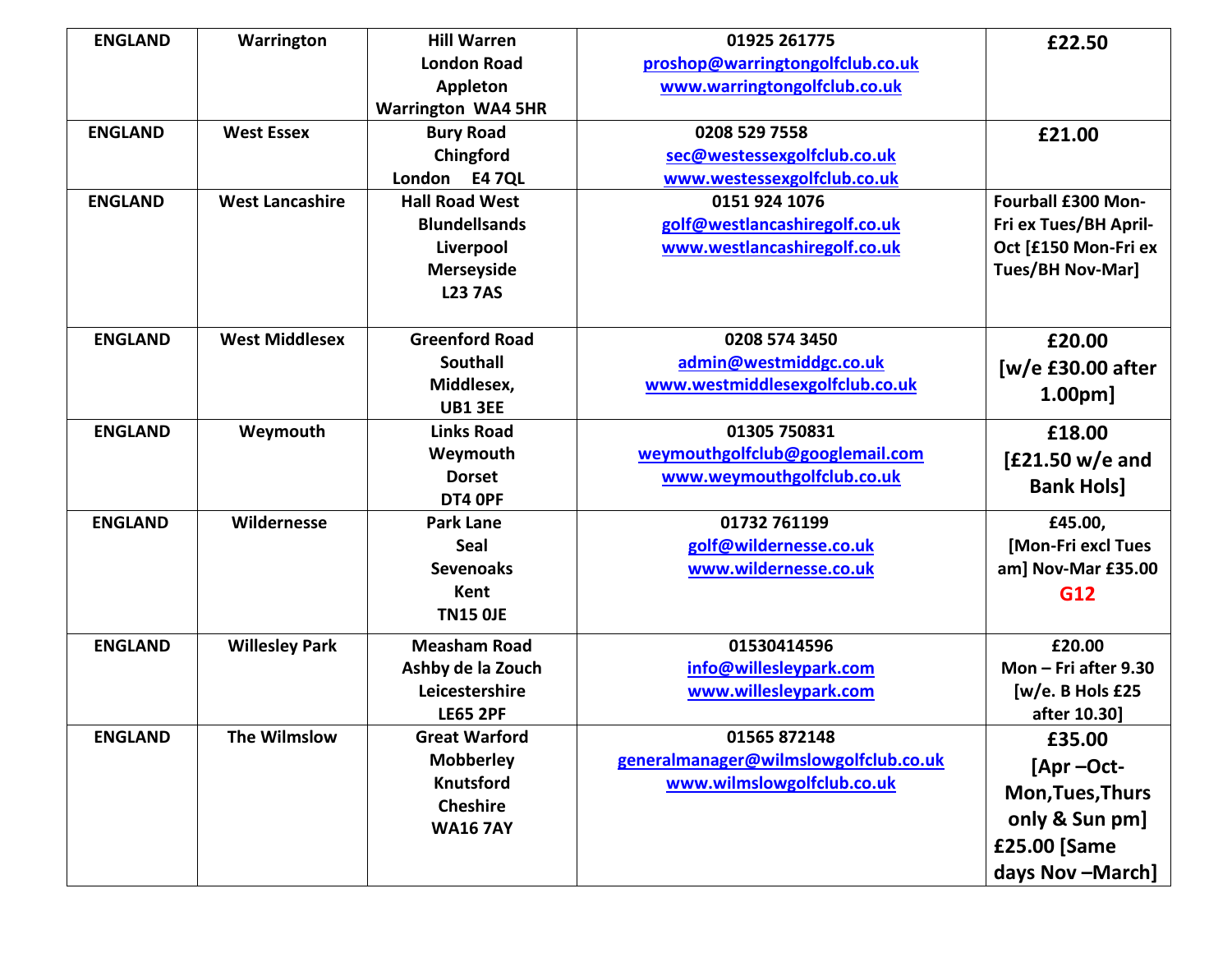| <b>ENGLAND</b> | Wilpshire        | 72 Whalley Road<br><b>Wilpshire</b><br><b>Blackburn</b><br>Lancashire<br><b>BB1 9LF</b> | 01254 249 558<br>admin@wilpshiregolfclub.co.uk<br>www.wilpshiregolfclub.co.uk | £15.00<br>[£18.00 w/e] |
|----------------|------------------|-----------------------------------------------------------------------------------------|-------------------------------------------------------------------------------|------------------------|
| <b>ENGLAND</b> | <b>Worsley</b>   | <b>Stableford Ave.,</b><br><b>Monton</b><br><b>Eccles</b><br><b>M30 8AP</b>             | 0161 789 4202<br>office@worsleygolfclub.co.uk<br>www.worsleygolfclub.co.uk    | £15.00<br>[£17.50 w/e] |
| <b>ENGLAND</b> | <b>Yelverton</b> | <b>Golf Links Road</b><br>Yelverton<br>Plymouth<br><b>PL20 6BN</b>                      | 01822 852824<br>Secretary@yelvertongolf.co.uk<br>www.yelvertongolf.co.uk      | £20.00                 |